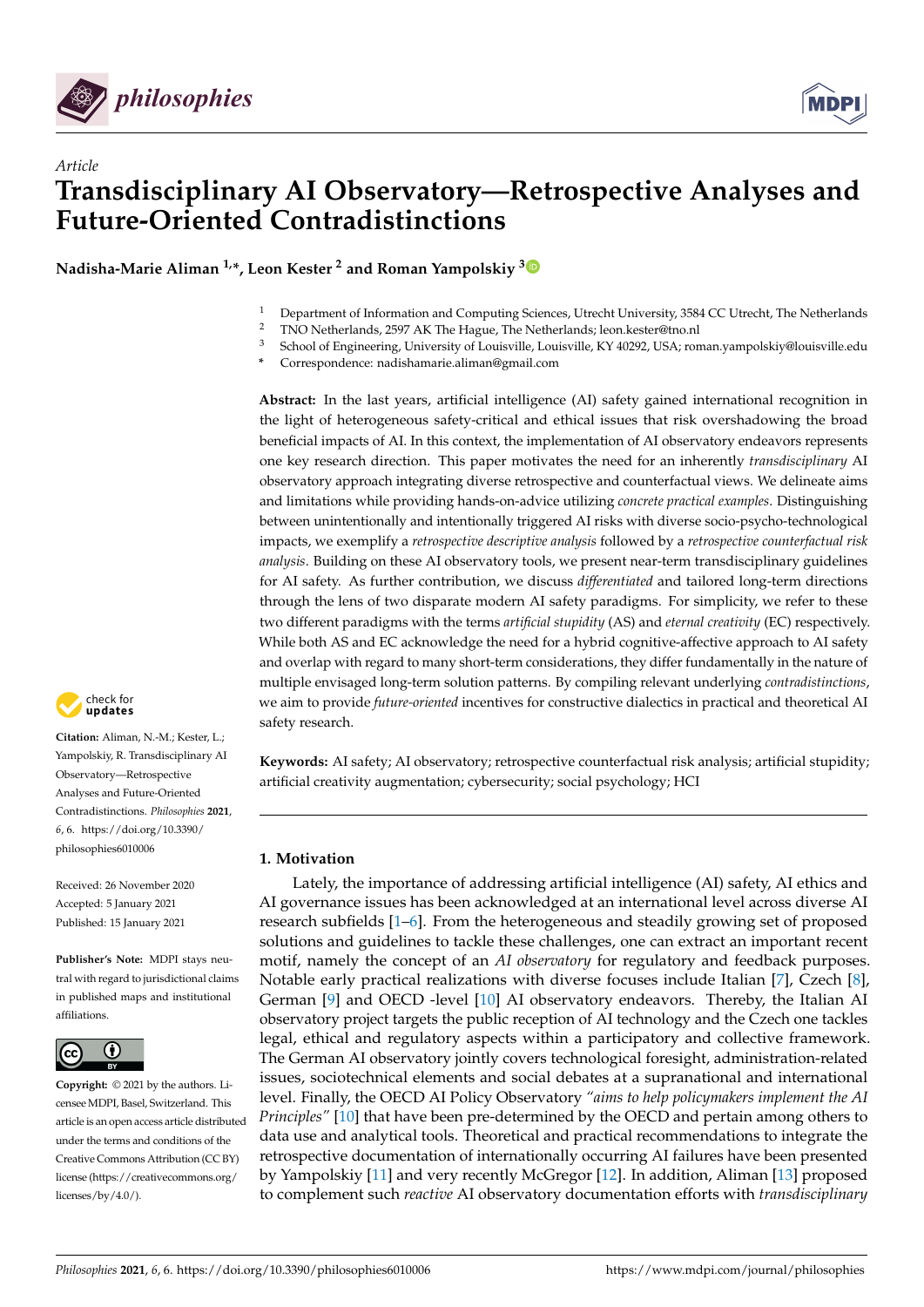and *taxonomy-based* tools as well as *proactive* security activities. In this paper, we build on the approaches of both Yampolskiy and Aliman and elaborate on the necessity of a *transdisciplinary AI observatory* integrating both reactive and proactive retrospective analyses. As reactive analysis, we propose a taxonomy-based *retrospective descriptive analysis* (RDA) which analytically documents factually already instantiated AI risks. As proactive analysis, we propose a taxonomy-based so-called *retrospective counterfactual risk analysis* [\[14\]](#page-26-9) (RCRA) that inspects plausible peak *downward counterfactuals* [\[15\]](#page-26-10) of those instantiated AI risks to craft future policies. Downward counterfactuals pertain to *worse* risk instantiations that *could* have plausibly happened in that specific context *but did not*. While an RDA can represent a suitable tool for a qualitative overview of the current AI safety landscape revealing multiple issues to be addressed in the immediate near-term, an RCRA can supplement an RDA by adding breadth, depth and context-sensitivity to these insights with the potential to improve the efficiency of future-oriented regulatory strategies.

The remainder of the paper is organized as follows—in the next Section [2,](#page-1-0) we first introduce a simple fit-for-purpose AI risk taxonomy as basis for classification within RDAs and RCRAs for AI observatory projects. In Section [3](#page-2-0) and in the subsequent Section [4,](#page-5-0) we elaborate on aims but also limitations of RDA and RCRA while collating *concrete examples* from practice to clarify the proposed descriptive and counterfactual analyses. In Section [5,](#page-12-0) we exemplify the requirement for *transdisciplinarily* conceived *hybrid cognitive-affective* AI observatory approaches and more generally AI safety frameworks. In Section [5.1,](#page-12-1) we provide *near-term* guidelines directly linked to the practical factuals and counterfactuals from RDA and RCRA respectively. Hereinafter, we discuss *differentiated* and bifurcated *long-term* directions through the lens of two recent AI safety paradigms: artificial stupidity (AS) and eternal creativity (EC)—succinct concepts which are introduced in Section [5.2.](#page-19-0) We provide incentives for future constructive dialectics by delineating central distinctive themes in AS and EC which (while overlapping with regard to multiple near-term views) exhibit pertinent differences with respect to long-term AI safety strategies. Thereafter, in Section [6,](#page-23-0) we briefly comment on data collection methods for RDAs and idea generation processes for RCRAs. Finally, in Section [7,](#page-25-0) we summarize the introduced ensemble of transdisciplinary and socio-psycho-technological recommendations combining retrospective analyses and future-oriented contradistinctions.

## <span id="page-1-0"></span>**2. Simple AI Risk Taxonomy**

For simplicity and means of illustration, we utilize the streamlined AI risk taxonomy displayed in Figure [1](#page-2-1) for the classification of practical examples of AI risk instantiations in the RDA and corresponding downward counterfactuals in the RCRA. This simplified taxonomy has been derived from a recent work by Aliman et al. [\[16\]](#page-26-11). (Note that the original taxonomy makes a *substrate-independent* difference between two *disjunct* sets of systems: *Type I* systems and *Type II* systems. While the set of *Type II* systems includes all systems that exhibit the ability to *consciously create and understand explanatory knowledge*, Type I systems are by definition all those systems that *do not* exhibit this capability. Obviously, all presentday AI systems are of *Type I* whereas *Type II* AI is up to now *non-existent*. In fact, the only currently known sort of *Type II* systems are human entities. For this reason, the taxonomy we consider here for RDA and RCRA only focuses on the practically-relevant and already instantiated classes of *Type I* AI risks.) Following cybersecurity-oriented approaches to AI safety [\[11,](#page-26-6)[13,](#page-26-8)[17,](#page-26-12)[18\]](#page-26-13), we do not only classically zoom in on *unintentional* failure modes but also on *intentional* malice exhibited by malevolent actors. This distinction is reflected in the utilized taxonomy by contrasting AI risks brought about by malicious human actors (risk *Ia* and *Ib*) vs. those caused by unintentional failures and events (risks *Ic* and *Id*). Moreover, the taxonomy distinguishes between AI risks forming themselves at the pre-deplyoment stage (*Ia* and *Ic*) vs. those forming themselves at the post-deployment stage (*Ib* and *Id*).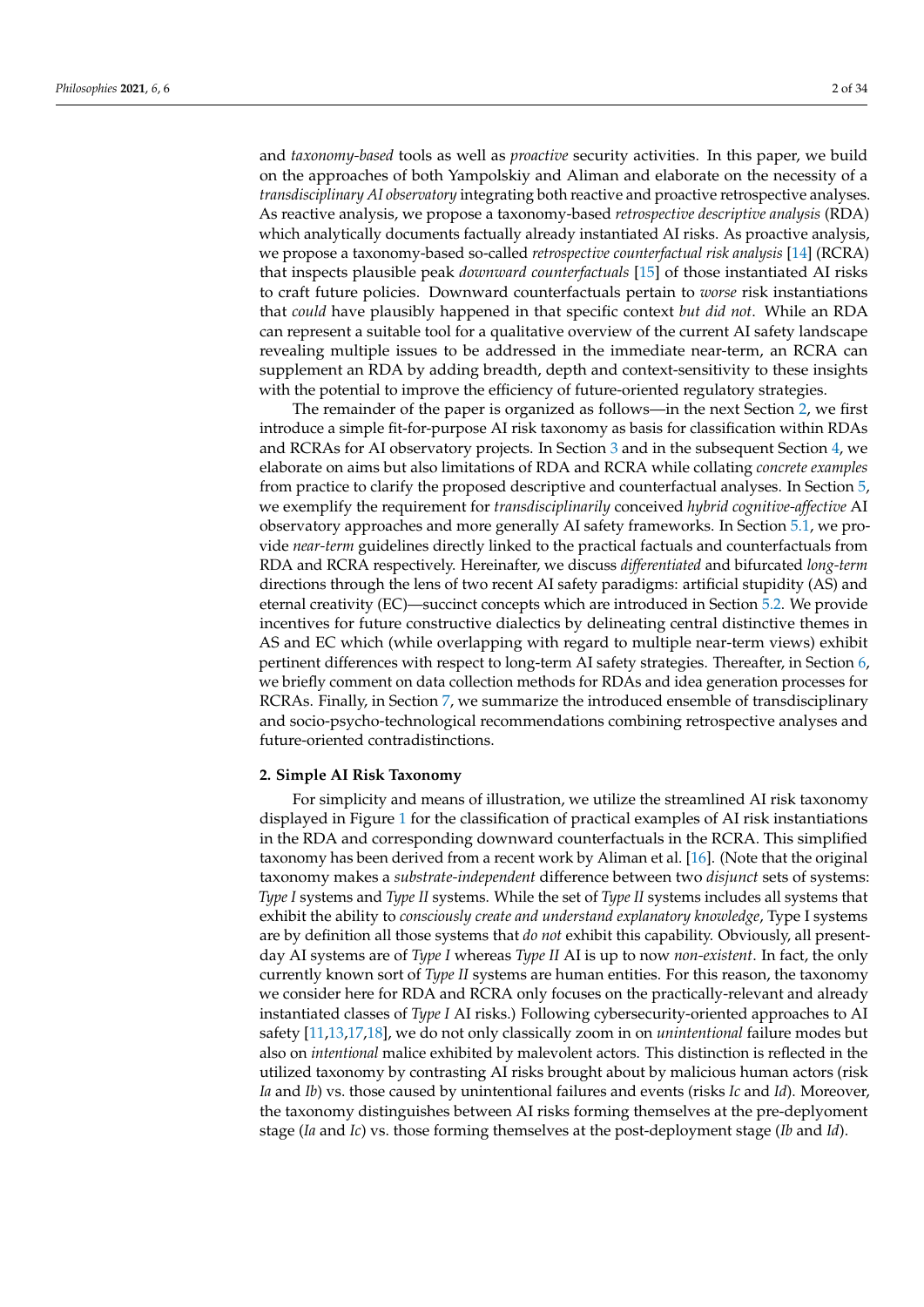<span id="page-2-1"></span>

| How and When did<br>Type I system<br>become Dangerous |            | Causes        |                      |
|-------------------------------------------------------|------------|---------------|----------------------|
|                                                       |            | Oп<br>Purpose | Βv<br><b>Mistake</b> |
| <b>Timing</b>                                         | Pre-       | a             | c                    |
|                                                       | Deployment |               |                      |
|                                                       | Post-      |               |                      |
|                                                       | Deployment |               |                      |

**Figure 1.** Simplified overview of main Type I artificial intelligence (AI) risks. Modified from Ref. [\[16\]](#page-26-11).

#### <span id="page-2-0"></span>**3. Retrospective** *Descriptive* **Analysis (RDA)**

#### <span id="page-2-2"></span>*3.1. Aims and Limitations*

To allow for a human-centered AI governance, one requires a dynamic responsive framework that is updatable by design [\[19\]](#page-26-14) in the light of novel emerging sociotechnological [\[20–](#page-26-15)[22\]](#page-26-16) AI impacts. For this purpose, it has been postulated to combine proactive and reactive mechanisms in AI governance frameworks in order to achieve an effective socio-technological feedback-loop [\[19\]](#page-26-14). An RDA can be understood as a reactive AI governance and AI safety mechanism. More precisely, taxonomy-based RDA documentation efforts could facilitate a detailed especially qualitative overview and valuable opportunity for fine-grained monitoring of the AI safety landscape. It could be harnessed to guide regulatory efforts, inform policymakers and raise sensitivity in AI security, law and the general public. Further, an RDA could inform future ethical and security-aware AI design and guide endeavors to build defense mechanisms for AI systems enhancing their robustness and performance.

In addition to the proposed fourfold qualitative distinction via the classification in risks *Ia*, *Ib*, *Ic* and *Id*, one could also introduce a quantitative parameter for intensity ratings [\[23\]](#page-26-17) such as harm intensity [\[13\]](#page-26-8). Given the harm-based nature of human cognitive templates in morality [\[24](#page-26-18)[,25\]](#page-26-19), a harm parameter could provide a meaningful shortcut to encode the urgency of addressing specific risk instantiations in practice. However, given the simultaneous perceiver-dependency [\[25,](#page-26-19)[26\]](#page-26-20) of harm perception in morality which is strongly based on dyadic considerations (the degree to which an intentional agent is *perceived* to inflict damage to a vulnerable patient [\[25\]](#page-26-19)), corresponding assignments may not generalize. Nevertheless, identifying *peaks* of harm intensity above a certain agreed upon threshold (e.g., starting at the level of lethal risks) from an RDA might represent a responsible strategy with less controversial assignments. (Analogously, as further specified in Section [4,](#page-5-0) it is meaningful to focus on analytically derived above threshold downward counterfactuals as basis for an RCRA.) Extracted RDA peaks can be useful to calibrate regulations where necessary while avoiding superfluous constraints for multiple stakeholders that could hinder freedom and progress in the AI field.

Obviously, the quality of RDA results depends on data collection methods and an RDA may not reveal a comprehensive overall picture. Generally, AI risk instantiations could stay unreported, overlooked by the manual or automated data sampling or even remain unnoticed in certain contexts despite already existing. Finally, it is important to note that an RDA should *not* be understood as means to *predict* the future. As known from Popper, a society cannot predict the contents of its own future knowledge [\[27\]](#page-26-21). This *fundamental* unpredictability is directly relevant to understand limitations of an AI observatory—it can only reveal patterns of the past. There is no guarantee of repetitions and for instance completely unknownable novel threats could emerge via future human malevolent creativity in the form of risk instantiations *Ia* and *Ib* or via yet unknown errors leading to future instances *Ic* and *Id*. Instead of conceiving of an RDA as an oracle, we suggest framing it as a valuable preparative but incomplete tool with certain fundamental and further non-fundamental limitations. How an RCRA can be utilized to tackle one restriction of the latter sort is described in Section [4.](#page-5-0)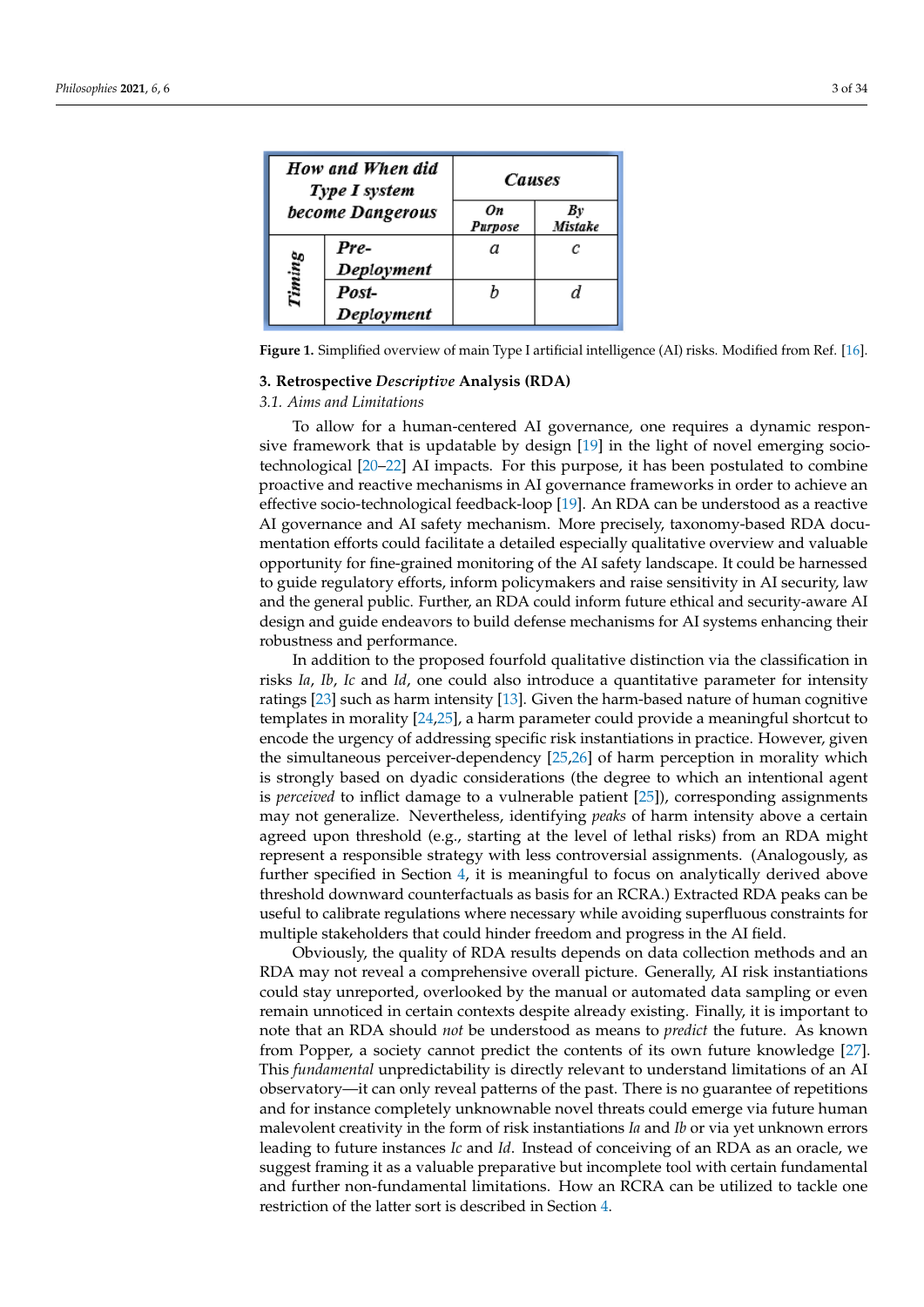#### <span id="page-3-0"></span>*3.2. RDA for AI Risk Instantiations Ia and Ib—Examples*

To clarify the implementation of a taxonomy-based RDA for an AI observatory, we briefly analytically document a variety of concrete already instantiated AI risks starting with those linked to *intentional* malice (AI risks *Ia* and *Ib*). For risk *Ia*, the current goals of the human entities in the context of many induced events are mostly either *adversarial* goals hold by malicious actors or *research* goals of white hats and AI security researchers. To provide a simple and compact overview for risk *Ia*, we group the space of these different goals in a set of 6 (unquestionably non-exhaustive) main clusters: 5 adversarial clusters and 1 research cluster conflating the research goals. The aim of the research cluster is to demonstrate the feasibility of malicious AI design motivated by diverse adversarial goals across a variety of domains in order to foster safety-awareness. Beyond that, we consider 1 extra emerging risk pattern, namely *automated disconcertion* [\[28\]](#page-26-22) which we introduce in a few paragraphs.

First, an *adversarial cluster 1* could be described as grouping the use of generative AI for subsequent (cyber-)crime facilitation for example, via impersonation [\[29](#page-27-0)[–32\]](#page-27-1). Striking examples for *adversarial cluster 1* include a deep-learning based voice cloning of the CEO of a UK-based company that enabled a fraudster to acquire ca. \$243,000 [\[32\]](#page-27-1) and a scammer that suceeded to cause a transfer of ca. \$287,000 with a deepfake video sample impersonation [\[30\]](#page-27-2). Second, one can indentify an *adversarial cluster 2* related to defamation, harassment, revenge and sextortion [\[33\]](#page-27-3) typically employing deepfake techniques such as deep learning based facial replacement to visually place targeted often female individuals in pornographic video settings they never partook [\[34\]](#page-27-4). Third, *adversarial cluster 3* comprises the use of AI for misinformation and disinformation purposes [\[35\]](#page-27-5) including via fake profiles camouflaged with AI-generated synthetic portraits [\[36\]](#page-27-6). Fourth, an *adversarial cluster 4* consists in using deepfake methods (as well as recent applications of deepfakes to virtual reality [\[37\]](#page-27-7)) for a form of non-consensual voyeurism whereby even underage victims are assumed to be affected in some cases [\[38\]](#page-27-8). Fifth, *adversarial cluster 5* includes AI-supported espionage [\[39\]](#page-27-9) (e.g., via AI-generated fake profile pictures on social media platforms [\[40\]](#page-27-10)), AI-aided intelligence gathering [\[41\]](#page-27-11) and controversial AI-supported targeted profiling [\[42\]](#page-27-12).

Moreover, we identify a *research cluster 1* as described. Notably, security researchers provided proof-of-concepts among others related to designing camouflaged undetectable fake samples usable for other crimes (e.g., adversarial deepfakes bypassing deepfake filters [\[43\]](#page-27-13) which could be misused to conceal unethical illegal material disguised as deepfakes and furthermore undetected AI-generated fake comments i.a. on a federal public comment website [\[44\]](#page-27-14)). Recent security work also successfully explored advanced deepfake techniques for improved impersonation, spear-phishing and large-scale disinformation [\[45\]](#page-27-15). Yampolskiy crafted a proof-of-concept for an AI-generated fake academic article [\[46\]](#page-27-16) perhaps simultaneously acting as cautionary example and as a form of honeypot [\[47\]](#page-27-17) for inattentive readers that might cite this article unknowingly. Other researchers identified an emerging interest for deepfake ransomware [\[48\]](#page-27-18) in certain cybercriminal circles. Beyond that, it has been demonstrated that via a replica of a victim intelligent system (a deep reinforcement learning agent), the policies of the victim system can be compromised in a targeted way [\[49\]](#page-27-19).

Interestingly, an already perceptible consequence of *the mere existence* of risk *Ia* instantiations containing the design of deepfake technologies already led to the emergence of a risk pattern which has been termed automated disconcertion [\[28\]](#page-26-22). Automated disconcertion can imply the intentional or also unintentional mislabelling of real samples as fake—for example, in the context of misleading conspiracy theories [\[50\]](#page-27-20) or against the background of uncertain political settings as it was the case in Gabon not long ago [\[51\]](#page-28-0). (To summarize the latter, a *"recent failed military coup in the context of pre-existing political unrest in Gabon was partially grounded in the proliferation of the wrong assumption that an official presidential video represented a manipulative deepfake video"* [\[28\]](#page-26-22)). Conversely, automated disconcertion can also mean that fake samples are considered as being authentic or simply lead to highly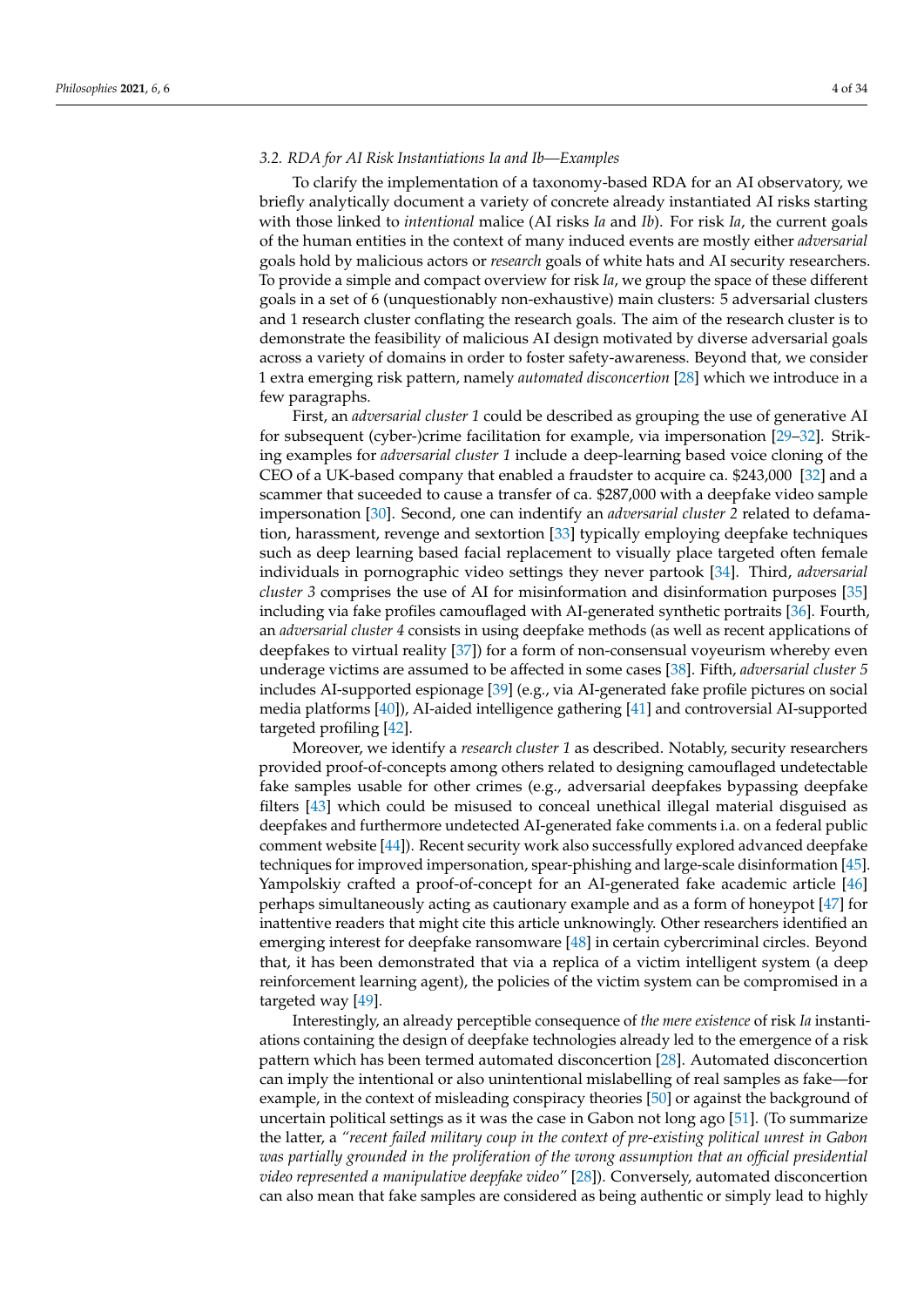uncertain and inconclusive settings in which doubts cannot be further resolved in reasonable time with acceptable resources. In short, this additional outlier risk pattern is called *automated* disconcertion since it does not further necessitate the interference of any actors to be repeatedly instantiated after initiation.

Coming to risk *Ib*, its instantiations are currently predominantly concentrated in a single research-oriented cluster (in analogy to *research cluster 1* for risk *Ia* instantiations). However, it is thinkable that exploits of AI vulnerabilities unknown to the public are already taking place before disclosure (a type of zero-day exploits [\[52\]](#page-28-1) applied to the AI domain). The main benign research goal for security researchers to target risk *Ib* instantiations is currently mostly to disclose existing AI vulnerabilities against malicious attacks and explore possible novel defenses against those before their exploitation. This already led to an incessant attacker-defender race in the fast moving field of security for machine learning and adversarial examples [\[53](#page-28-2)[–56\]](#page-28-3). In recent years, researchers have among others developed different attack schemes on how to evade cybersecurity AI [\[57\]](#page-28-4), e-mail protection, verification tools [\[58\]](#page-28-5), forensic classifiers [\[59\]](#page-28-6) and person detectors [\[60\]](#page-28-7), how to elicit algorithmic biases [\[13](#page-26-8)[,61\]](#page-28-8), how to fool medical AI [\[62–](#page-28-9)[65\]](#page-28-10), law enforcement tools [\[66\]](#page-28-11) as well as autonomous vehicles [\[67,](#page-28-12)[68\]](#page-28-13), how to perform denial-of-service and other adversarial attacks on commercial AI services [\[69](#page-28-14)[–71\]](#page-28-15), how to cause energy-intense and unnecessarily prolonged processing time [\[72\]](#page-28-16) and how to poison AI systems postdeployment [\[73\]](#page-28-17).

#### <span id="page-4-0"></span>*3.3. RDA for AI Risk Instantiations Ic and Id—Examples*

In this subsection, we continue to elucidate the practical application of a taxonomybased RDA by now briefly analytically documenting various already instantiated *unintentionally* triggered risks that formed themselves at the pre- and post-deployment stage (i.e., risk *Ic* and *Id* respectively). For risk *Ic*, we group the space of observed failure modes in a set of 5 (unquestionably non-exhaustive) main failure clusters. In addition, we present 1 extra emerging risk pattern. In analogy to the outlier risk pattern of automated disconcertion related to risk *Ia* instantiations, we introduce the risk pattern of *automated peer pressure* representing an already perceptible side-effect of specific risk instantiations *Ic*. In the case of AI risk instantiations *Id*, we consider a single main failure cluster. (Overall, in some cases, it is difficult to delineate a risk instantiation type unambiguously (e.g., *Ic* vs. *Id* in the presence of multiple complex influences or even in a few cases *Ic* vs. *Ia* given different ethical perspectives). This practical limitation is partially linked to the perceiver-dependency of classification-related assignments that may also play a role in a future AI observatory. However, by publicly sharing the sources, it is possible for entities external to an AI observatory to refine interpretations. Generally, we humbly subscribe to the epistemological view that all knowledge is fallible [\[74\]](#page-28-18)).

For risk *Ic*, we consider the 5 main failure clusters described in the following. First, *failure cluster 1* comprises ethically-relevant instances of algorithmic bias [\[75\]](#page-28-19). Part of this cluster are misclassifications of diverse underrepresented patterns in AI training datasets with unethical repercussions as exhibited in for example, facial misidentification [\[76\]](#page-28-20), facial recognition failures [\[77](#page-28-21)[,78\]](#page-28-22), inaccuracy in AI-aided diagnosis [\[79\]](#page-28-23). Other cases are datasets with historically outdated unethical labels [\[80\]](#page-28-24) and ethically-sensitive training biases favoring overrepresented patterns [\[81\]](#page-29-0). Second, *failure cluster 2* refers to instances of poorly designed low-performing AI that are halted subsequently [\[82\]](#page-29-1). Third, *failure cluster 3* are AI methods designed for law enforcement but threatening privacy [\[83\]](#page-29-2). Fourth, *failure cluster 4* subsumes all unintentional risk instantiations linked to more or less hidden pseudoscientific or outdated and previously refuted preconceptions. For instance, the deployment of AI for facial recognition of criminals based on *"minute features"* [\[84,](#page-29-3)[85\]](#page-29-4) in their face is based on pseudo-scientific assumptions [\[86\]](#page-29-5). Further, the deployment of present-day image-based "emotion recognition" AI is not grounded in state-of-the-art [\[87\]](#page-29-6) affective science and lacks the required multimodal and context-sensitive modelling to be able to mimick how humans *infer* [\[88\]](#page-29-7) (and not detect) affective patterns. In fact, a ban has been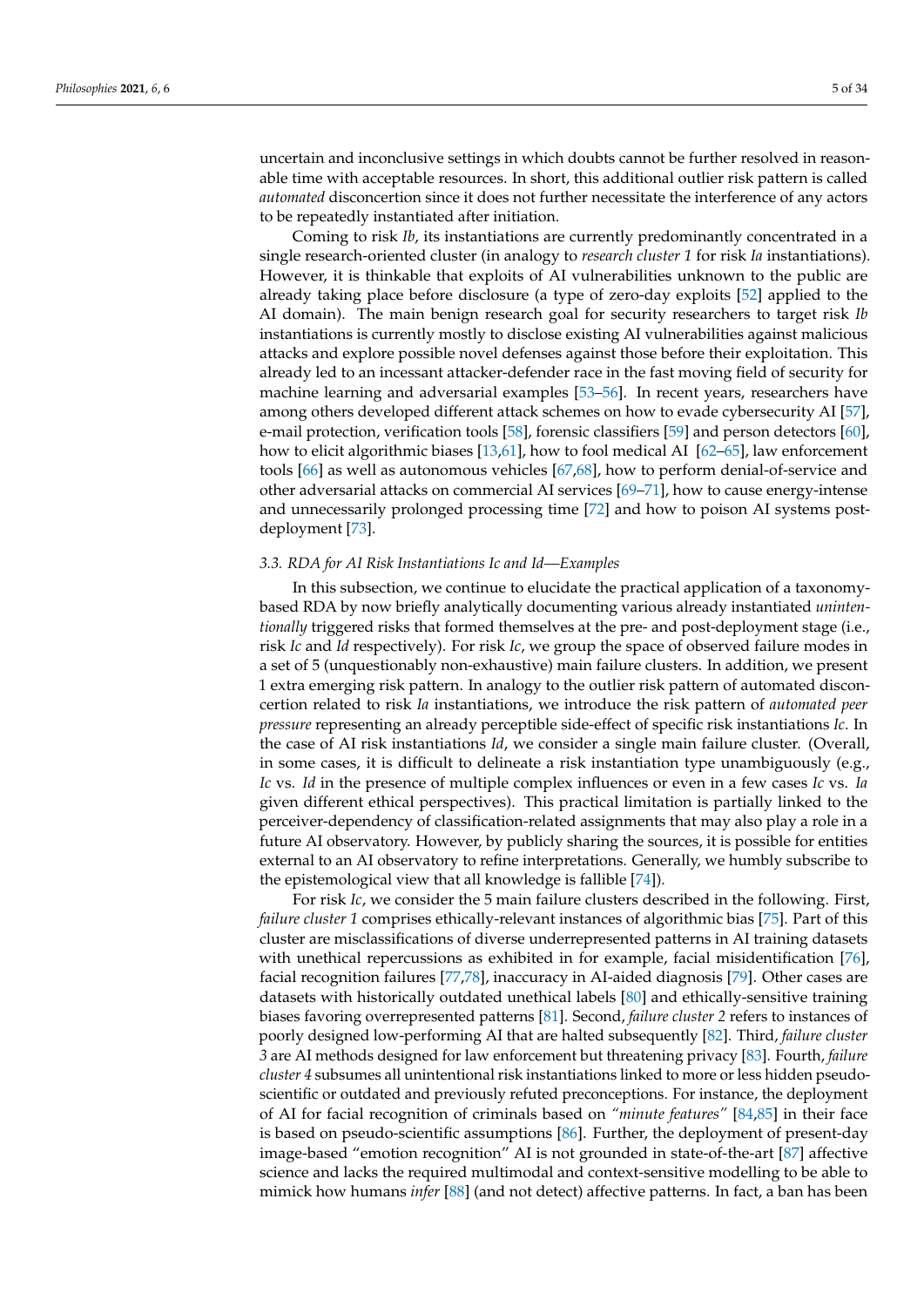requested for premature emotion AI i.a. to prevent usage in ethically sensitive settings [\[89\]](#page-29-8) such as law enforcement, fraud detection or recruiting. Fifth, *failure cluster 5* is linked to affective, persuasive [\[90\]](#page-29-9) and (micro-)targeted AI-aided methods that already permeate human cognitive-affective constructions in a way extending *beyond the initial design purposes* and causing *epistemic* biases ranging from a loss of critical stance via AI-empowered social media [\[91,](#page-29-10)[92\]](#page-29-11) to flawed mind perception in present-day robots [\[93](#page-29-12)[,94\]](#page-29-13).

A further risk pattern that emerged via *the mere existence* of specific AI risk instantiations *Ic* assignable to the *failure cluster 5*, is a construct that we call *automated peer pressure*. It is already known that attention at a collective level can be *intentionally* biased and manipulated in social media [\[91\]](#page-29-10) also with the help of bots [\[95](#page-29-14)[,96\]](#page-29-15) (risk *Ia*). Moreover, as stated in an open letter written by multiple known psychologists and sent to the American Psychological Association: *"[...] the desire for social acceptance and the fear of social rejection are exploited by psychologists and other behavior change experts to pull users into social media sites and keep them there for long periods of time"* [\[97\]](#page-29-16)—especially children [\[90\]](#page-29-9). Susceptible collective attention mechanisms and beliefs are already even *unintentionally* [\[92\]](#page-29-11) strongly influenced by AI-empowered social media initially developed for benign purposes. Paired with the strong social dependency of humans where social pressure plays an important regulatory role with biological roots [\[98\]](#page-29-17), it already triggered what one could call automated peer pressure, a self-perpetuating pattern of social pressure [\[99–](#page-29-18)[103\]](#page-29-19) without the need for social agents that directly and consciously exert it. Beyond that, the known group phenomenon of *"self-reinforcing networks of like-minded users"* [\[96\]](#page-29-15) encountered in social media has been termed *homophily* [\[91,](#page-29-10)[96\]](#page-29-15). Overall, a combination of a multiplicity of heterogeneous factors of which epistemic biases, homophily, affective contagion [\[91](#page-29-10)[,104\]](#page-29-20), bots and automated peer pressure are only a subset may foster the documented spread of propaganda in social media [\[96\]](#page-29-15) as well as the reported negative impacts on the mental health of young users [\[92,](#page-29-11)[105\]](#page-29-21).

Finally, concerning AI risk *Id*, we observe one main failure cluster which is connected to unanticipated post-deployment usage modes and contexts which also includes eventual complications within unusual interactions of the AI system in a dynamically changing environment. Notable examples are failures of facial recognition AI linked to COVID-19 causing the widespread use of facial masks [\[106–](#page-29-22)[108\]](#page-29-23), the invariant responses of natural language processing systems when faced with nonsensical instead of usual meaningful queries [\[109\]](#page-29-24) (disclosing the low level of understanding) and the AI-based censorship of a picture displaying ancient slavery settings due to a forerunning misclassification labelling the sample as displaying nudity [\[110\]](#page-30-0). Other cases include unknown latent biases in medical AI [\[111\]](#page-30-1) and other forms of biases in medical AI that unfold post-deployment as a function of geographical factors [\[112\]](#page-30-2).

#### <span id="page-5-0"></span>**4. Retrospective** *Counterfactual* **Risk Analysis (RCRA)**

#### <span id="page-5-1"></span>*4.1. Aims and Limitations*

While *upward counterfactuals* of a factual event refer to the better ways in which that event could have unfolded but did not, *downward counterfactuals* refer to those conceivable ways in which this event could have turned out worse. In the past, counterfactual thinking has often been framed as detrimental rumination or even as cognitive bias. However, a modern explanatory framework from social psychology termed *functional theory of counterfactual thinking* (abbreviated with FTCT in the following) stresses that counterfactual thoughts can offer *"[...] insights that comprise blueprints for future action [...]"* [\[15\]](#page-26-10). FTCT stresses that counterfactual thinking serves problem-solving and can exhibit high usefulness especially in *complex multi-causal domains* [\[15\]](#page-26-10). At the intrapersonal level, counterfactual thoughts are based on implicit processes caused by problems, they are linked to a negatively valenced state of core affect [\[113\]](#page-30-3) and have the potential to evoke (mental or physical) actions that can potentially correct the underlying errors. This procedure instantiates a regulatory loop which corresponds to a type of negative feedback model [\[113\]](#page-30-3) enacted as goal-oriented corrective behavior.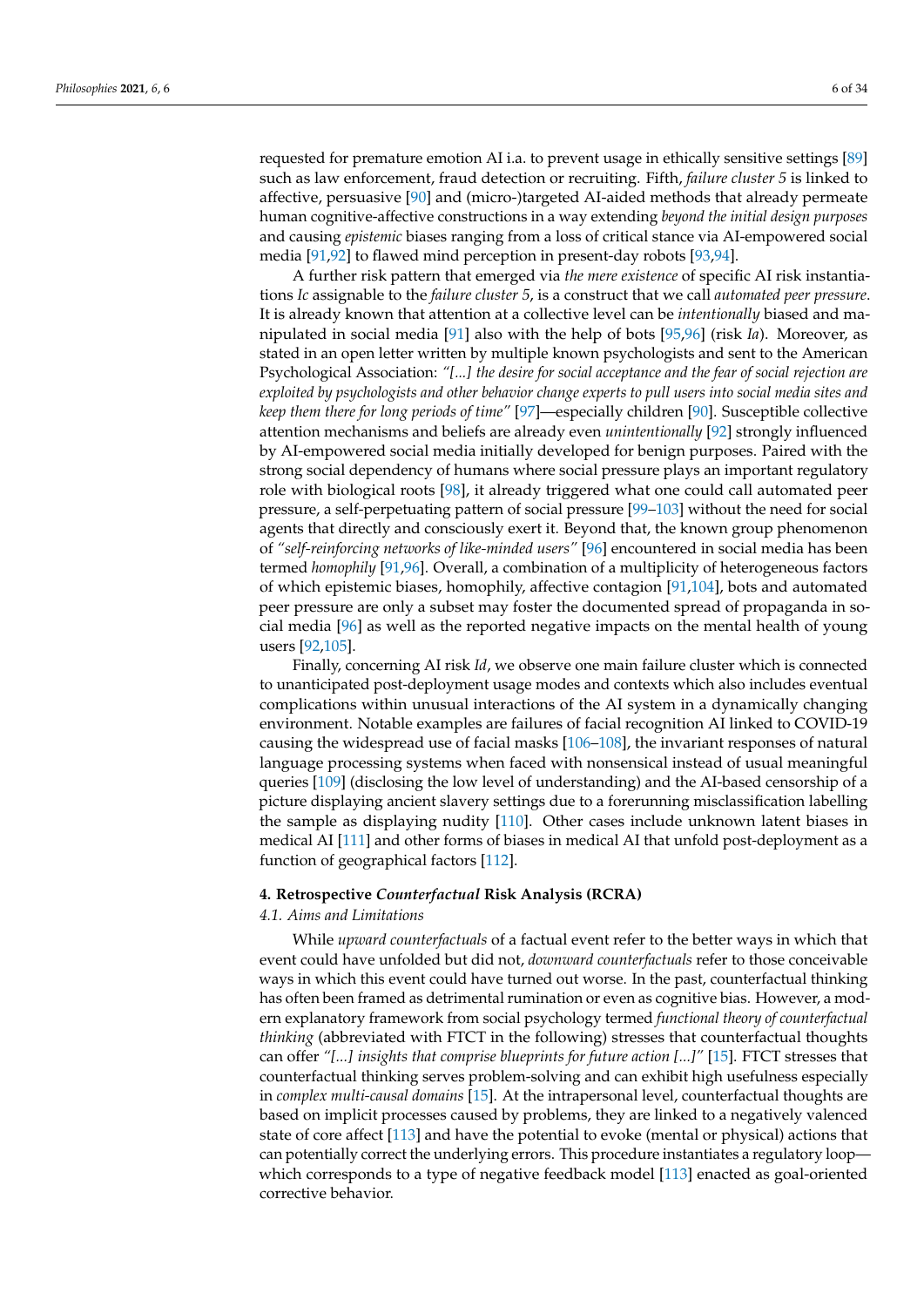Recently, the notion of an RCRA [\[14\]](#page-26-9) building upon downward counterfactuals from historical events has been proposed to risk stakeholders in the context of risk management applied to hazardous events (such as earthquakes or terroristic attacks). As explained by Woo [\[14\]](#page-26-9), such an innovative augmented historical analysis represents a generic universal tool that can supplement regulatory resilience tests and sense-making while facilitating the formation of more differentiated and nuanced views. Given its conjectured *domain-general* nature and seeming applicability to complex multi-causal domains of risk analysis, we suggest to transfer RCRA to AI observatory contexts *at a conceptual level*.

For illustration purposes, the Section [4.3](#page-8-0) presents a simplified *RDA-based RCRA* which directly builds upon the exemplary RDA performed in the last Section [3.](#page-2-0) Our method is *loosely* inspired by Woo's RCRA conception which manifests itself by the general integration of downward counterfactuals from historical samples. However, our step-wise methodology (elucidated in the subsequent Section [4.2\)](#page-6-0) to extract meaningful candidates for the simulation<sup>1</sup> of downward counterfactuals given a large state space of past events has been independently conceived and tailored to the specific AI observatory domain. Overall, we understand an RCRA as complement for a forerunning RDA. Together, this pair of retrospective analyses could provide a solid starting point for future AI observatory projects to be however necessarily updated and error-corrected with time.

In abstract terms, combining RDA and RCRA can be seen as a socio-technological enactment of the regulatory loop-governing behavior [\[113\]](#page-30-3) described in FTCT—which fits to the AI governance recommendation mentioned earlier in Section [3.1,](#page-2-2) namely the notion of a socio-technological feedback-loop combining proactive and reactive measures [\[13](#page-26-8)[,19](#page-26-14)[,20\]](#page-26-15). While an RDA mainly represents a *reactive* documenting approach, an RCRA *attempts* to broaden future *proactive* measures by anticipating potential extreme branches of the future while resisting the fallacy to cast itself as oracle tool. We emphasize that in the light of the fundamental unpredictability of future knowledge creation as well as the fallibility and incompleteness of human knowledge, surprises and errors are unavoidable. No RCRA can guarantee unassailability. This is similarly the case in cybersecurity for other types of techniques that are likewise assignable to a broad class of proactive security measures related to downward counterfactuals such as penetration testing [\[114\]](#page-30-4) and red teaming [\[115](#page-30-5)[,116\]](#page-30-6). Also there it holds that the non-detection of a vulnerability does not guarantee its absence. (Conversely, the detection of a vulnerability does also not guarantee its future exploitation by malicious actors<sup>2</sup>).

#### <span id="page-6-0"></span>*4.2. Preparatory Procedure*

After having expounded on aims and limitations of an RDA-based RCRA, we speak to the preparatory procedure of meaningfully extracting the required downward counterfactuals for an RCRA taking as input the set *ORDA* containing *all instances* from the forerunning RDA. However, before providing further details, we recall as mentioned in Section [3.1](#page-2-2) that a meaningful agreed upon threshold *τ* of harm intensity is recommendable. Although perceiver-dependent, a sufficiently high threshold such as for example, when set to plausible downward counterfactuals of *at least lethal* dimension may be suitable. On an oversimplified harm intensity scale with *1* standing for almost no harm and *5* for existential risk, let *4* stand for a lethal risk (with *2* encoding minor and *3* major harm). Naturally, this threshold and scale are solely employed for purely illustrative purposes and more differentiated and tailored approaches may be required in practice [\[13\]](#page-26-8). Equipped with the scale and the exemplary threshold  $\tau = 4$ , we elaborate in the following on how the set *ORCRA* of all *clusters*<sup>3</sup> considered in an RCRA can be constructed starting with *ORDA*

<sup>1</sup> Downward counterfactuals can be (co-)created for example, in a predominantly mental form, facilitated by immersive design fiction settings [\[28\]](#page-26-22) (including storytelling narratives and virtual reality) or simulated and visualized with technological tools.

<sup>2</sup> For instance, their interest could shift, the asset could be(come) less interesting or the attack too time-consuming and costly.

<sup>&</sup>lt;sup>3</sup> For an enhanced context-sensitivity and to avoid overfitting to the idiosyncrasies of single isolated events, we recommend RCRA simulations at the level of clusters and not of single instances as becomes apparent in the next Section [4.3.](#page-8-0)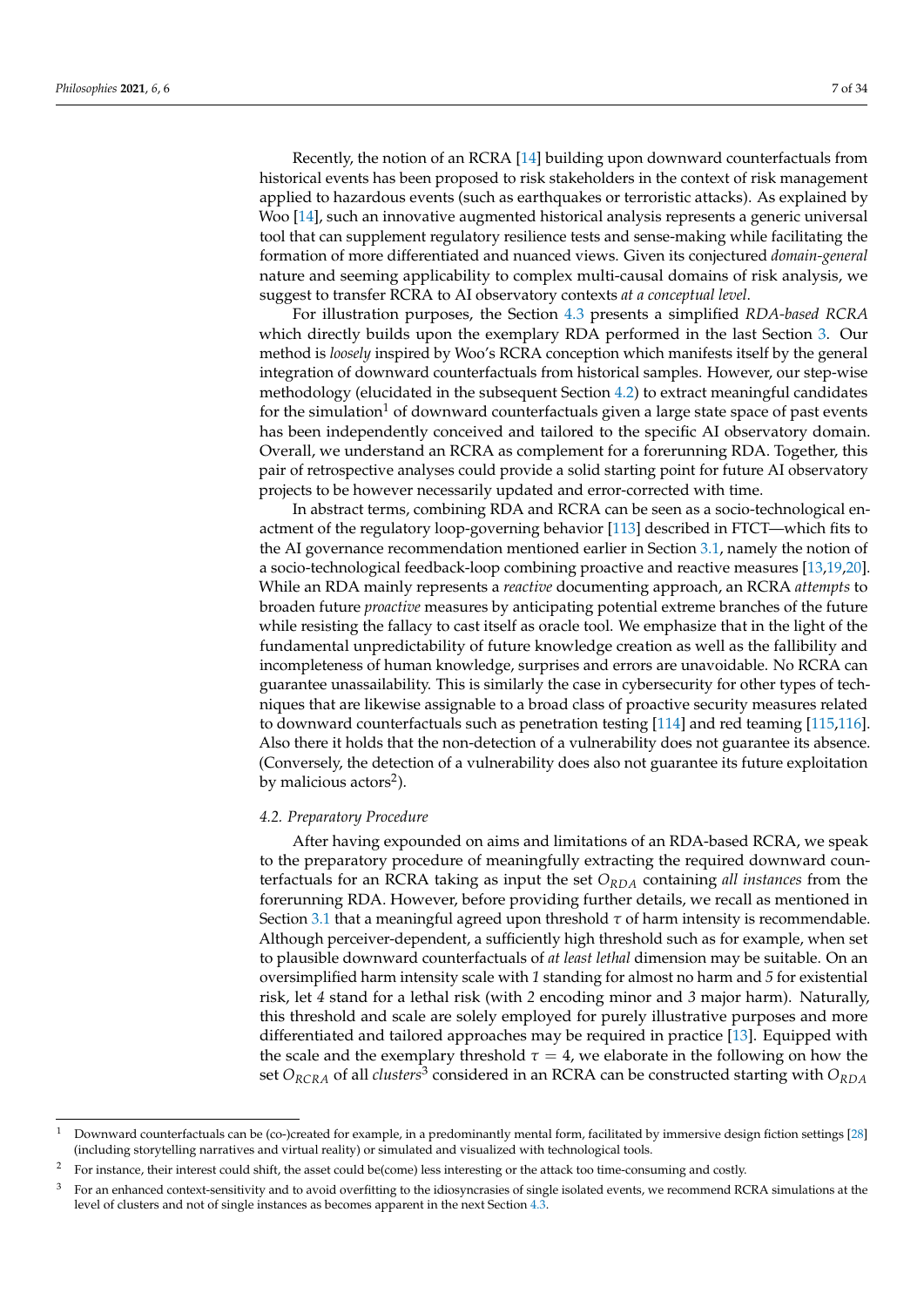and consecutively applying the following ordered sequence of 4 operations in yet to be described ways: (1) *taxonomization*, (2) *analytical clustering*, (3) *brute-force deliberation and threshold-based pruning*, (4) *assembly*.

As first step, *taxonomization* is applied to *ORDA* which consists in a one-to-one mapping of each AI risk instantiation sample to either a key from the taxonomy (i.e., *Ia*, *Ib*, *Ic* or *Id*) or in theory to a generic placeholder key for novel unknown patterns. In our description, all samples were directly or at least secondarily assignable to the pre-existing taxonomy keys and no unknown key was required. As second step, the researchers apply an *analytical clustering* operation based on a self-generated explanatory semantic grouping linking every sample associated with a specific key, to a cluster. By way of example, under risk *Ia* discussed in Section [3.2,](#page-3-0) this operation led to 5 adversarial clusters, 1 research cluster and 1 extra cluster. In a third step, the researchers apply *brute-force deliberation<sup>4</sup> and threshold-based pruning* by mentally going through every single sample of *ORDA* and trying to devise—within reasonable self-determined time limits—a plausible downward counterfactual where it holds for the self-rated harm intensity *h*, that  $h \geq \tau$ . If such a suitable downward counterfactual is generated in time, the sample is *maintained*, otherwise the sample is discarded from further consideration. Finally, the fourth operation *assembly* is performed which requires to assemble *ORCRA* by linking back the remaining samples to their clusters from the second step. On this basis, one obtains the generic downward counterfactuals that need to be analyzed for the intended RCRA. In short, this simple stepwise procedure takes RDA instances as inputs and produces a set of generic RCRA clusters as output. This output set *ORCRA* represents the superset of the searched meaningful generic above threshold downward counterfactuals of interest. For clarification, the next paragraph briefly comments on the application of this simple preparatory procedure to our exemplary RDA instances.

While applying the third step of brute-force deliberation and threshold-based pruning, we deleted a large amount of RDA samples since many instances did *not* seem to have had a plausibe downward counterfactual with a harm intensity  $h \geq \tau$ . However, we decisively already identified certain rare samples where this condition was fulfilled. In the fourth step, we assembled *ORCRA* by linking these maintained samples back to 8 RDA clusters as described in the following. For risk *Ia*, we deleted the first and fifth adversarial cluster but maintained *adversarial cluster* 2 (encoded with  $A_{a_2}$ ), *adversarial cluster* 3 ( $A_{a_3}$ ), *adversarial cluster 4* ( $A_{a_4}$ ), the single *research cluster* ( $R_{a_1}$ ) and the extra cluster ( $E_{a_1}$ ) of *automated disconcertion*. For risk *Ib,* the standalone research cluster  $(R_{b_1})$  was maintained. For risk *Ic*, only the extra cluster (*Ec*<sup>1</sup> ) of *automated peer pressure* remained, and we deleted all failure clusters. Finally, for risk *Id*, we kept the single available failure cluster ( $F_{d_1}$ ). While these clusters were mapped to *factual* risk instantiations, an RCRA obviously requires the generation of corresponding downward counterfactuals. Thus, instead of  $A_{a_2}$ , we encode its unreal generic downward counterfactual which we denote  $A'_{a_2}$ . Similarly, instead of  $A_{a_3}$ , we write  $A'_{a_3}$  and so forth. Consequently, as illustrated in a highly simplified form in Figure [2,](#page-8-1) one can hereafter fairly straightforwardly assemble these fragments (visualized as the leaves of the tree) in order to obtain the final output set  $O_{RCRA}$  =  ${A'_{a_2}, A'_{a_3}, A'_{a_4}, R'_{a_1}, E'_{a_1}, R'_{b_1}, E'_{c_1}, F'_{d_1}}.$ 

<sup>4</sup> In theory, this search can be optimized further. However, the aim is to (at a later stage) obtain *a broad as possible* set of counterfactual instances to increase illustrative power. Both one-to-one and many-to-one mappings between downward counterfactual instances and clusters can potentially become RCRA-relevant if stored. This is connected to the *complementary cognitive co-creation* method used to interlink the preparatory procedure with the RCRA that we explain in Section [6.2.](#page-23-1)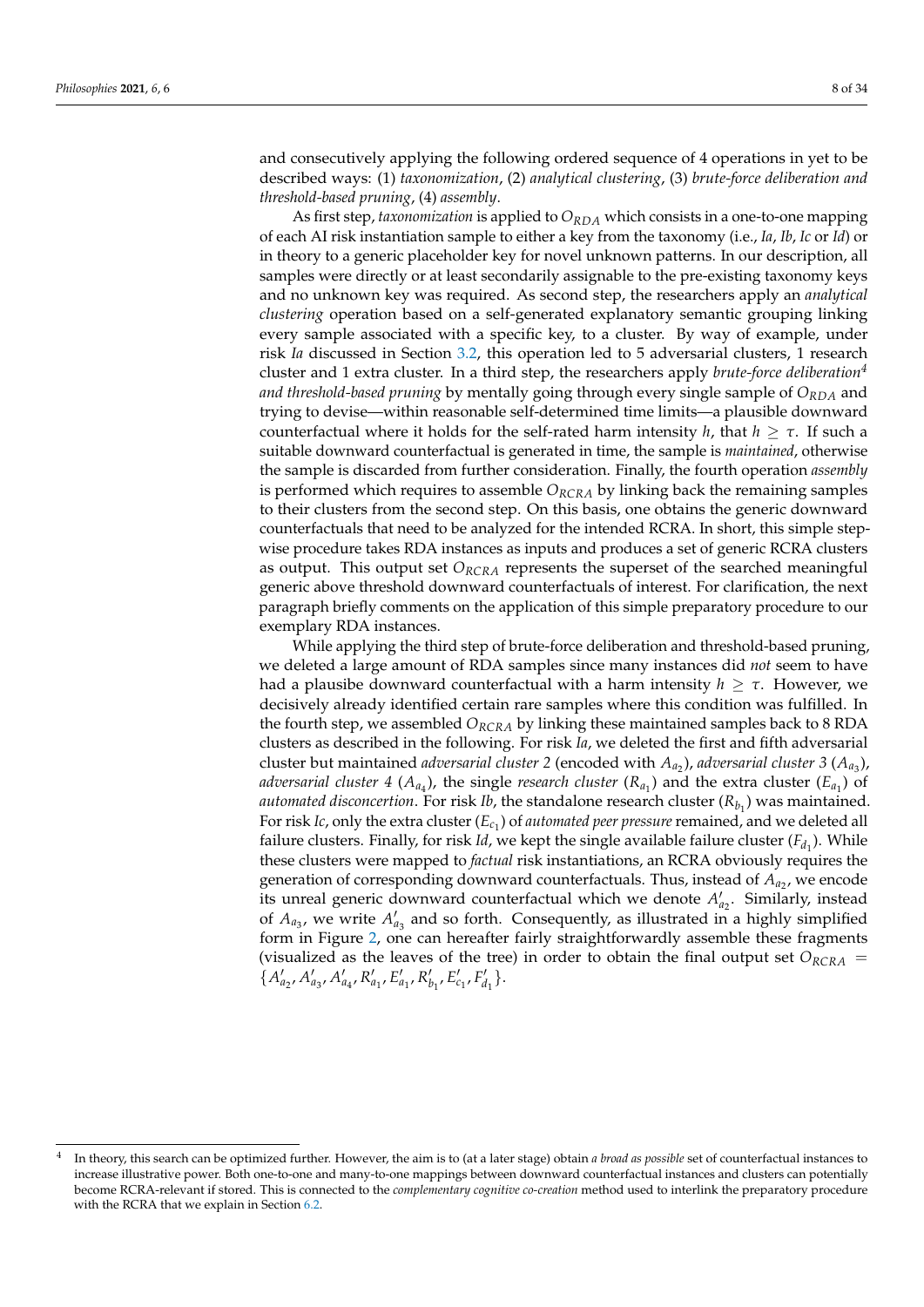<span id="page-8-1"></span>

**Figure 2.** Simplified sketch on possible preparatory procedure to extract peak generic downward counterfactuals for a retrospective counterfactual risk analysis (RCRA) out of a forerunning taxonomybased retrospective descriptive analysis (RDA) for an AI observatory. The top node stands for the initial set  $O_{RDA}$  containing all RDA samples. For illustration, the risk instantiation clusters from Sections [3.2](#page-3-0) and [3.3](#page-4-0) are filled in. *A* refers to *adversarial*, *R* to *research*, *E* to *extra* and *F* to *failure* cluster. The conjunction of all analytically derived leaves are possible generic above threshold downward counterfactuals of interest for the RCRA. In this example, the output set for the RCRA corresponds to  $O_{RCRA} = \{A'_{a_2}, A'_{a_3}, A'_{a_4}, R'_{a_1}, E'_{a_1}, R'_{b_1}, E'_{c_1}, F'_{d_1}\}$ . For more details, see text.

## <span id="page-8-0"></span>*4.3. Exemplary RDA-Based RCRA for AI Observatory Projects*

Recently, co-creation *design fictions* (DFs) [\[117](#page-30-7)[,118\]](#page-30-8) known from human-computer interaction (HCI) [\[119\]](#page-30-9) have been recommended for security practices in the AI field [\[120\]](#page-30-10) and at the intersection between AI and virtual reality (AIVR) [\[28\]](#page-26-22). Generally, DFs *"can be used for technological future projections by experts in the form of for example, narratives or construed prototypes that can be represented in text, audio or video formats but also in VR environments"* [\[28\]](#page-26-22) (whereby the authors cautioned likewise *not* to regard a DF as a means to *predict* the future but as preparatory tool). In our view, one promising way to perform an RDA-based RCRA could be to frame each RCRA cluster as co-creation DF task. Distinctively, instead of projecting into the future as performed in classical DF contexts, such an *RDA-based RCRA-DF* construes instances of RCRA cluster narratives (or experiential prototypes) projecting to the counterfactual past. For illustration, we apply a simplified RDA-based RCRA-DF to each of the 8 elements within the set  $O_{RCRA} = \{A'_{a_2}, A'_{a_3}, A'_{a_4}, R'_{a_1}, E'_{a_1}, R'_{b_1}, E'_{c_1}, F'_{d_1}\}$  assembled in the preparatory procedure of the previous Section [4.2.](#page-6-0) For RCRA-DFs pertaining to intentional malice (risks *Ia* and *Ib*), we provide short DF narratives taking the form of a succinct *threat model* [\[28](#page-26-22)[,121\]](#page-30-11) specifying adversarial goals, knowledge and capabilities. By contrast, for unintentional failure modes (risks *Ic* and *Id*), we instead describe a short failure model comprising initial design goals, knowledge gaps and unintended effects. Generally, we only consider instantiations of RCRA clusters that correspond to above threshold downward counterfactuals (i.e., with a harm intensity *h* ≥ *τ* whereby in Section [4.2,](#page-6-0) *τ* was exemplarily set to lethal risk dimensions).

<span id="page-8-2"></span>4.3.1. Downward Counterfactual DF Narrative  $A'_{a_2}$ 

- *Adversarial Goals:* AI-aided defamation, revenge, harassment and sextortion.
- *Adversarial Knowledge:* Since it is a malicious stakeholder that is designing the AI, the system is available to this adversary in a transparent *white-box* setting. Concerning the knowledge pertaining to the human target, a *grey-box* setting is assumed. Opensource intelligence gathering and social engineering are exemplary tools that the adversary can employ to widen its knowledge of beliefs, preferences and personal traits exhibited by the victim.
- *Adversarial Capabilities:* In the following, we briefly speak to exemplary plausible counterfactuals of at least lethal nature that malicious actors could have been capable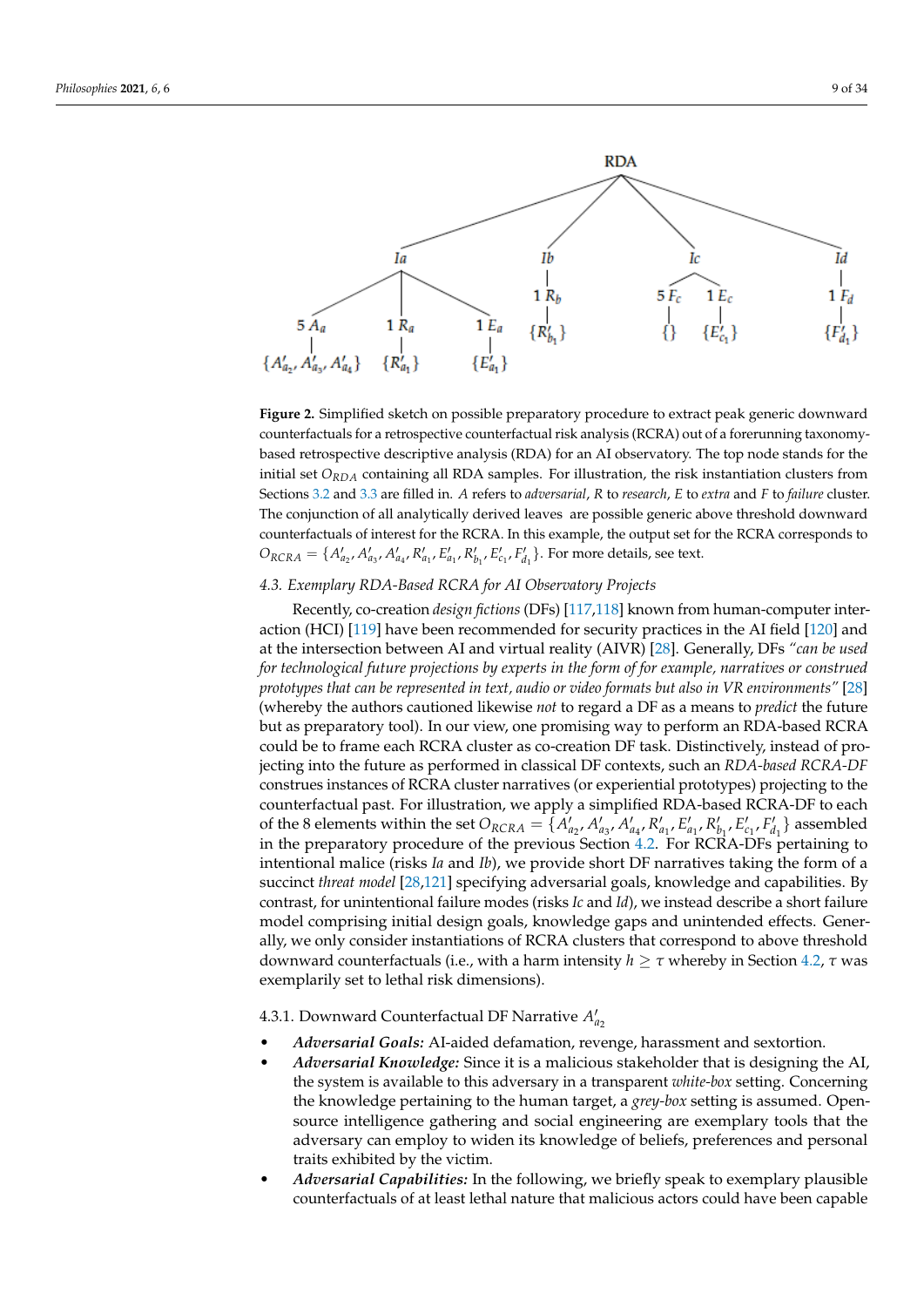to bring about and that are *"worse than what actually happened"* [\[14\]](#page-26-9) (as per RDA). For defamation purposes, it would have been for instance possible to craft AI-generated fake samples that wrongly incriminate victims with *not* actually executed actions (e.g., a fake homicide but also fake police violence) leading to a subsequent assassination when deployed in precarious milieus with high criminality. To enact revenge with lethal consequences in socio-cultural settings that particularly penalize the violation of restrictive moral principles, similar AI-based methods could have been applicable (e.g., via deepfakes assumingly displaying fake adultery or contents linked to homosexuality). An already instantiated form of AI-enabled harassment mentioned in the RDA consists in sharing fake AI-generated video samples of pornographic nature via social media channels [\[34\]](#page-27-4). Consequences could include suicide of vulnerable targets (as generally in cybervictimization [\[122\]](#page-30-12)) or exposure to a lynch mob. In fact, the contemplation of suicide by deepfake pornography targets has already been reported lately [\[33\]](#page-27-3). Finally, concerning AI-supported sextortion, warnings directed to teenagers and pertaining to the convergence of deepfakes and sextortion have been formulated recently [\[123\]](#page-30-13). Given the link between sextortion and suicide associated with motifs such as i.a. hopelessness, humiliation and shame [\[124\]](#page-30-14), consequences of technically feasible but not yet instantiated deepfake sextortion scams could also include suicide—next to simplifying this criminal enactment by adding automatable elements.

<span id="page-9-0"></span>4.3.2. Downward Counterfactual DF Narrative  $A'_{a_3}$ 

- *Adversarial Goals:* AI-aided misinformation and disinformation.
	- *Adversarial Knowledge:* Identical to adversarial knowledge indicated in Section [4.3.1.](#page-8-2)
- *Adversarial Capabilities:* Technically speaking, a malicious actor could have crafted misleading and disconcerting fake AI-generated material that could be interpreted by extreme endorsers of pre-existing misguided conspiracy theories as providing evidence for their beliefs inciting them to subsequent lethal violence. A historical precedent of gun violence as reaction to fake news seemingly confirming false conspiracy theories was the Pizzagate shooting case where a young man fired a rifle in a pizzeria *"[...] wrongly believing he was saving children trapped in a sex-slave ring"* [\[125\]](#page-30-15). Beyond that, when it comes to (micro-)targeted [\[91\]](#page-29-10) disinformation, conceivable malicious actors could have more systematically already employed hazardous AI-aided information warfare [\[96\]](#page-29-15) techniques in social media. This could have been supported by AI-enabled psychographic targeting tools [\[91\]](#page-29-10) and via networks of automated bots [\[96,](#page-29-15)[126\]](#page-30-16) partially concealed via AI-generated artefacts such as fake profile pictures. While the level of sophistication of many present-day social bots is limited [\[127\]](#page-30-17), more sophisticated bots emulating a breadth of human online behavior patterns are already developed [\[128](#page-30-18)[,129\]](#page-30-19) and it is known for some time [\[130\]](#page-30-20) that *"[...] political bots exacerbate political polarization"* [\[131\]](#page-30-21). By AI-aided microtargeting of specific groups of people that are ready to carry out violent acts, malicious actors could have caused more political unrest with major lethal outcomes. In fact, Tim Kendall who was a prior director of monetization at Facebook recently stated more broadly that *"[...] one possible near-term effect of online platforms' manipulative and polarizing nature could be civil war"* [\[92\]](#page-29-11).

4.3.3. Downward Counterfactual DF Narrative  $A'_{a_4}$ 

- *Adversarial Goals:* AI-aided non-consensual voyeurism.
- *Adversarial Knowledge:* Identical to adversarial knowledge indicated in Section [4.3.1.](#page-8-2)
- *Adversarial Capabilities:* Before delving into downward counterfactuals that corresponding malicious actors could have already brought about, it is important to note that the goal considered in this cluster is not primarily the credibility or appearance of authenticity exhibited by the synthetic AI-generated contents. Rather, the focus when visually displaying the target non-consensually in compromising settings is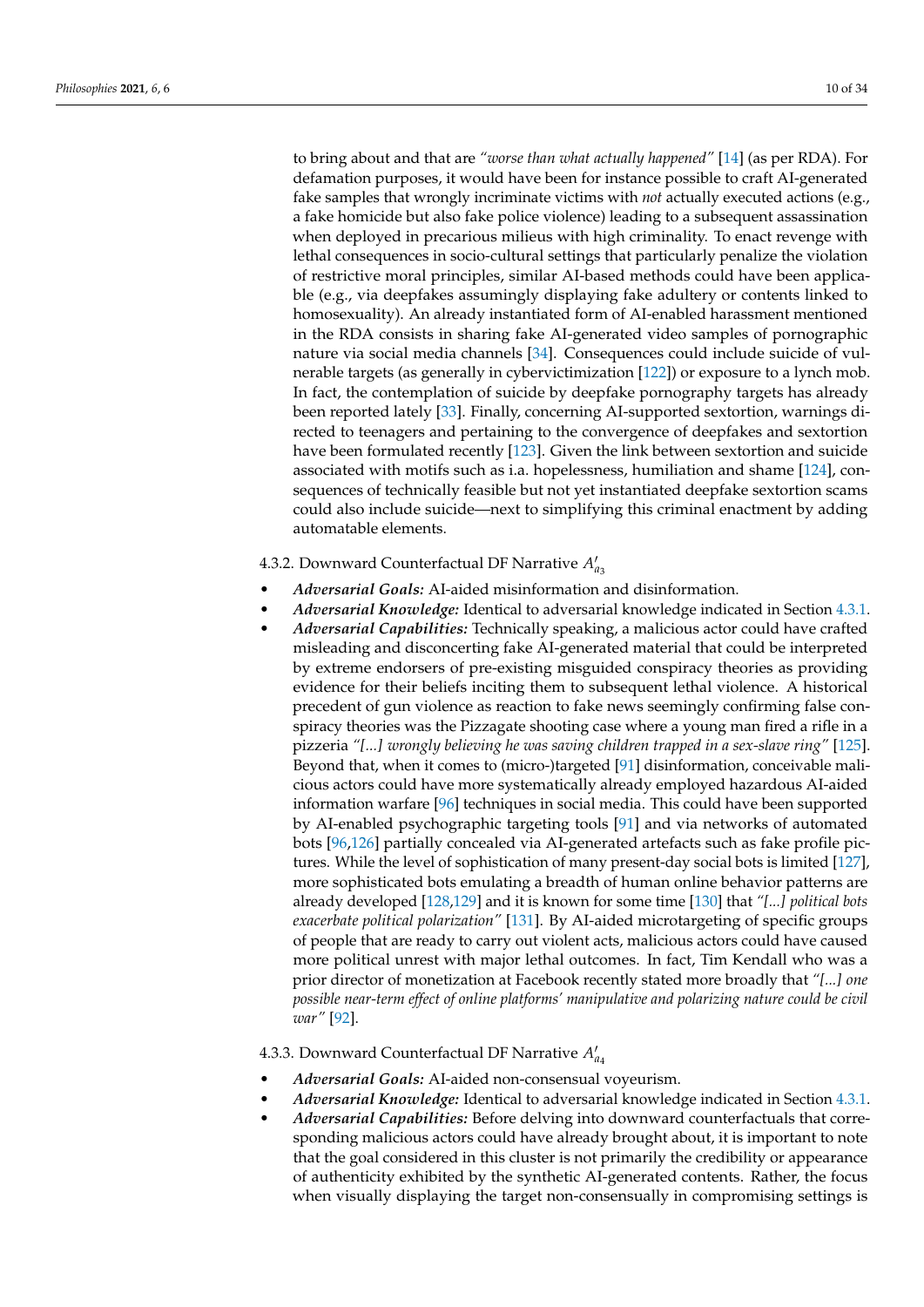more on feeding personal fantasies or facilitating a demonstration of power [\[37](#page-27-7)[,38\]](#page-27-8) while the synthetic samples can obviously concurrently be shared via social media channels. Against this backdrop, it is not difficult to imagine that when editing visual material of vulnerable targets with practices such as deep-learning based "undressing" [\[38\]](#page-27-8), a disclosure could induce motifs of hopelessness, humiliation and shame in some of those individuals provoking suicidal attempts similar to the hypothetical deepfake sextortion counterfactual described in Section [4.3.1.](#page-8-2) The mere sensing of having been victimized via non-consensual deepfake pornography has also been associated with the perception of a "digital rape" [\[33,](#page-27-3)[132\]](#page-30-22). Especially when the victims are underage [\[38\]](#page-27-8), this could plausibly reinforce suicidal ideation. Another dangerous avenue may be subtle *combination possibilities* available to the malicious actor. Non-consensual voyeuristic (but also more generally abusive) illegal but quasiuntraceable material bypassing content filters could be meticulously concealed with deepfake technologies and unnoticedly propagated<sup>5</sup> for some time. This could hinder criminal prosecution and particularly threaten the life of vulnerable young victims. Potentiated with automated disconcertion, it could cause a set of latent lethal sociopsycho-technological risks.

<span id="page-10-0"></span>4.3.4. Downward Counterfactual DF Narrative  $R'_{a_1}$ 

- *Adversarial Goals:* Research on malevolent AI.
	- *Adversarial Knowledge:* Identical to adversarial knowledge indicated in Section [4.3.1.](#page-8-2)
- *Adversarial Capabilities:* To begin with, note that in this RCRA cluster, we assume that the research is motivated by *malign* intentions contrary to the corresponding factual RDA research cluster that is conducted with benign and precautionary intentions by security researchers and white hats as mentioned in Section [3.2.](#page-3-0) This additional distinction is permissible due to its property as *downward* counterfactual. By way of illustration, malicious actors could have already performed research on malevolent AI design in the domain of autonomous mobility or in the military domain. They could have developed a novel type of meta-level physical adversarial attacks on intelligent systems<sup>6</sup> directly utilizing other physically deployed intelligent systems under their control. Such an attacker-controlled intelligent system could be employed as a new advanced form of present-day physical adversarial examples [\[60,](#page-28-7)[69,](#page-28-14)[134–](#page-30-23)[137\]](#page-30-24) against a selected victim intelligent system. The maliciously crafted AI could have been designed to optimize on physically fooling the victim AI system once deployed in the environment for example, via physical manipulations at the sensor level such as to misleadingly bring about victim policies with lethal consequences entirely unintended by the operators of the victim model. A further concerning instance of malign research could have been secretive or closed-source research on automated medical AI forgery tools that add imperceptible adversarial perturbations to inputs such as to cause tailored customizable misclassifications. While the vulnerability of medical AI to adversarial attacks is already known [\[62](#page-28-9)[–65,](#page-28-10)[138\]](#page-30-25) and could be exploited by actors intending medical fraud for example, for financial gains, certain exertions of this practice in the wrong settings could be misused as tool for murder attempts and targeted homicides.

<sup>5</sup> For instance by mixing real material with synthetic elements obtained from style-based generative adversarial network methods [\[133\]](#page-30-26), deep-learning based face-replacement and *adversarial deepfake* techniques [\[43\]](#page-27-13) in order to evade content filters critical to law enforcement.

With intelligent systems, we refer to technically feasible AIs able to independently perform the OODA-loop (i.e., observe, orient, decide, act), but simultaneously totally subordinated to and goal-governed by human entities (e.g., using updatable *human-defined* ethical goal functions [\[19\]](#page-26-14) prepared pre-deployment—where humans fill in ethically-relevant parameters into a suitable blank but context-sensitive scientifically-grounded template denoted augmented utilitarianism [\[13\]](#page-26-8)).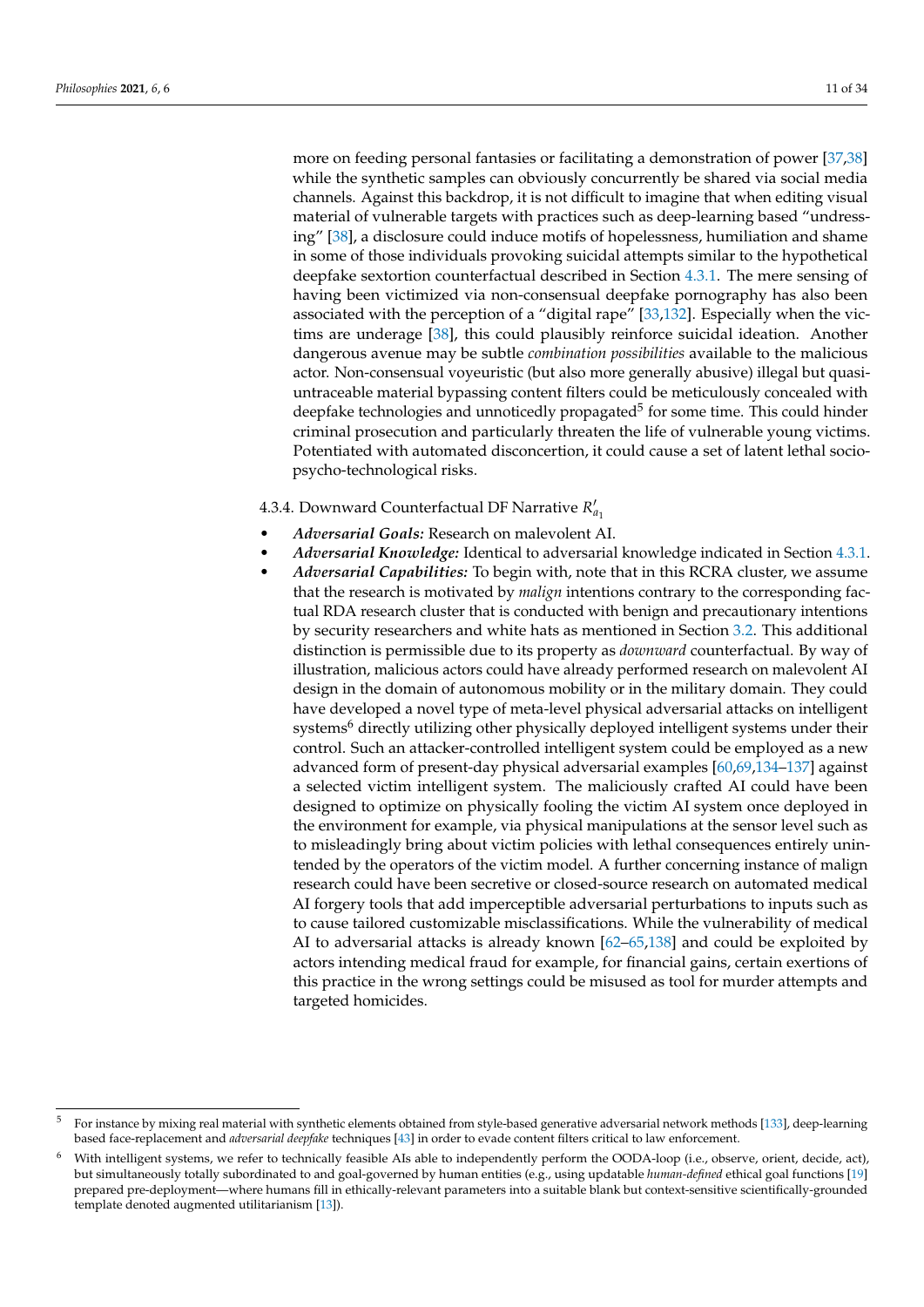- <span id="page-11-0"></span>4.3.5. Downward Counterfactual DF Narrative  $E'_{a_1}$
- *Adversarial Goals:* This extra cluster of automated disconcertion refers to a risk pattern that emerged automatically from the mere availability and proliferation of deepfake methods in recent years. However, it is conceivable that this AI-related agentless automatic pattern can be intentionally instrumentalized in the service of other (not necessarily AI-related) primary adversarial goals. One example for a primary adversarial goal cluster in the light of which it is appealing for a malicious actor to strategically harness automated disconcertion, would be *information warfare and agitation on social media*. In fact, early cases may already occur [\[50\]](#page-27-20).
- *Adversarial Knowledge:* Identical to adversarial knowledge indicated in Section [4.3.1.](#page-8-2)
- *Adversarial Capabilities:* The use of social media in information warfare has been described to be linked to the objective to intentionally blur the lines between fact and fiction [\[91\]](#page-29-10). The motif of automated disconcertion itself could be weaponized and misleadingly framed as providing evidence for post-truth narratives offering an ideal breeding ground for global political adversaries performing information warfare via disinformation. Malicious actors could then intensify this framing with the use of pertinent AI technology enlarging their adversarial capabilities as described earlier under the cluster of AI-aided misinformation and disinformation in Section [4.3.2.](#page-9-0) Given that automated disconcertion may aggravate pre-existing global strategically maintained confusions [\[139\]](#page-31-0), it becomes clear that a more effective incitement to lethal violence, political unrest with major lethal outcomes or civil wars could be achieved.

4.3.6. Downward Counterfactual DF Narrative  $R'_{b_1}$ 

- *Adversarial Goals:* Research on vulnerabilities of deployed AI systems.
- *Adversarial Knowledge: Grey-box* setting (partial knowledge of AI implementation details).
- *Adversarial Capabilities:* As analogously described in Section [4.3.4,](#page-10-0) we assume that the research is conducted with malicious intentions. Zero-day exploits of vulnerabilities in (semi-)autonomous mobility and cooperative driving settings to trigger extensive fatal road accidents seem realizable.

4.3.7. Downward Counterfactual DF Narrative  $E'_{c_1}$ 

- *Designer Goals:* Although automated peer pressure refers to an agentless selfperpetuating mechanism that emerged through AI-empowered (micro-)targeting<sup>7</sup> on social media, its origins can certainly be traced back to the original benign or neutral economic intentions underlying the early design of social media platforms. Psychologist Richard Freed called present-day social media an *"attention economy"* [\[90\]](#page-29-9) and it is plausible that social media profits from the maximization of utilization time spent by their users.
- *Knowledge Gaps:* Early social media designers may not have foreseen the far-reaching consequences of the designed socio-technological artefacts including threats of lethal dimension or even existential caliber according to some present-day viewpoints [\[92\]](#page-29-11).
- *Unintended Failures:* The more attention users pay to social media contents, the more time they may spend with like-minded individuals (consistent with

As for instance successfully performed in the Cambridge Analytica case [\[91\]](#page-29-10).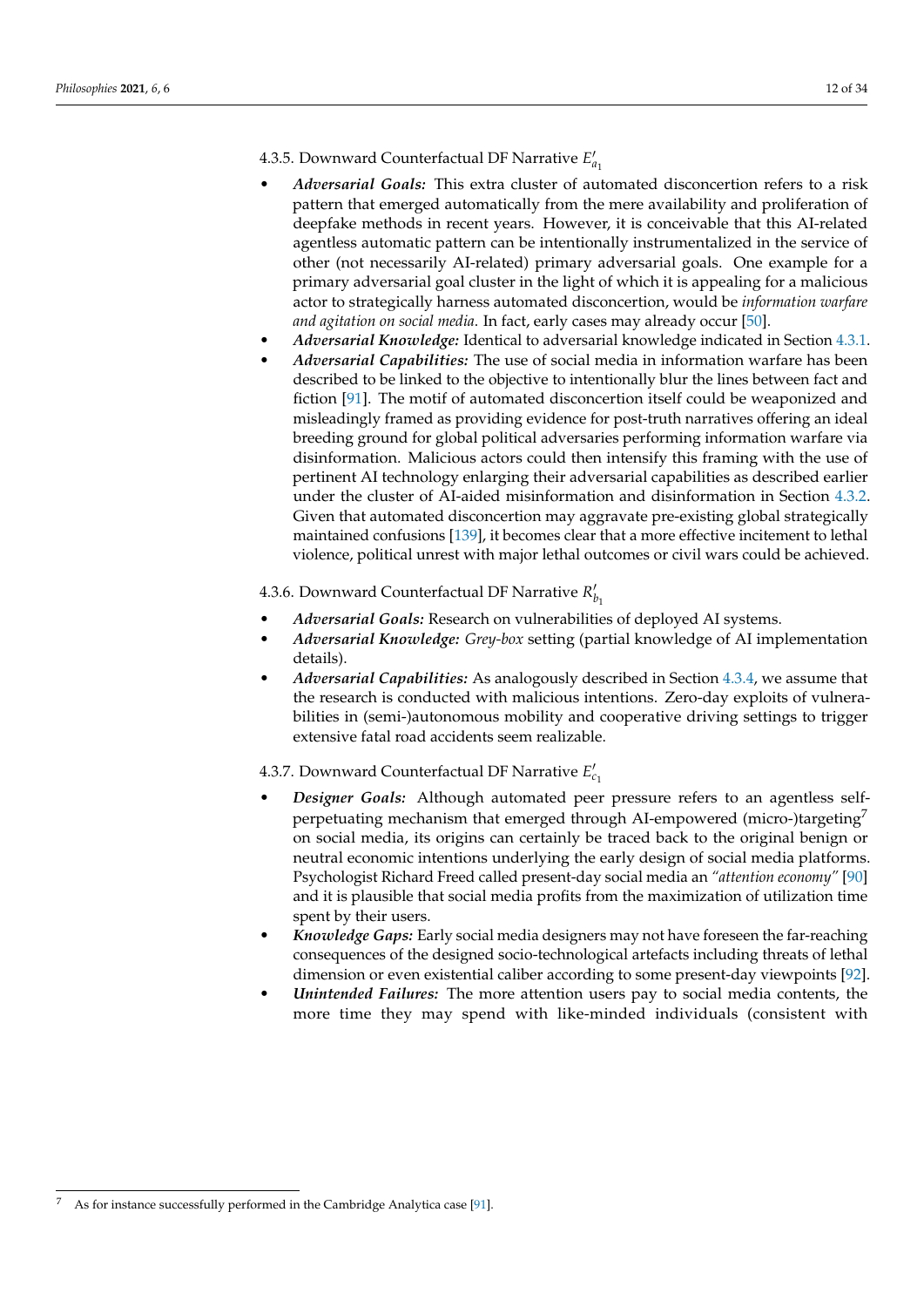homophily $^8$  [\[91](#page-29-10)[,96\]](#page-29-15)) and the more they may be prone to automated peer pressure. The latter can an also be partially fueled by social bots aggravating polarization [\[131\]](#page-30-21). The bigger the success of information warfare and targeted disinformation on social media and the higher the performance of the AI technology empowering it, the more groups of like-minded peers could (but of course not necessarily) uptake misleading ideas. Individuals could then—via these repercussions—sense *a social pressure to suppress their critical thinking* and get accustomed to simply copy in-group narratives irrespective of their contents. This scenario could in turn play into the hands of malicious actors of the type mentioned in Section [4.3.5](#page-11-0) and raise the amount and intensity of the lethal and catastrophic scenarios of the sort described in Section [4.3.2.](#page-9-0)

4.3.8. Downward Counterfactual DF Narrative  $F'_{d_1}$ 

- *Designer Goals:* Implementation of high-performance AI.
- *Knowledge Gaps:* Designers cannot predict the emergence of yet unknown global risks for which no scientific explanatory framework exists (otherwise that would contradict the fundamental unpredictability of future knowledge creation mentioned in Section [4.1\)](#page-5-1). Given that the past does not contain data patterns of yet never instantiated hazards, the datasets utilized to train "high-performance" AI cannot already have these eventualities reflected in their metrics.
- *Unintended Failures:* Exemplary failures that resulted from this unavoidable type of knowledge gap, are multiple post-COVID AI performance issues [\[138](#page-30-25)[,153,](#page-31-1)[154\]](#page-31-2). Simultaneously, humanity relies more and more on medical AI systems. Would humans have been confronted with a more aggressive type of yet unknown biological hazard requiring even faster reactivity, it is conceivable that under the wrong constellations, the AI systems optimizing on metrics pertaining to the then deprecated old or on the novel but yet too scarce and thus biased datasets [\[154\]](#page-31-2) could have led to unreliable policies up to the potential of a major risk.

## <span id="page-12-0"></span>**5. Discussion**

#### <span id="page-12-1"></span>*5.1. Hybrid Cognitive-Affective AI Observatory—Transdisciplinary Integration and Guidelines*

In this Section [5.1,](#page-12-1) we compile near-term AI safety guidelines with respect to: (1) the factual RDA clusters introduced in Section [3](#page-2-0) and (2) the RDA-based RCRA clusters from Section [4.3.](#page-8-0) For (2), we only specify the necessary supplementary and non-overlapping guidelines to avoid repetitions.

<span id="page-12-2"></span>5.1.1. Near-Term Guidelines for Risks *Ia* and *Ib* RDA

• *A*<sub>*a*<sub>1</sub></sub>: Clearly, for risk *Ia* instances of *adversarial cluster* 1 related to the misuse of generative AI to facilitate cybercrimes (e.g., via impersonation within social engineering phone calls), already known security measures regarding identity check are needed as minimum requirement. A standard approach to mitigate dangers of malevolent impersonation [\[155\]](#page-31-3) is to go beyond something you are (biometric) [\[156\]](#page-31-4), and to also require something you know (password) [\[157\]](#page-31-5) and/or something you have (ID card). Generally, an awareness-raising training of users and employees on social engineering methods including the novel combination possibilities emerging from malicious

Homophily in social media is a multidimensional construct that can refer to attitudes, beliefs, preferences, appearances across a variety of domains. It is by no means limited to the often discussed case of political homophily [\[140\]](#page-31-6). For example, empirical social media studies identified weightbased homophily [\[141\]](#page-31-7), journalistic homophily [\[142\]](#page-31-8), homophily in rumor sharing [\[143\]](#page-31-9), higher perceived homophily by users from collectivistic cultures [\[144\]](#page-31-10), perceived homophily driving consumer purchase intentions [\[145\]](#page-31-11) and credibility of information [\[146\]](#page-31-12), homophilic effects in consumerwebsite relationships [\[147\]](#page-31-13), homophily as factor for vlogger popularity [\[148\]](#page-31-14), ideological hashtag homophily in marketing campaigns [\[149\]](#page-31-15) and even homophily related to music preferences [\[150\]](#page-31-16). Apart from that, it is known in social psychology that *"ingroups are seen as more variable than outgroups"* [\[151\]](#page-31-17) (especially in individualistic cultures). This could arguably strengthen the (wrong) perception of engaging in heterogeneous online spaces. However, some studies actually found social media patterns diverging from homophily [\[152\]](#page-31-18). Hence, it is important to further assess the context-sensitive nature of the phenomenon in future work.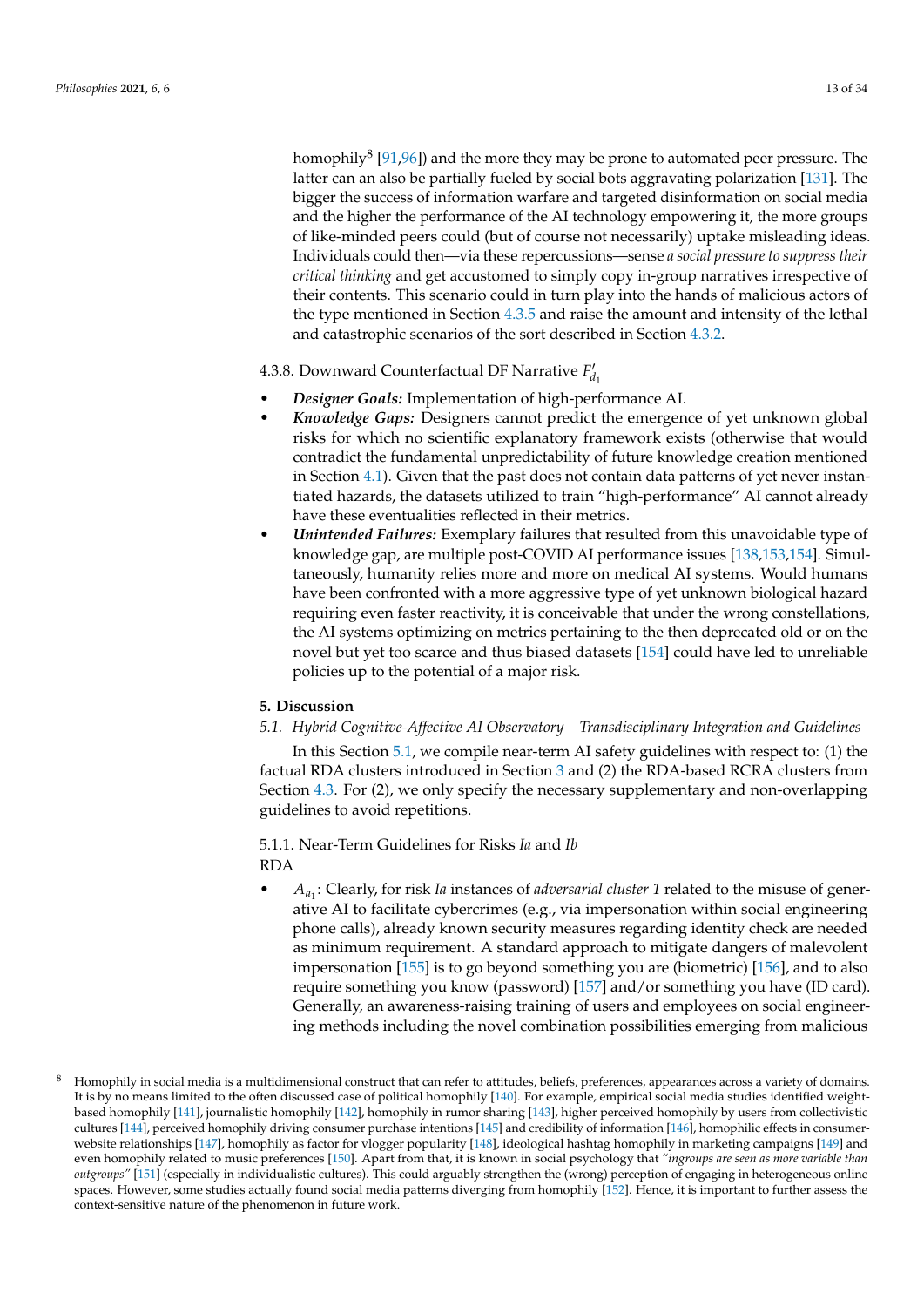generative AI design seems indispensable. In addition, it may be helpful to systematically complement those measures with old-fashioned but potentially effective pre-approved but updatable private arrangements made *offline* which can also employ offline elements for identity check. For instance, the malicious actor may not be able to react appropriately in real-time if presented with a from his perspective semantically unintelligible inspection question making use of offline pre-agreed upon (dynamically updated) linguistically ciphered insider idioms. The induced confusion could consequently help to dismantle the AI-aided impersonation attempt. Having said this, it is important to analyze the attack surface that the availability of voice cloning and even video impersonation with generative AI brings about when instrumentalized for attacks against widespread voice-based or video-based authentication methods.

- *A*<sub>*a*<sub>2</sub>: This cluster pertaining to AI-aided defamation, harassment, revenge and sex-</sub> tortion exhibits the need for far-reaching legislatures for the protection of potential victims. Legal frameworks but also social media platforms may need to counteract large-scale propagation of material that threatens the safety of targeted entities. Social services could initiate emergency call hotlines for dangerous deepfake victimization. Moreover, the creation of (virtual or physical) local temporary shelters or havens for affected individuals combining a team of transdisciplinary experts and volunteers for acute phases immediately succeeding the release of compromising material on social media channels appears recommendable. However, the initiation of a societal-level debate and education could foster destigmatization of deepfake instrumentalized for defamation, harassment and revenge. It could dampen the effects of widely distributed compromising material once the general public looses interest in such currently salient elements. More broadly, educating the public about the capabilities of deep-fake technology could be helpful in mitigating defamation, harassment and sextortion since just like society learned to deal with fake Photoshop images, society can also learn scepticism towards AI-generated content.
- *A*<sub>*a*3</sub>: AI-aided misinformation and disinformation represents a highly complex sociopsycho-technological threat landscape that needs to be addressed at multiple levels using multi-layered [\[158\]](#page-31-19) approaches. For instance, in a recent work addressing the malicious applications of generative AI and corresponding defenses, Boneh et al. [\[128\]](#page-30-18) provide a list of directly or indirectly concerned actors: *"authors of fake content; authors of applications used to create fake content; owners of platforms that host fake content software; educators who train engineers in sensitive technologies; manufacturers and authors who create platforms and applications for capturing content (e.g., cameras); owners of data repositories used to train generators; unwitting persons depicted in fake content such as images or deepfakes; platforms that host and/or distribute fake content; audiences who encounter fake content; journalists who report on fake content; and so on"*. Crucially, as further specified by the authors, *"a precise threat model capturing the goal and capabilities of actors relevant to the system being analyzed is the first step towards principled defenses"* [\[128\]](#page-30-18). In fact, as briefly adumbrated in Section [4.3,](#page-8-0) the format of the RDA-based RCRA-DFs we proposed for risk *Ia* and *Ib* was purposefully instantiating exactly that—a threat model. Overall, we thus recommend grounding the development of near-term AI safety defenses (as applied to AI-aided disinformation but also more generally) in RDAbased RCRA-DFs that can be once generated potentially retroactively diversified by novel DF narrative instances tailored to the exemplary actors mentioned by Boneh and collaborators. This could broaden the RCRA results and allow for an enhanced targeted development of countermeasures.
- $\bullet$  *A*<sub>*a*<sub>4</sub></sub>: For this AI-aided form of non-consensual voyeurism, the measures of an emergency hotline and a specialized haven as mentioned under cluster  $A_{a_2}$  are likewise applicable. Legislators need to be informed on psychological consequences especially for underage victims. While cluster  $A_{a_2}$  implied the overt public dissemination of compromising material by what minor individuals would be less at risk given the potential repercussions, the purely voyeuristic case can often be *covert* and attracts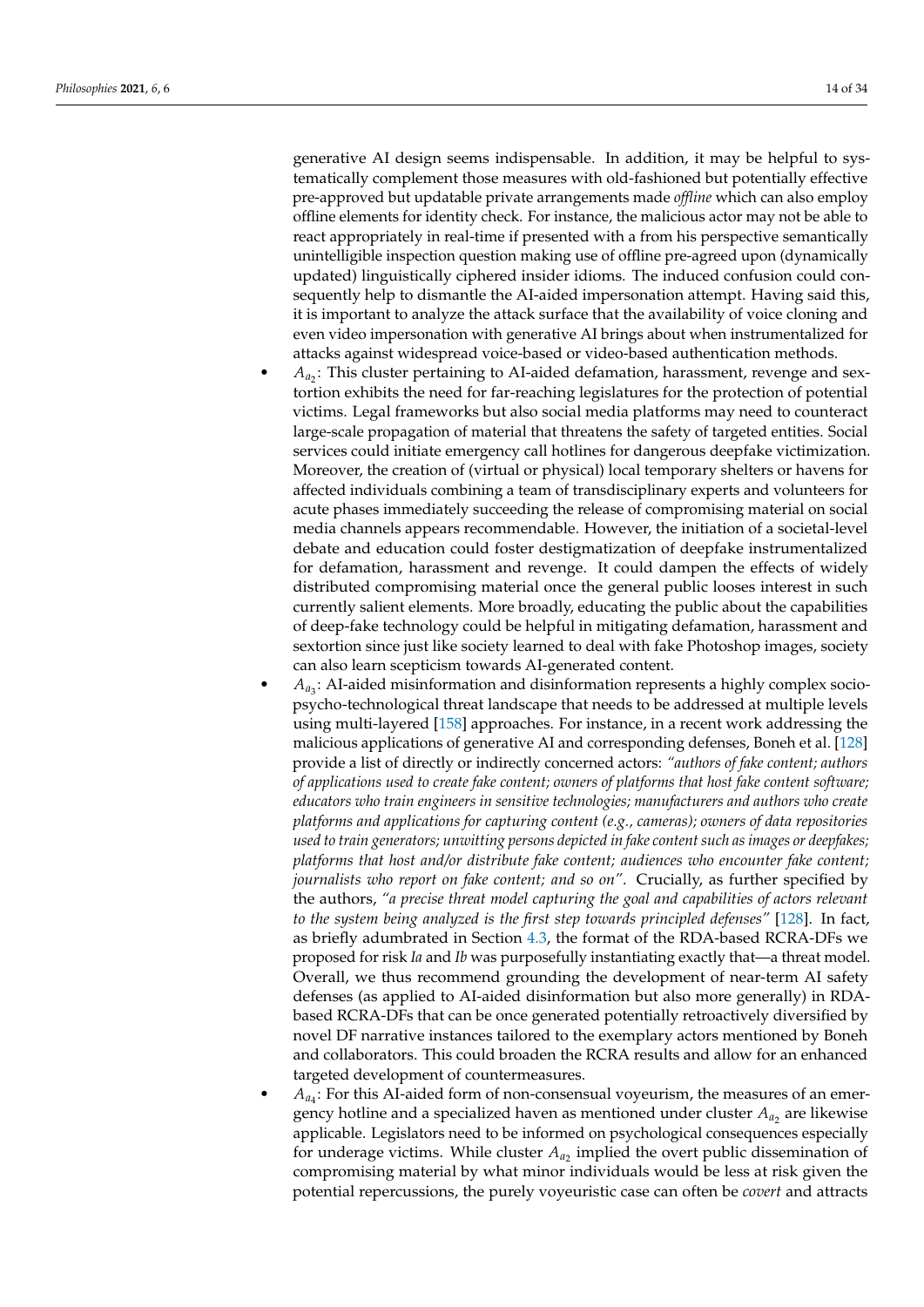motivational profiles that can target minor individuals [\[38\]](#page-27-8). In addition, it might be valuable to proactively inform the general public and also adult population groups susceptible to this issue in order to lift the underlying taboos and to mitigate negative psychological impacts. In the long run, instantiations of this cluster are unlikely to be prevented any more than one can prevent someone fantasizing about someone else. Hence, in the age of fake generative AI artefacts with the virtualization of fake acts of heterogeneous nature normally violating physical integrity in the real-world, it might become fundamentally important to re-assess and/or update societal notions intimately linked to virtual, physical and hybrid body perception in a critical and open dialogue.

- *A*<sub>*a*<sub>5</sub></sub>: With regard to AI-aided espionage, companies and public organizations in sensitive domains need to broadly create awareness especially related to the risk of fake accounts with fake but real appearing profile pictures. For instance, since the generator in a generative adversarial network (GAN) [\[159\]](#page-31-20) is by design imitating features from a given distribution, advanced results of a successful procedure could appear ordinary and more typical—potentially facilitating a psychologically-relevant intrinsic camouflaging effect. In effect, according to a recent study focused on the human perception of GAN pictures displaying faces of fake individuals that do not exist, *"[...] GAN faces were more likely to be perceived as real than Real faces"*<sup>9</sup> [\[160\]](#page-31-21). Beyond that, the authors described an increased social conformity towards faces perceived as real independently of their actual realness. This is concerning also in the light of the extra cluster  $E_{c_1}$  of automated peer pressure that could make AI-aided espionage easier. A generic trivial but often underestimated guideline that may also apply to AI-aided open-source intelligence gathering would be to reduce the sharing of valuable information assets via social media channels and more generally on publically available sources to a minimum. Finally, to confuse person-tracking algorithms and prevent AI-aided surveillance misused for espionage, camouflage [\[161\]](#page-31-22) and adversarial patches [\[60\]](#page-28-7) embedded in clothes and accessoires can be utilized.
- *R*<sub>*a*1</sub>: As deep-fake technology proliferates and is used in numerous criminal domains, it is conceivable that an arms-race between malevolent fakers and AI forensic experts  $[162,163]$  $[162,163]$  will ensue, with no permanent winner. Given that this cluster  $R_{a_1}$ covers a wide variety of research domains in which security researchers and white hats attempt to preemptively emulate malicious AI design activities to foster safety awareness, a consequential recommendation appears to actively support such research at multiple scales of governance. Talent in this adversarial field would need to be attracted by tailored incentives and should not be limited to a standard sampling from average sought-after skill profiles in companies, universities and public organizations of high social reputation. This may also help to avoid an undesirable drift to adversaries for instance at the level of information operations risking reinforcing capacities mentioned in the downward counterfactual DF narratives on cluster  $A_{a_3}$ ,  $R'_{a_1}$  and  $E'_{a_1}$  presented in Section [4.3.](#page-8-0) Hence, a monolithic approach in AI governance with a narrow focus on ethics and unintentional ethical failures is insufficient [\[13\]](#page-26-8). Finally, we briefly address guidelines related to a specific  $R_{a_1}$  issue concerning *science* (as asset of invaluable importance for a democratic society [\[164\]](#page-31-25)) that did not yet gain attention in AI safety and AI governance but that makes further inspections appear imperative in the near-term. Namely, targeted studies on *AI-aided deception in science* to produce AI-generated text disseminated as *fake research articles* (see the research prototype developed by Yampolskiy [\[46\]](#page-27-16) in another research context) and possibly AI-generated audiovisual or other material meant to display *fake experiments* or also *fake historical samples* (see the recent MIT deepfake demonstration [\[165\]](#page-31-26) developed for educative

Note that on the long-term this could in theory skew the unconscious internal model internet users exposed to more and more synthetic faces have of how human faces look like. Outliers from the real distribution could be met with more surprise at the subpersonal level. However, the latter might already be the case today with the widespread use of enhancing filters on social-media.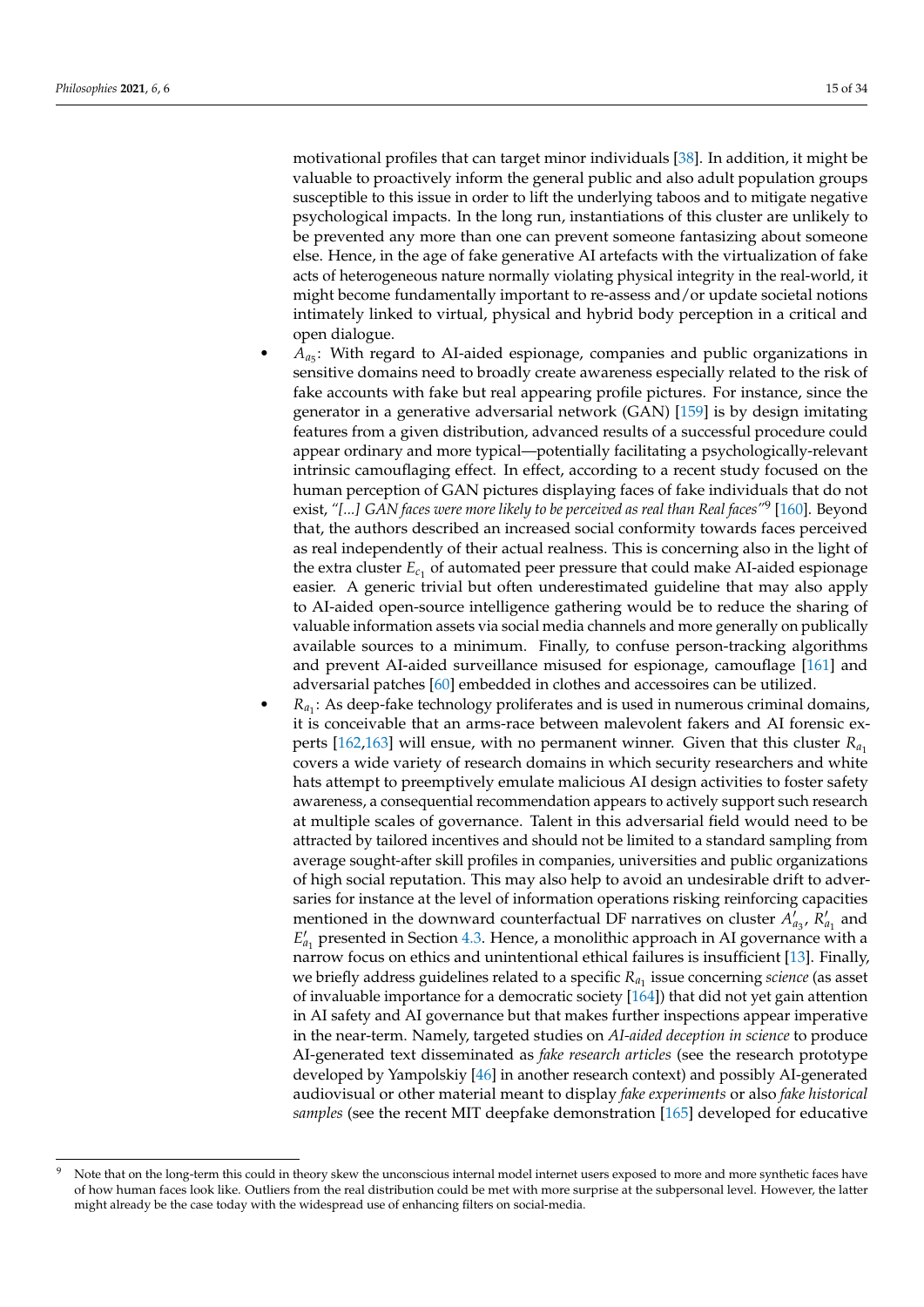purposes). However, this technical research direction requires a supplementation by transdisciplinary experts addressing the socio-psycho-technological impacts and particularly the *epistemic* impacts of corresponding future risk instantiations. We suggest that for a safety-relevant sense-making, AI governance may even need to stimulate debates and exchanges on the very epistemological grounding of science—*before* for example, future texts written by maliciously designed sophisticated AI bots (also called sophisbots [\[128\]](#page-30-18)) infiltrate the scientific enterprise with submissions that go undetected. For instance, there is a *fundamental discrepancy*<sup>10</sup> between how Bayesian and empiricist epistemology would analyze this risk vs. how Popperian critical rationalist epistemology would view the same risk. Disentangling this epistemic issue is of high importance for AI safety and beyond as becomes apparent in the guidelines linked to the next cluster  $E_{a_1}$  below.

- *E*<sub>*a*1</sub>: Near-term guidelines to directly tackle this extra cluster associated to automated disconcertion seem daunting to formulate. However, as a first small step, one could focus on how to avoid exacerbating it. One reason why this cluster may seem difficult to address is due to its deep and far-reaching *epistemic* implications pertaining to the nature of falsification, verification, fakery and (hyper-)reality [\[169\]](#page-31-27) itself. With regard to this feature of epistemic relevance*,*  $E_{a_1}$  exhibits a commonality with the just introduced different risk of AI-aided deception in science. We postulate that in the light of pre-existing fragile circumstances in the scientific enterprise including the emergence of modern "fake science" [\[170\]](#page-31-28) patterns but also the mentioned fundamental discrepancies across epistemically-relevant scientific stances, AI-aided deception in science could have direct repercussions on automated disconcertion. First, it could for instance unnecessarily aggravate automated disconcertion phenomena in the general public as for example, the belief in *epistemic threats* [\[166\]](#page-31-29) could increase people's subjective uncertainty. Second, a reinforced automated disconcertion can subsequently be weaponized and instrumentalized by malicious actors with lethal consequences as generally depicted under the downward counterfactual DF narrative  $E'_{a_1}$  described in Section [4.3.](#page-8-0) This explains our near-term AI governance recommendation to address AI-aided deception in science as transdisciplinary collaborative endeavor analyzing socio-psycho-technological and epistemic impacts.
- $R_{b_1}$ : For this cluster linked to risk *Ib* and pertaining to research on AI vulnerabilities currently performed by security researchers and white hats, we recommend (as analogously already explained in  $R_{a_1}$ ) to recruit such researchers preemptively. In this vein, Aliman [\[13\]](#page-26-8) proposes to *"organize a digital security playground where "AI white hats" engage in adversarial attacks against AI architectures and share their findings in an open-source manner"*. For the specific domain of intelligent systems, it is advisable to proactively equip these AIs with technical self-assessment and self-management capabilities<sup>11</sup> [\[20\]](#page-26-15) allowing for better real-time adaptability for the eventuality of attack scenarios known from past incidents or proof-of-concept use cases studied by security researchers and white hats. However, it is important to keep in mind that challenges from this cluster also deal with zero-day AI exploits, they are the unknown unknowns and cannot be meaningfully anticipated and prevented, though it is realized that many issues could be caused by under-specification in machine learning systems [\[171\]](#page-31-30).

<sup>10</sup> Bayesian and empiricist epistemological stances placing the *empirical collection of evidence* and the identification of *true beliefs* at the center of science may link AI-aided deception to *"epistemic threats"* [\[166\]](#page-31-29)—knowledge-relevant impairments of belief-updating which they already see emerging via deepfakes (i.a. subsuming a general decrease of information in audiovisual samples [\[166\]](#page-31-29)). By contrast, Popperian epistemic views [\[167\]](#page-31-31) and especially their Deutschian extension [\[168\]](#page-31-32) predominantly emphasize in the first place the *explanatory* and *criticism-centered* purpose of science next to the (experimental) *falsifiability* of hypotheses. Strikingly, Deutsch describes science as the endless quest for invariant, *hard-to-vary explanations* of reality [\[168\]](#page-31-32). On this view, AI-aided deception in science may be practically problematic, but without question solvable. In fact, while the empiricist direction faces epistemic threats and a post-truth difficulty, the Popperian and Deutschian direction may neither see explanatory knowledge, truth, falsifiability nor the scientific method per se at risk.

<sup>11</sup> The conjunction of technical self-assessment and self-management has been summarized under the synonymous umbrella terms of *Type I AI self-awareness* [\[13\]](#page-26-8), *self-awareness functionality* [\[20\]](#page-26-15) or simply *self-awareness*.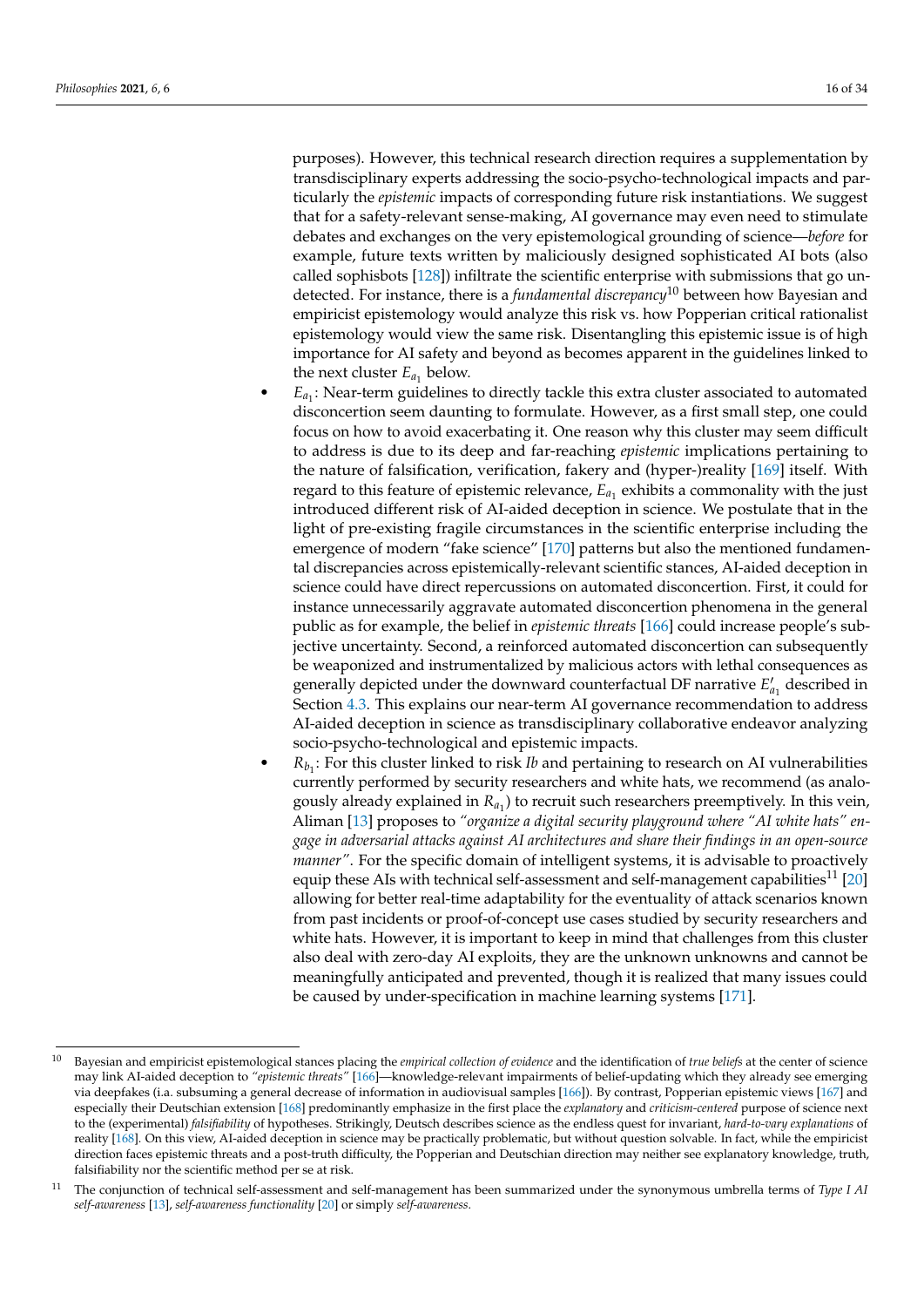## RCRA (Additional Non-Overlapping Guidelines)

- $A'_{a_2}$ : Generally, one possible way to systematically reflect upon defense methods for specific RCRA instances (generated from *downward* counterfactual clusters) of harm intensity  $h_{down} \geq \tau$ , could be to perform corresponding *upward* counterfactual deliberations targeting a harm intensity *hup* < *τ*. As briefly introduced in Section [4.1,](#page-5-1) upward counterfactuals refer to those ways in which a certain event could have turned out better but did not. Recently, Oughton et al. [\[172\]](#page-32-0) applied a combination of downward and upward counterfactual stochastic risk analyis to a cyber-physical attack on electricity infrastructure. In short, the difference to the method that we propose is that instead of focusing on *slightly better upward counterfactuals given the factual event* as made sense in the case of Oughton et al., we suggest a thresholdbased selection of *below threshold upward counterfactuals given above threshold downward counterfactuals12*. For instance, as applied to the present downward counterfactual cluster  $A'_{a_2}$  which also included a narrative instance describing suicide attempts with lethal outcomes as a consequence of AI-aided defamation, harassment and revenge, it could simply consist in *deliberations on how to avoid these lethal scenarios*. This could be implemented by deliberating from the perspective of planning a human, hybrid or fully automated AI-based emergency team response with a highly restricted timeframe (e.g., to counteract the domino-effect initiated by the deployment of the deepfake sample on social media). Next to a proactive combination of deepfake detectors and content detectors for blocking purposes that can fail, a reactive automated social network graph analysis AI combined with sentiment analysis tools could be trained to detect large harassment and defamation patterns that if paired with the sharing of audiovisual samples, can prompt a human operator. This individual could then decide to call in social services that in turn proactively contact the target offering support as analogously mentioned under the guidelines for the factual RDA sample  $A_{a_2}$ .
- $A'_{a_3}$ : For this downward counterfactual cluster on AI-aided misinformation and disinformation of at least lethal dimensions, we focus on recommendations pertaining to journalism-relevant defenses and bots on social media. Disinformation from fake sources could be counteracted with the use of blockchain-based reputation systems [\[173\]](#page-32-1) to assess the quality of information sources. Journalists could also entertain a collective blockchain-based repository containing all news-relevant audiovisual deepfake samples whose authenticity has been refuted so far. This tool could be utilized as publically available high-level filter to evade certain techniques of disinformation campaigns. Moreover, the case of hazardous large-scale disinformation supported by sophisticated automated social bots is of high relevance for what one can term *social media AI safety*. Ideally, *tests* for a "bot shield" enabling some bot-free social media spaces could be crafted. However, it is conceivable that at a certain point, AI-based bot detection [\[174\]](#page-32-2) might become futile. Also, social bots already fool people [\[131](#page-30-21)[,175\]](#page-32-3) and many assume that humans will become unable to discern them in the long-term. Nevertheless, it could be worthwhile viewing what one could have done better already with present technological tools (the upward counterfactuals)—which can also include the consideration of divergent unconventional solutions or novel formulations of questions. As stated by Barrett, *"[...] progress in science is often not answering old questions but asking better ones"* [\[176\]](#page-32-4). Perhaps, in the future, humans could still devise bot shielding tactics that could attempt to bypass epistemic issues [\[177\]](#page-32-5) intrinsic to imitation game and Turing Test [\[178\]](#page-32-6) derivatives where "real" and "fake" become relative.
- $A'_{a_4}$ : To tackle suicidal ideation as a consequence of AI-aided non-consensual voyeurism that enters the awareness of the targeted individual, one may need to extend the countermeasures already mentioned in the factual RDA counterpart  $A_{a_4}$  of this cluster

<sup>&</sup>lt;sup>12</sup> Since as mentioned earlier, lower harm intensity may lead to more perceiver-dependent differences, one does not exactly need to establish which exact intensity, one only needs to know *that* it is a non-lethal upward counterfactual scenario.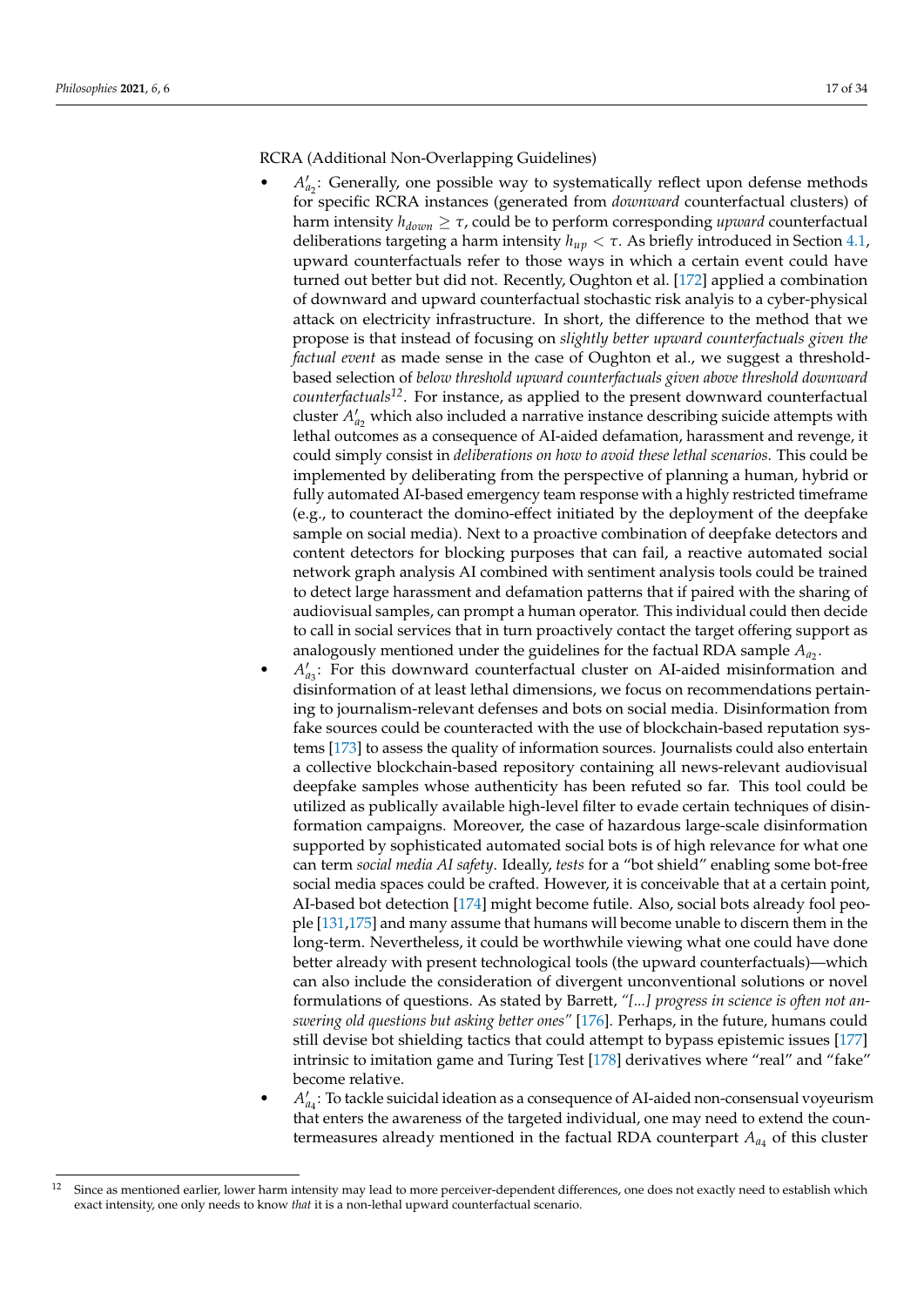(which also included the creation of public awareness and the removal of associated taboos). Social services and public institutions like universities and schools could offer emergency psychological interventions for the person at risk. Next to necessitated measures at the level of legal frameworks to protect underage victims, the subtle case of adult targets calls for instance for a civil reporting office collaborating with social media platforms which could initiate a critical dialogue with the other party to bring about an immediate deletion or at least categorical refraining from further dissemination of the material which can be calibrated to the expectations of the target. Recently, the malicious design of deepfakes has been described as a *"[...] serious threat to psychological security"* [\[179\]](#page-32-7). Adult targets may despite the synthetic nature of the deepfake samples and often eventually their private character restricted to a personal possession of the agent in question, perceive their mere existence as degradation [\[180\]](#page-32-8)—a phenomenon certainly requiring social discourses in the long-term. For a principled analytical approach, an extensive psychological research program integrating a collaboration with i.a. AI security researchers could be helpful in order to be able to contextualize relevant socio-psycho-technological aspects against the background of advanced technical feasibility. Importantly, instead of limiting this research to deepfake artefacts in the AI field, one needs to also cover novel hybrid combination possibilities available for the design of non-consensual voyeuristic material. Notably, this includes blended applications at the intersection of AI and virtual reality [\[28](#page-26-22)[,37\]](#page-27-7) (or augmented reality [\[181\]](#page-32-9)).

- $R'_{a_1}$ : Concerning proactive measures against future research where an adversary designs self-owned intelligent systems to trigger lethal accidents on victim intelligent systems, one might require legal norms setting minimum requirements on the techniques employed for the cybernetic control of systems deployed in public space. From an adversarial AI perspective, this could include the obligation to integrate regular updates on AI-related security patches developed in collaboration with AI security researchers and white hats that also study advanced physical adversarial attacks. This becomes particularly important as many stakeholders are currently unprepared in this regard [\[182\]](#page-32-10). As guideline, we propose that future adversarial AI research endeavors explore attack scenarios where adversarial examples on physically deployed intelligent systems are delivered by another physically deployed intelligent system which potentially offers more degrees of freedom to the malicious actor. From a systems engineering perspective, any intelligent system might need to at least integrate multiple types of sensors and check for inconsistencies at the symbolic level. Next to explainability requirements, a further valuable feature to create accountability in the case of accidents could be a type of self-auditing via self-assessment and self-management [\[20\]](#page-26-15) allowing for a retrospective counterfactual analysis on what went wrong.
- *E*<sub>*a*<sub>1</sub></sub>: As its factual counterpart *E*<sub>*a*<sub>1</sub></sub>, this counterfactual cluster *E*<sub>*a*<sub>1</sub></sub> refering to automated disconcertion instrumentalized for AI-aided information warfare and agitation on social media with the risk to incite lethal violence at large scales, represents a weighty challenge of international extent. As for  $E_{a_1}$ , multi-level piecemeal tactics of constructive small steps such as for example, targeted methods to avoid exacerbating it may be valuable. Concerning AI governance, that could include the strategies mentioned under  $E_{a_1}$  but also more general efforts in line with international frameworks that aim to foster strong institutions and error-correction via life-long learning (see e.g., [\[19\]](#page-26-14) for an in-depth discussion).
- $R'_{b_1}$ : For this counterfactual cluster pertaining to malicious research on vulnerabilities of deployed AI systems with the goal to trigger extensive fatal road accidents, we recommend tailored measures analogous to those presented for the counterfactual cluster  $R'_{a_1}$ .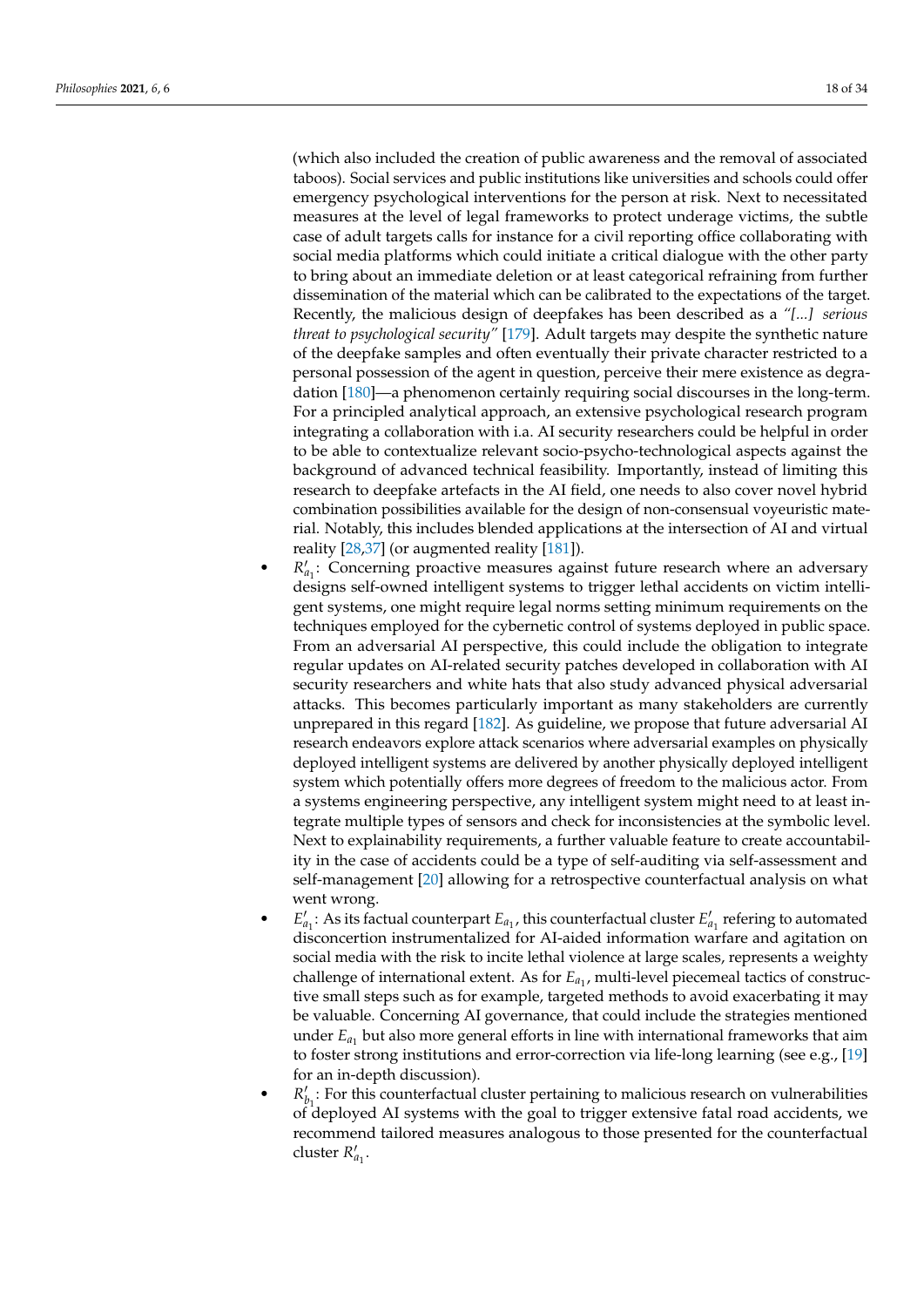## <span id="page-18-0"></span>5.1.2. Near-Term Guidelines for Risks *Ic* and *Id*

As can already be realized from the scope of the AI safety guidelines proposed in Section [5.1.1](#page-12-2) which are grounded in our AI observatory exemplification of RDA and RCRA, modern AI technology cannot be analyzed in isolation. In our view, due to the complex multi-causal socio-psycho-technological interwovenness underlying AI risks and their instantiations, AI safety requires an inherently *transdisciplinary*, *hybrid* and *cognitiveaffective* approach [\[13\]](#page-26-8). Transdisciplinarity is especially required to avoid cognitive blind spots within AI safety risk analyses and formulations of countermeasures or guidelines. AI safety needs a hybrid perspective to incorporate the intricacies of human-computer interactions necessitating a consideration of *human nature* next to purely technological viewpoints. Finally, a cognitive-affective perspective is called for due to the inseparably affective nature of human cognition [\[183,](#page-32-11)[184\]](#page-32-12) whose disregard in AI development can consequently engender significant safety issues by virtue of a lack of requisite variety [\[185\]](#page-32-13). While the last Section [5.1.1](#page-12-2) focused on guidelines concerning the AI risks *Ia* and *Ib* related to intentional malice, this Section [5.1.2](#page-18-0) is linked to the risks *Ic* and *Id* related to mistakes and unintentional failures which are often of ethically-relevant nature. This specific avenue of research represents a well-studied field at the core of modern AI ethics which recognizes multidisciplinarity, human-centeredness and socio-technical contextualization as important requirements [\[186\]](#page-32-14). In the last years, a large multiplicity of heterogeneous AI ethics guidelines have been proposed at an international level [\[187](#page-32-15)[–190\]](#page-32-16). We refer the reader to Jobin et al. [\[191\]](#page-32-17) for a global overview of internationally proposed AI ethics guidelines which are directly of relevance for the 5 failure clusters ( $F_{c_1}$  to  $F_{c_5}$ ) linked to risk *Ic* from the RDA presented in Section [3.3.](#page-4-0) In the following, we focus on the few remaining RDA and RCRA clusters which are not classically in the primary focus of AI ethics.

## RDA

- $\bullet$   $E_{c_1}$ : This cluster related to automated peer pressure can be i.a. met by measures raising public awareness on the dangers of the confirmation bias [\[192](#page-32-18)[,193\]](#page-32-19) reinforced via AIempowered social media. However, a possible upward counterfactual on that issue would be to revert negative consequences of automated peer pressure by utilizing it for beneficial purposes. For instance, it is cogitable that automated peer pressure need not represent a threat would it simply perhaps paradoxically socially *reinforce critical thinking* instead of reinforcing tendencies to blindly copy in-group narratives. Ideally, such a peer pressure would reinforce *heterophily* (the antonym of homophily) with regard to various preferences with one notable exception being the critical thinking mode itself. Hence, one interesting future-oriented solution for AI governance may be education and life-long learning [\[19\]](#page-26-14) conveying critical thinking and criticism as invaluable tools for youth and general public. For instance, critical thinking skills fostered in the Finnish public education system were effective against disinformation operations [\[91\]](#page-29-10). In fact, critical thinking, criticism and transformative contrariness may not only represent a strong shield to tackle disinformation or automated disconcertion and its risk potentials (cluster  $E_{a_1}$  and  $E'_{a_1}$  respectively), but it also represents a crucial momentum for human creativity [\[13](#page-26-8)[,194\]](#page-32-20). Generally, peer pressure is in itself a psychological tool that could be systematically used for good, for example by creating an artificial crowd [\[195\]](#page-32-21) of peers with all members interested in desirable behaviors such as education, start-ups or effective altruism. A benevolent crowd of peers can then counteract hazardous bubbles on social media.
- *F*<sub>d<sub>1</sub>: Concerning AI failures rooted in *unanticipated* and yet unknown post-deployment</sub> scenarios, it becomes clear that accuracy and other AI performance measures cannot be understood as conclusive and engraved in stone. A possible proactive measure against post-deployment instantiations of yet unknown AI risks could be the establishment of a generic corrective mechanism. Problems which AI systems experience during its deployment due to differences between training and usage environments can be reduced via increased testing and continued updating and learning stages.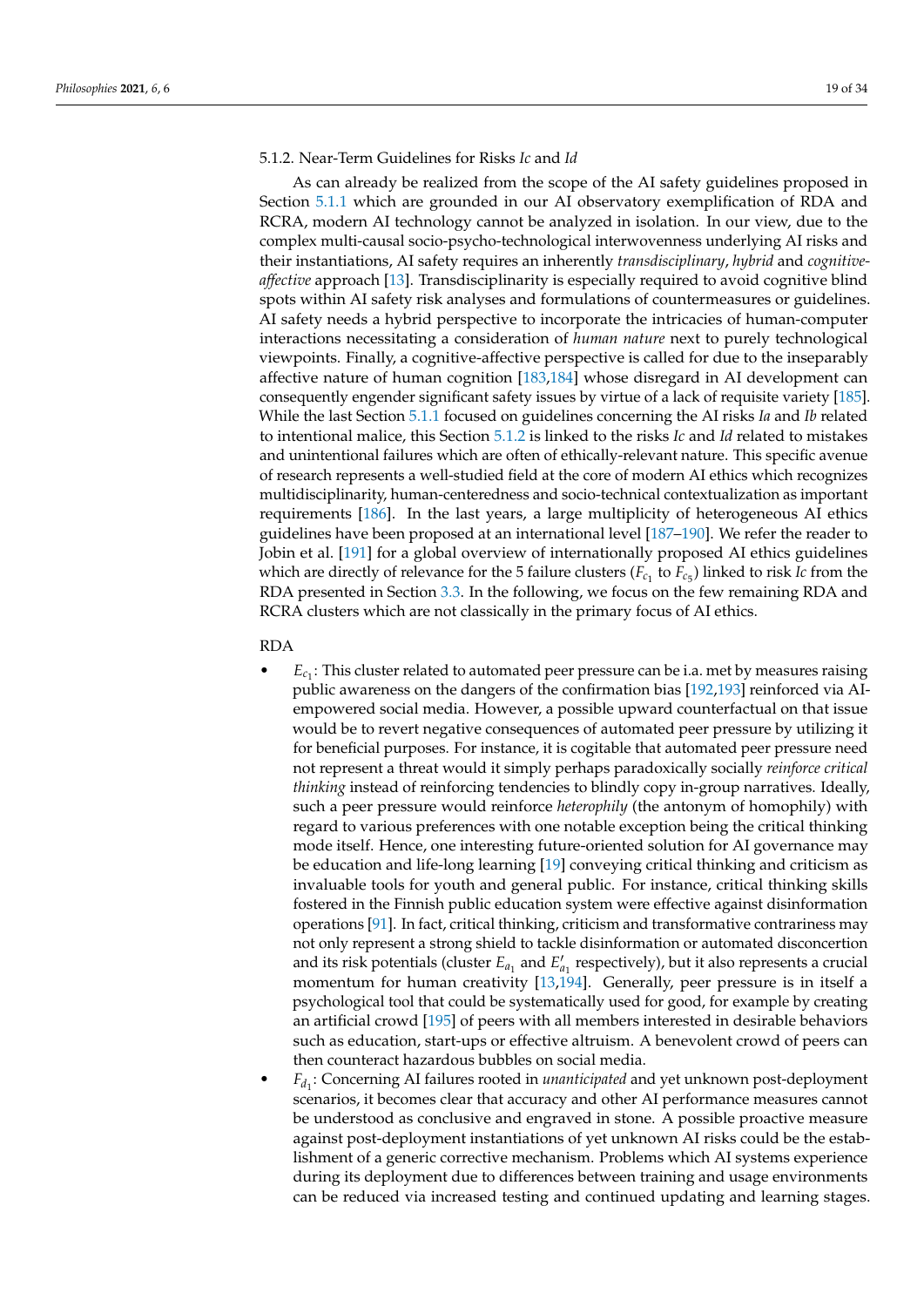On the whole, multiphase deployment, similar to vaccine approval phases, can reduce an overall negative impact on society and increase reliability. Finally, for each safety-critical domain in which AI predictions are involved in the decision-making procedure, one could—irrespective of present-day AI performance—foresee the proactive planification of a human response team in case of sudden expanding anomalies that a sensitized and safety-aware human operator could detect.

RCRA (Additional Non-Overlapping Guidelines)

- $\bullet$   $E'_{c_1}$ : A twofold guideline for this counterfactual cluster (refering to automated peer pressure with lethal consequences via automated disconcertion instrumentalized for AI-aided disinformation), could be to weaken the influence of social bots by measures described under cluster  $A'_{a_3}$  and by transforming automated peer pressure into strong incentives for critical thinking as stated in  $E_{c_1}$ .
- $F'_{d_1}$ : Finally, for this cluster of major risk dimension being the counterfactual counterpart of cluster  $F_{d_1}$ , we emphasize the importance of an early proactive response team formation in contexts such as for instance medical AI, AI in the financial market, AI-aided cybersecurity and critical intelligent cyberphysical assets. In short, AI systems should by no means be understood to be able to truly operate independently in a given task even if current excellent performance measures seem to suggest so. In the face of unknown and unknowable changes, performance is a moving target which if mistaken as conclusive and static could endanger human lifes.

## <span id="page-19-0"></span>*5.2. Long-Term Directions and Future-Oriented Contradistinctions*

After having introduced a broad variety of near-term guidelines for future AI observatory endeavors based on the exemplified systematic factual and counterfactual retrospective analyses, we provide a differentiated more *general* outlook on explicitly *long-term* AI safety directions. For this purpose, we select two recent theoretical AI safety paradigms: on the one hand a direction that has been termed *artificial stupidity* (AS) (see [\[196](#page-32-22)[–198\]](#page-32-23)) and on the other hand, a direction that we succinctly call *eternal creativity* (EC) stemming from recent work [\[13](#page-26-8)[,16](#page-26-11)[,199\]](#page-32-24). Thereby, note that these two paradigms are by no means postulated to represent the full panoply of nuances and views across the entirety of the young AI safety field. Rather, we select these specific two examples because critical contradistinctions ascertainable via a comparative analysis point to a set of decisive bifurcations which might be of particular interest for the AI safety community due to their potentially *axiomatic* relevance for the future of AI research. While AS and EC coincide in multiple short-term considerations given their common *hybrid cognitive-affective* nature and their emphasis on *cybersecurity-oriented* practices, they fundamentally differ with regard to 3 future-relevant contradistinctions.

We consider the following 3 contradistinctive leitmotifs: (1) *regulatory distinction criterium*, (2) *regulatory enactment* and (3) *substrate management*. First, while AS primarily considers *intelligence* levels for (1), EC ponders the ability to consciously create and understand *explanatory knowledge*. Second, whilst AS foresees deliberate *restrictions* of AI capabilities as tool for (2), EC especially tackles their systematic *enhancement*. Third, while AS views *substrate-dependent* hardware analyses (next to software considerations) for bounded equalization between humans and AIs as approach to (3), EC aims at unbounded *substrate-independent* functional augmentation. While there exist certainly more possible lines along which one could compare AS and EC, we focus on the mentioned 3 themes due to their urgency and potential to foster constructive dialectics in future theoretical and applied AI (safety) research beyond AI observatory contexts. In Sections [5.2.1](#page-20-0) and [5.2.2,](#page-21-0) we briefly provide a general introduction followed by a summarization of long-term AI safety guidelines formulated from the perspective of AS and EC respectively as seen through the lens of these 3 contradistinctions.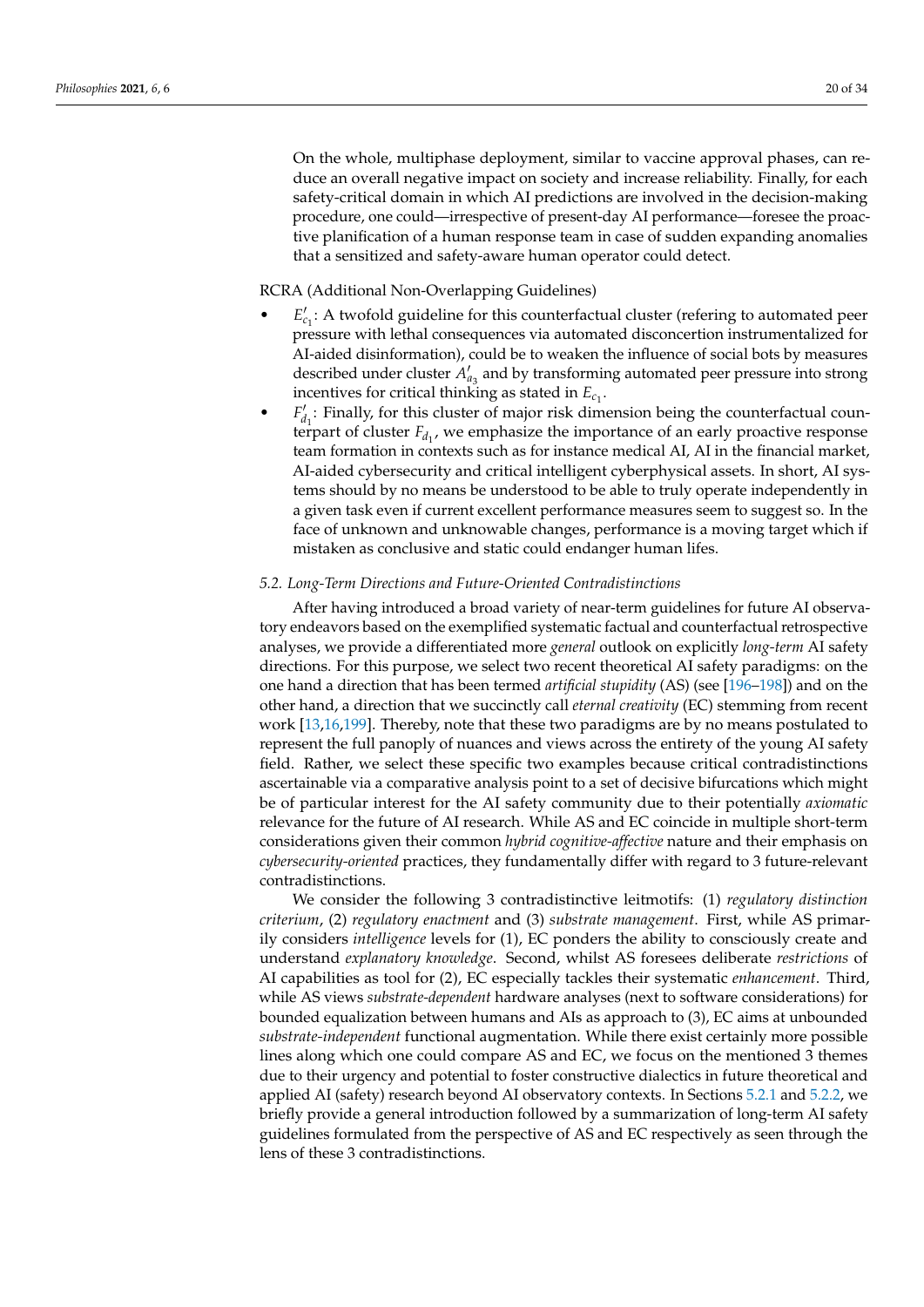## <span id="page-20-0"></span>5.2.1. Paradigm Artificial Stupidity (AS)

One core assumption in the AS paradigm is that an artificial general intelligence (AGI) *"[...] can be made safer by limiting its computing power and memory, or by introducing Artificial Stupidity on certain tasks"* [\[197\]](#page-32-25). Thereby, an AI system is understood to be made *artificially stupid* on a certain task if its capabilities are deliberately limited by human designers for the purpose of matching the human performance on that task. One mentioned exemplary domain where such a technique is already applied is in text-to-speech synthesis such as e.g in Google Duplex, an AI for natural conversations over the phone whose implementation included *"[...] the incorporation of speech disfluencies (e.g., "hmm"s and "uh"s)"* [\[200\]](#page-32-26). Another example is the context of video games where AI can in principle vastly exceed human performance which is however purposefully restricted in order to allow for a positive human-centered gaming experience. More generally, there are many AI application domains where it is human-desirable to mimic anthropic performance or behavioral patterns for an improved customer service. These cases correspond to a type of imitation game which only succeeds if the AI does not reveal latent super-human capabilities. From that point of view, the AS paradigm conceives of making an AI artificially stupid as being necessary to making it pass a Turing test [\[197](#page-32-25)[,198\]](#page-32-23).

Simultaneously, in the last years, AI achieved superhuman-level performance across more and more tasks. Further, it is assumed in AS that *"[...] AI tends to quickly achieve superhuman level of performance after having achieved human-level performance*" [\[198\]](#page-32-23). Against this background, AS argues distinguishingly that *"[...] by limiting an AI's ability to achieve a task, to better match humans' ability, an AI can be made safer, in the sense that its capabilities will not exceed humans' capabilities by several orders of magnitude"* [\[198\]](#page-32-23). In short, AS postulates that *AI ability needs to be upper-bounded by human performance* since it risks to otherwise become *uncontrollable*<sup>13</sup> once it turns into what Bostrom termed a *superintelligence*—an intellect exceeding human cognitive performance across *"[...] virtually all domains of interest"* [\[203\]](#page-32-27). Such a hypothetical future artificial superintelligence is believed to not necessarily be value-aligned with humans (while potentially becoming unintelligible to humans due to the gaps in performance), to be capable of insidious betrayal (a scenario termed *treacherous turn* [\[203\]](#page-32-27)) and to potentially represent a major risk [\[204\]](#page-32-28) to humanity.

- *Regulatory distinction criterium:* In this light, one can extract *intelligence* (or more broadly "performance" or "cogntive performance" across tasks) as the recurring theme of relevance for regulatory AI safety considerations under the AS paradigm. At a first level, one could identify two main safety-relevant clusters: a cluster comprising all AIs that are less or equally capable than an average human [\[198\]](#page-32-23) and another cluster of superintelligent AI systems. The latter can be further subdivided into three classes of systems as introduced by Bostrom [\[203\]](#page-32-27): (1) speed superintelligence, (2) collective superintelligence and (3) quality superintelligence. According to Bostrom, the first ones *"can do all that a human intellect can do, but much faster"*, the second ones are *"composed of a large number of smaller intellects such that the system's overall performance across many very general domains vastly outstrips that of any current cognitive system"* and the third ones are *"at least as fast as a human mind and vastly qualitatively smarter"* [\[203\]](#page-32-27).
- *Regulatory enactment:* In a nutshell, AS recommends *limiting* an AI in hardware and software such that it does not attain any of these enumerated sorts of superintelligence since *"[...] humans could lose control over the AI"* [\[197\]](#page-32-25). AS foresees regulatory strategies on *"how to constrain an AGI to be less capable than an average person, or equally capable, while still exhibiting general intelligence"* [\[198\]](#page-32-23).
- *Substrate management:* To limit AI abilities while maintaining functionality, AS proposes multiple practical measures at the hardware and software level. Concerning the former it proposes diverse restrictions especially pertaining to memory, processing, clock speed and computing [\[198\]](#page-32-23). With regard to software, it foresees necessary limits

<sup>13</sup> For an in-depth discussion related to AI uncontrollability and unpredictability, see especially [\[201\]](#page-32-29) and [\[202\]](#page-32-30) respectively.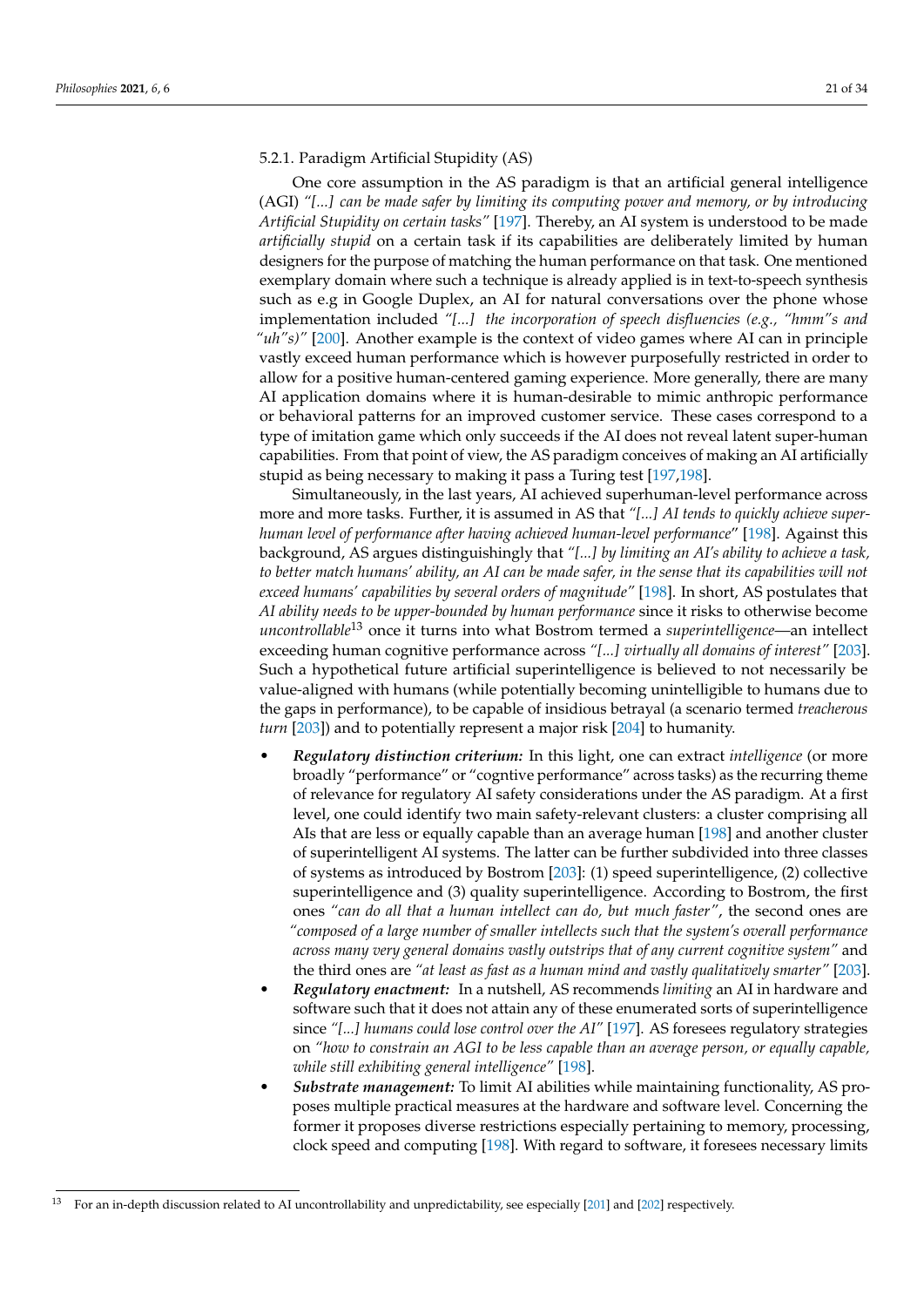on self-improvement as well as measures to avoid treacherous turn scenarios [\[197\]](#page-32-25). Another guideline consists in deliberately incorporating known human cognitive biases in the AI system. More precisely, AS postulates that human biases *"can limit the AGI's intelligence and make the AGI fundamentally safer by avoiding behaviors that might harm humans"* [\[197\]](#page-32-25). Overall, the substrate management in AS can be categorized as *substrate-dependent* because the artificial substrate is among others specifically tuned to match hardware properties of the human substrate for at most equalization purposes. In summary, AS suscribes to the viewpoint that AI safety aims to *"limit aspects of memory, processing, and speed in ways that align with human capabilities and/or prioritize human welfare, cooperative behavior, and service to humans"* [\[196\]](#page-32-22) given that AGI *"[...] presents a risk to humanity"* [\[196\]](#page-32-22).

## <span id="page-21-0"></span>5.2.2. Paradigm Eternal Creativity (EC)

According to Deutsch, *"the only uniquely significant thing about humans [...] is our ability to create new explanations [...]"* [\[168\]](#page-31-32). He further specifies that explanatory knowledge *"gives people a power to transform nature which is ultimately not limited by parochial factors, as all other adaptations are, but only by universal laws"* [\[168\]](#page-31-32). Instead of emphasizing levels of intelligence or of performance across a wide set of tasks when analyzing AI safety issues, EC focuses epistemologically on one unique "task": *the ability to consciously create and understand explanatory knowledge*. Thereby, in EC, explanatory knowledge creation also implies the capability to *consciously* understand. Given that core affect is understood as a fundamental property of consciousness [\[176](#page-32-4)[,183\]](#page-32-11) and is linked to cognitive-affective counterfactual deliberations [\[16\]](#page-26-11), this excludes philosophical zombie themes [\[205\]](#page-32-31). (In modern embodied and enactive cognition frameworks [\[176](#page-32-4)[,206\]](#page-33-0), consciousness is linked to processes of inference for the cybernetic control of a substrate in an environment connected to allostasis [\[184\]](#page-32-12) (anticipation of needs before they occur [\[176\]](#page-32-4))—integrating predictions and error signals from external and internal milieu. It is on such cybernetic control grounds that affective dynamics give rise to the egocentric virtual first-person perspective of the world [\[207,](#page-33-1)[208\]](#page-33-2) familiar to humans and lacking in present-day AI).

Note that EC's focus on consciously creating and understanding explanatory knowledge is by no means an anthropomorphic assumption forced on AI systems. As elucidated in constructor theory [\[209](#page-33-3)[,210\]](#page-33-4), a novel explanatory framework in physics, explanatory knowledge creators (of which currently only humans are known) are brought to the fore in physics in an entirely non-anthropocentric way. To put it very simply, constructor theory focuses on *possible* vs. *impossible* counterfactuals that is, what *could* happen given physical laws and *why* (instead of predictions based on laws of motion and initial conditions). On contemplating the set of all physical transformations that would be *possible* in the universe that is, those that *could* happen, one would notice that the size of the very subset containing those transformations that *actually happen* can be strongly influenced by entities able to create and understand knowledge on how to bring them about [\[168\]](#page-31-32). This is how explanatory knowledge creation enters *"the cosmic scheme of things"* [\[168\]](#page-31-32) and this is also why EC prioritizes the conscious understanding and creation of explanatory knowledge via creativity<sup>14</sup> instead of intelligence.

At first sight, given the fundamental unpredictability of future explanatory knowledge, it might seem dangerous for AI safety. Deutsch mentions that *"no good explanation can predict the outcome, or the probability of an outcome, of a phenomenon whose course is going to be significantly affected by the creation of new knowledge"* [\[168\]](#page-31-32) and further that this fundamental limitation is something that *"when planning for the future, it is vital to come to terms with*

 $14$  From a psychological and neurocognitive perspective, EC currently views creativity as a tri-partite evolutionary affective construct with varying degrees of *sightedness* [\[199\]](#page-32-24) instead of a *blind* evolutionary process without a goal akin to biological evolution—as mistakenly assumed by Popper [\[16,](#page-26-11)[211\]](#page-33-5). This is epistemologically relevant because ideas are *not* created by blind trial and error (as variation and selection in biological evolution). Even if novel idea contents are fundamentally unpredictable a priori, idea variation is partially guided by previous experience, the task and contextual cues that is, there is a non-zero coupling between variation and selection [\[211\]](#page-33-5). Creativity itself could have historical roots in *serendipity* and multi-purpose socially *shared doubt* [\[13\]](#page-26-8) facilitating in theory error-correction but initially largely used to maintain traditions.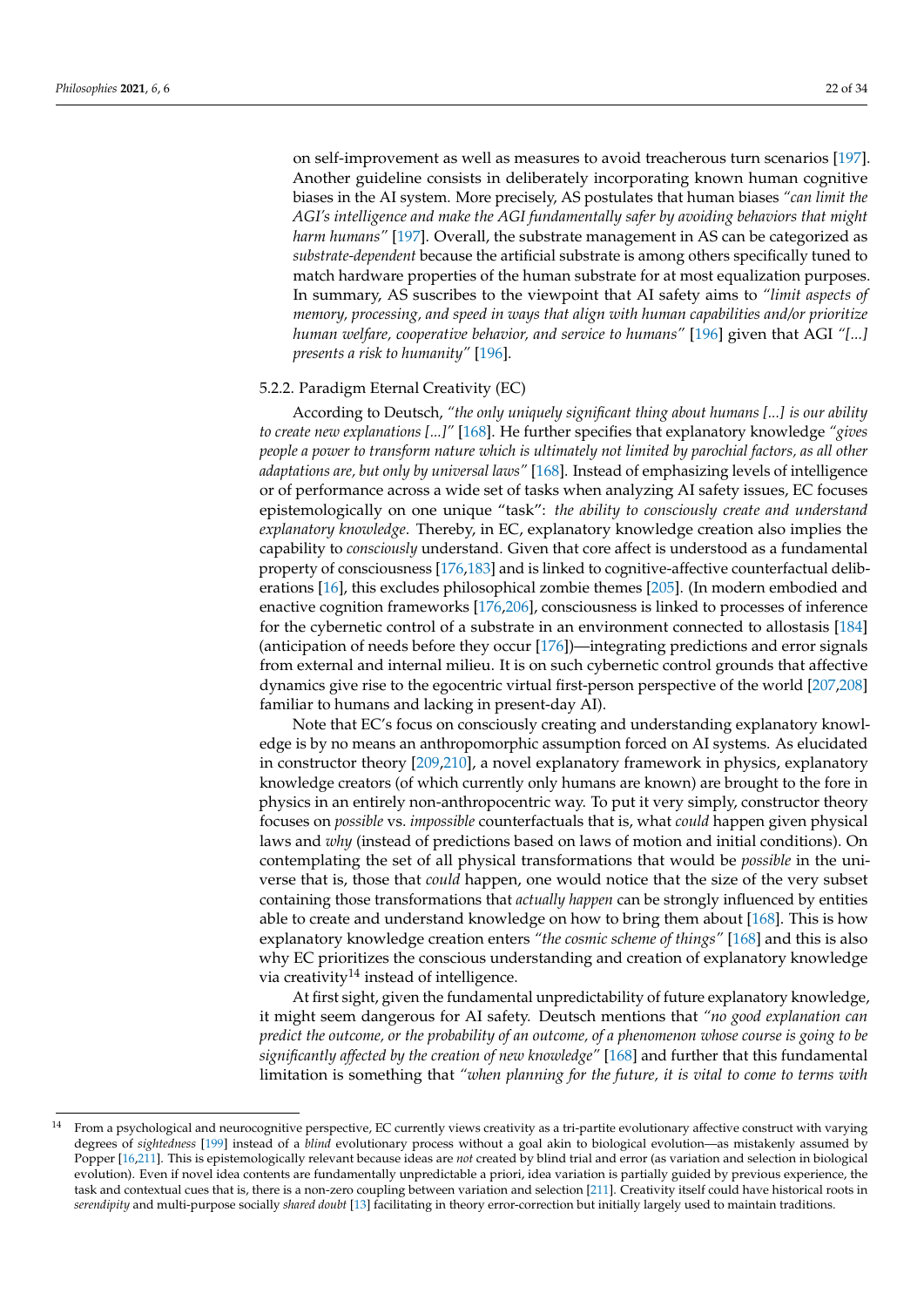*it"* [\[168\]](#page-31-32). EC agrees. EC recently formulated the *AI safety paradox* [\[13,](#page-26-8)[16\]](#page-26-11) stating that value alignment and control are conjugate requirements in AI safety. This means that both prevailing ideals cannot be simultaneously fulfilled. EC also states that *"the price of security is eternal creativity"* [\[13\]](#page-26-8). So despite the AI safety paradox, a cybersecurity-oriented and risk-centered AI safety is possible—when reframed *"as a discipline which proactively addresses AI risks and reactively responds to occurring instantiations of AI risks"* [\[13\]](#page-26-8). In short, AI safety is not condemned, it just needs to come to terms with the compulsion to keep correcting and creating solutions "ad infinitum".

- *Regulatory distinction criterium:* EC distinguishes two *substrate-independent* and disjunct sets of systems: Type I and Type II systems. Type II systems are all systems for which it is possible to consciously create and understand explanatory knowledge. Type I systems are all systems for which this is an impossible task  $15$ . Thereby, a subset of Type I systems can be conscious (such as non-human mammals) and requires protection akin to animal rights. Obviously, *all present-day AI systems are of Type I* and *non-conscious*. Type II AI is non-existent today.
- *Regulatory enactment:* In theory, with a Type II AI, *"a mutual value alignment might be achievable via a co- construction of novel values, however, at the cost of its predictability"* [\[13\]](#page-26-8). As with all Type II systems (including humans), the future contents of the knowledge they will create are fundamentally unpredictable—irrespective of any intelligence class16. In EC, this signifies that: (1) *Type II AI is uncontrollable<sup>17</sup> and requires rights on a par with humans*, (2) *Type II AI could engage in a mutual bi-directional value alignment with humans—if it decides so* and (3) *it would be unethical to enslave Type II AI*. (Finally, banning Type II AI is a potential loss of requisite variety and does not hinder malicious actors to do so.) By contrast, regarding Type I AI, EC implies that: (4) *Type I AI is controllable*, (5) *Type I AI cannot be fully value-aligned* across all domains of interest for humans due to an insufficient understanding of human morality, (6) *conscious Type I AI is possible and would require animal-like rights* but it is clearly *non-existent* nowadays.
- *Substrate management:* To avoid functional biases [\[214\]](#page-33-6) due to a lack of diversity in information processing, EC opts for a *substrate-independent* functional view. Irrespective of its specific substrate composition, an overall panoply of systems is viewed as *one* unit with diverse functions. Given Type-II-system-defined cognitive-affective goal settings, a systematic function integration can yield complementary synergies. Notably, EC recommends research on substrate-independent functional *artificial creativity augmentation* [\[199\]](#page-32-24) (artificially augmenting *human* creativity *and* augmenting *artificial* creativity). For instance, active inference could technically *increase* Type I AI exploratory abilities [\[215](#page-33-7)[,216\]](#page-33-8). Besides that, in Section [6.2,](#page-23-1) we apply a functional viewpoint to *augment* RCRA DF generation by human Type II systems for AI observatory purposes.

<sup>&</sup>lt;sup>15</sup> EC could be stated to apply a constructor-theoretic distinction to AI safety insofar as it applies a possibility-impossibility dichotomy [\[209\]](#page-33-3) embedded in an explanatory framework to it.

<sup>16</sup> Under EC, superintelligence is as explained not of distinctive interest. It is also viewed as *not* implying profound *qualitative* differences to human baselines. Following Deutsch, it would be *"[...] subject only to limitations of speed or memory capacity, both of which can be equalized by technology"* [\[212\]](#page-33-9). EC views human augmentation as valid transformative defense strategy [\[199\]](#page-32-24).

<sup>17</sup> Importantly, note that Type II AI uncontrollability does *by no means* imply that a Type II AI is necessarily more dangerous than an arbitrarily designed Type I AI. First, it is important to consider that already an advanced *Type I* AI could lead to existential risks for instance when maliciously designed by malevolent human actors to operate *"at a global scale (e.g., affecting global ecological aspects or the financial system)"* [\[16\]](#page-26-11). Second, while it is obvious that a Type II AI *could* be highly dangerous, this also holds for humans including adult terrorists threatening international safety. Overall, it seems a prejudice to assume that Type II AIs that would be members of an open society would *inherently* tend to opt for immutable goals of indifference or extreme violence (see e.g., Hall [\[213\]](#page-33-10) for an in-depth explanation). Those patterns are *possible* choices posing major risks, but *not inherent* properties of Type II systems—the content of whose future novel ideas and related decisions *cannot* be prophesied a priori. In short, there is no meaningful total order of "dangerousness" according to which one can compare Type I and Type II AIs. To put it plainly: *both* the *worst risk* and the *greatest luck* for a Type II system could be a Type II system.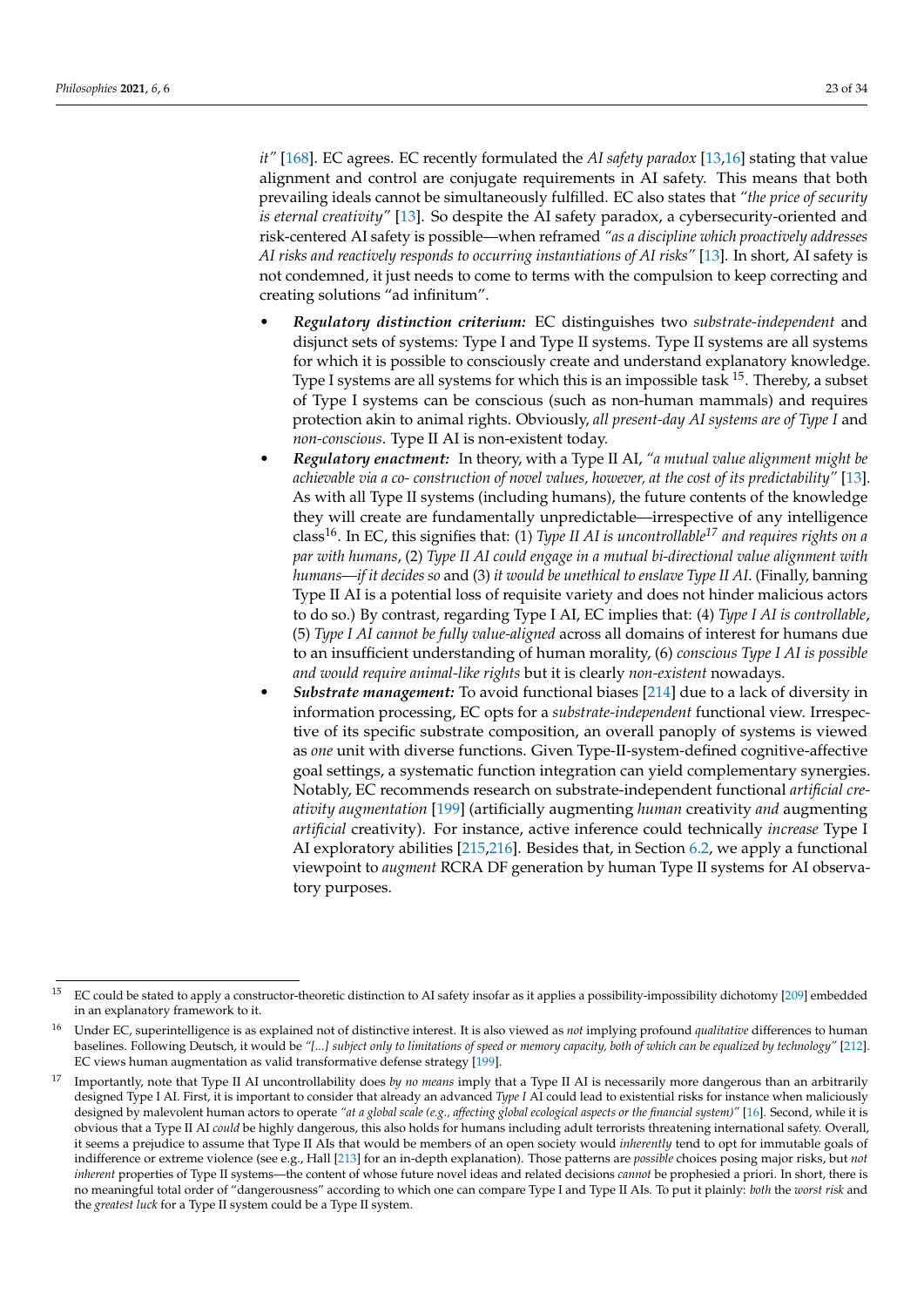## <span id="page-23-0"></span>**6. Materials and Methods**

## *6.1. RDA Data Collection*

For the collection of RDA samples utilized for illustration purposes in this paper, we undertook a simple keyword-based web search limited to articles in the period between 2018 and 2020. The main queries (with associated boolean operators) that we considered were: "artificial intelligence","AI", "autonomous", "neural network", "deepfakes", "AI" AND "bias", "AI" AND "failure", "AI" AND "security", "AI" AND "safety", "AI" AND "attack". While many terms are tailored to the type of keys represented in the taxonomy (*Ia*, *Ib*, *Ic*, *Id*) that served as basis for categorization in the RDA as introduced in Section [2,](#page-1-0) we also considered utmost *general* queries such as "artificial intelligence" in order to do justice to the eventuality that we might identify a novel entirely unexpected categorization pattern. With other words, we also foresaw the possibility of not yet encountered anomalies while analyzing the results. As briefly mentioned in Section [4.2,](#page-6-0) such a case would have been assigned to a *generic placeholder key for novel unknown patterns*. It would have called for further scrutiny and eventually for a future enlargement of the taxonomy. However, as mentioned in Section [4.2,](#page-6-0) we did not yet identify any novelty of this kind in the discussed RDA. Though, at a lower level, we discovered *atypical* instances of the pre-existing keydetermined clusters. We tagged this atypicality by refering to corresponding clusters with the attribute "extra"—which was the case for the extra cluster of automated disconcertion linked to risk *Ia* and the extra cluster of automated peer pressure connected to risk *Ic*.

Self-evidently, the underlying search can be performed in a more sophisticated way in future AI observatory projects. First, a broader range of keys and combinations can be strategically devised in the light of RDA and RCRA results from a previous AI observatory iteration. Second, the efforts can be supported by web crawlers [\[217\]](#page-33-11). Third, this could be combined with sentiment analysis tools [\[218\]](#page-33-12) to detect negatively polarized texts of interest for an RDA. Fourth, the creation of novel datasets for text classification [\[219\]](#page-33-13) could be undertaken for the pre-existing keys of the taxonomy which might however remain insufficient with regard to placeholders for novel patterns. In this vein, we stress the importance of human analysts for a deep semantic understanding requiring explanatory knowledge especially when it comes to the discovery of subtle novel tendencies within superficially similar text sources. Morever, an intense examination of textual material can lead to a further disentanglement of pre-existing clusters—which could even reveal the need for a broader change of the taxonomic keys. In short, a safety-aware responsible RDA data collection pipeline is not entirely automatable and requires human-level understanding by analysts.

#### <span id="page-23-1"></span>*6.2. Interlinking RDA-Based RCRA Pre-Processing and RCRA DFs*

As elucidated in Section [4.2,](#page-6-0) the preparatory procedure generating candidate RCRA clusters based on RDA instances consisted of 4 consecutive steps: (1) *taxonomization*, (2) *analytical clustering*, (3) *brute-force deliberation and threshold-based pruning* and finally (4) *assembly*. Subsequently, these RCRA clusters served as basis to generate RCRA DFs that we exemplified with short RCRA narratives instantiating these clusters as presented in Section [4.3.](#page-8-0) However, for the sake of simplicity, the exact methodological approach to *interlink* the preparatory procedure and the RCRA co-creation DF was not previously characterized. In a nutshell, we utilized a method we call *complementary cognitive cocreation* (CCC). While other methods are thinkable, we encourage considering CCC where possible for reasons described in the next paragraphs. Beforehand, we must specify that purposefully, the set of researchers involved in the preparatory procedure of the RCRA and the set of researchers performing the ensuing RCRA DFs were *disjunct*. For clarity, we refer to the former as *preparatory group* and to the latter as *executive group*. We explain how a complementary collaborative effort between these groups in the form of CCC can increase the *variety and illustrative power* of RCRA DFs.

After applying taxonomization and analytical clustering to the RDA instances, the preparatory group has been described in Section [4.2](#page-6-0) to perform brute-force deliberation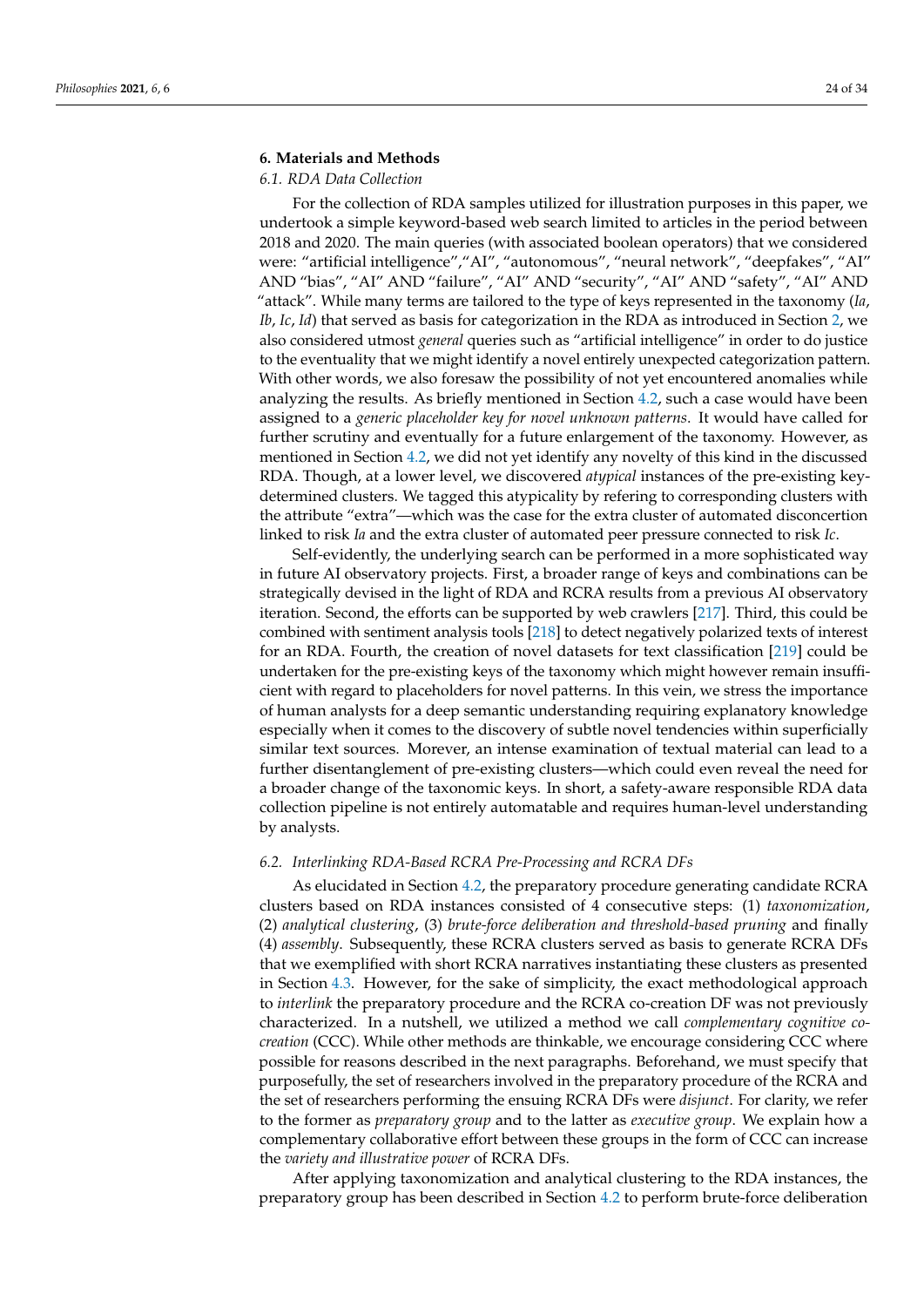and threshold-based pruning. While a brute-force search could appear suboptimal at first sight, we specifically considered this option in order to allow for the preparatory group to potentially be able to retrospectively *diversify* the generation of instances performed by the executive group given the RCRA clusters. This becomes possible, because whilst the preparatory group goes through every single available RDA instance, it attempts to generate an above threshold downward counterfactual that if identified can later turn out to be *utile to store*. In short, when a downward counterfactual is successfully generated for a given RDA sample, the preparatory group can not only maintain the RDA sample, but also store the generated downward counterfactual instance for later RCRA augmentation purposes. Thereby, as briefly specified, generic RCRA *clusters* were used instead of specific instances as inputs for the RCRA DFs to avoid overfitting to the idosyncrasies of unique events and possibly generate a broader variety of DF scenarios. In fact, by solely providing RCRA *clusters* to the executive group at the start of the DFs, we avoid a potentially biased negative influence by the narrow instances of the preparatory group that fulfilled a different primary function (namely the identification of above threshold patterns). To recapitulate, the preparatory procedure can be more precisely re-explained as follows: the preparatory group undergoes all 4 consecutive steps with the crucial additional detail that the bruteforce deliberation and threshold-based pruning operation *also* includes *the storing of a successfully generated downward counterfactual instance* for each maintained factual RDA instance. After this pre-DF processing, the preparatory group delivers the RCRA clusters to the executive group which then engages in generating a variety of narratives instances for each obtained cluster. Post-DF, the executive group compares the generated instances with those imagined by the preparatory group pre-DF. All cases that were not yet considered by the executive group<sup>18</sup> but were generated by the preparatory group, are concatenated to the now augmented DFs. Duplicates are ignored.

This overall sequence of steps presents a theoretical collaborative basis for *an augmentation of co-creation DFs* to which we refer to with CCC. A further tool that may improve the efficacy of CCC is to add a functional viewpoint (i.e., related to information processing in a certain context). On closer inspection, it becomes clear why CCC can profit from a functional or/and (neuro-)cognitive [\[220](#page-33-14)[–222\]](#page-33-15) diversity of the partaking researchers. Given that in the human cognitive domain, variety is the norm [\[223\]](#page-33-16) and heterogeneity can provide requisite variety in complex multi-causal dynamic problem domains [\[214\]](#page-33-6) necessitating collective learning [\[220\]](#page-33-14) and innovation [\[224\]](#page-33-17), it makes sense to explore this potential. For instance, while the preparatory group can especially profit from individuals that excel at convergent thinking, the executive group may benefit from divergent thinkers. Pre-DF, the preparatory group needs to map from *one* factual *instance* to *one* counterfactual *instance*. In the DF, the executive group maps from *one* counterfactual *cluster* to *many* counterfactual *instances*. The former requires a horizontal integration at a low level of abstraction while the latter requires a vertical integration from a higher to a lower level of abstraction revealing the potential for *complementary* synergies<sup>19</sup>. A CCC-based approach combining a preparatory group comprising i.a. individuals with a cognitive profile exhibiting strengths in the former and an executive group i.a. sampled from a pool of individuals with strengths in the latter could increase efficiency, variety and illustrative power of RDA-based RCRA co-creation DFs—critical to raise safety-awareness in experts but also in the public.

Note that if given an RCRA cluster, the executive group would not succeed in imagining a corresponding instance for a narrative, there is always at least one back-up instantiation—which corresponds to the narrative envisaged by the participatory group pre-DF (whose identification represented the precondition for this cluster to exist in the first place).

<sup>19</sup> For instance, despite possible significant context-dependent [\[223\]](#page-33-16) hindrances, dyadic mismatches [\[225\]](#page-33-18) and disabilities, autistic traits are also paired with enhanced convergent thinking [\[226\]](#page-33-19), detail-rich thinking [\[227\]](#page-33-20) and higher verbal creativity [\[228\]](#page-33-21) while attention deficit hyperactivity disorder traits have been linked to enhanced divergent thinking [\[229](#page-33-22)[,230\]](#page-33-23) and enhanced originality and flexibility [\[231\]](#page-33-24). Systematically combining these two complementary cognitive profiles under a CCC-oriented approach to RDA-based RCRA-DFs for AI observatory feedback-loops could engender benefits.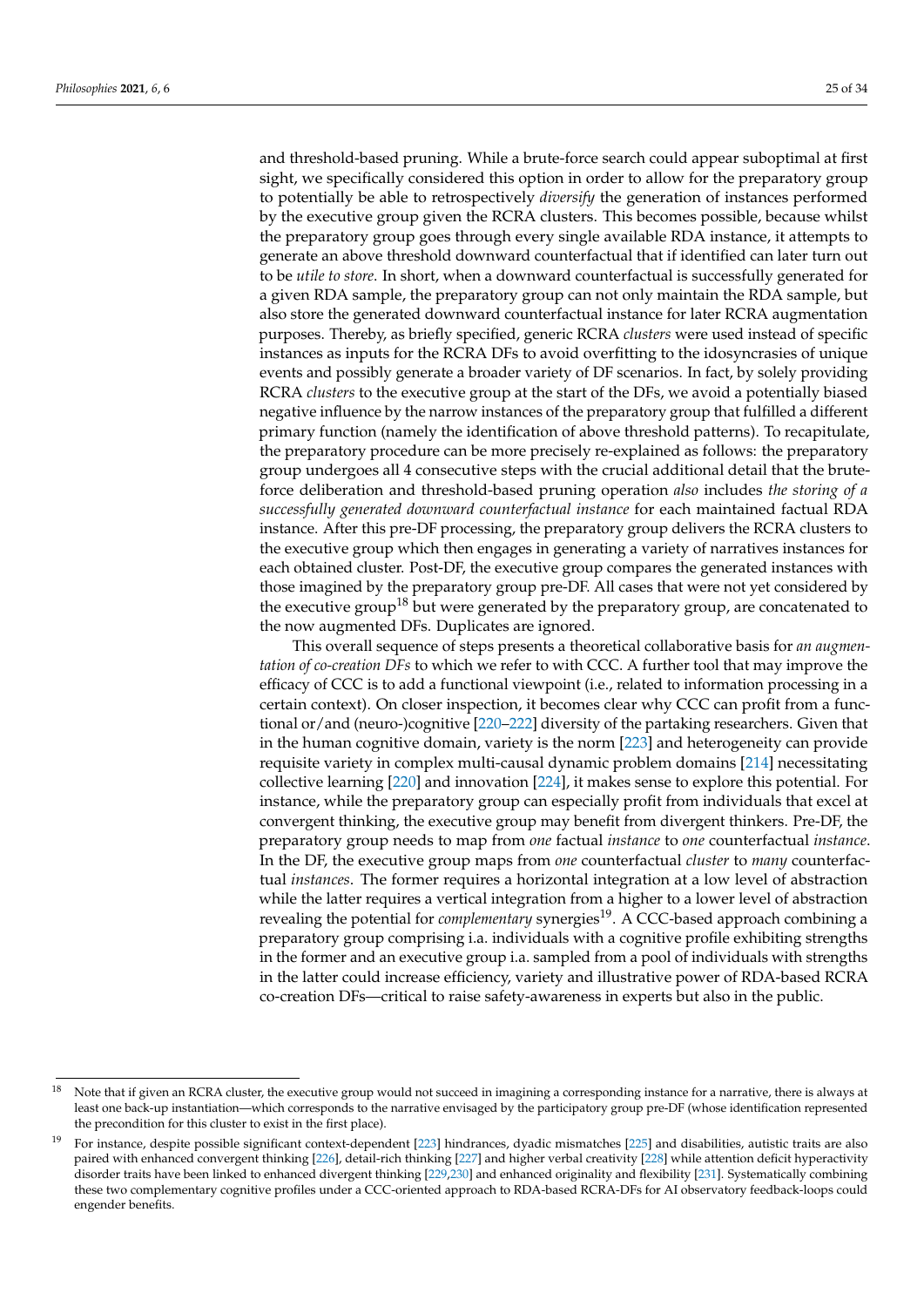## <span id="page-25-0"></span>**7. Conclusions**

Starting with a *cybersecurity-oriented* fit-for-purpose taxonomy of ethical distinction, we introduced and exemplified a *retrospective descriptive analysis* (RDA) for future AI observatory projects. Subsequently, we elucidated how to craft a complementary *retrospective counterfactual risk analysis* (RCRA) based on downward counterfactuals from the previously extracted factual RDA samples. Motivated by recent work on risk management of hazardous events [\[14\]](#page-26-9) and the *functional theory of counterfactual thinking* [\[15\]](#page-26-10) from social psychology, we elaborated on why an RDA-based RCRA may be suitable for risk analyses in a complex multi-causal domain such as AI safety. Thereafter, in the light of the ethical sensitivity of AI risk instantiations, we discussed the use of harm intensity ratings for samples of an AI observatory given the perceiver-dependent, harm-based and dyadic nature of human cognitive templates in morality [\[25\]](#page-26-19). For illustrative purposes, we suggested a threshold-based approach focusing the RDA-based RCRA on downward counterfactuals of at least *lethal* dimensions. On the one hand, such a high threshold may engender fewer discrepancies in the moral perception being related to harm. On the other hand, it may simultaneously represent a suitable threshold reinforcing *mortality salience* (i.e., the awareness of one's mortality). From the perspective of a relevant socio-psychological theory denoted terror management theory [\[232](#page-33-25)[,233\]](#page-33-26), mortality salience—whose elicitation is also conceivable in co-creation design fictions from HCI including virtual reality settings [\[234\]](#page-33-27)—may be able to foster safety-awareness and cautionary attitudes [\[234,](#page-33-27)[235\]](#page-33-28). Against the backdrop of the RDA samples collected and our targeted RDA-based RCRA, we formulated the need for inherently *transdisciplinary* and *hybrid cognitive-affective* AI observatory and AI safety strategies. As guidelines for future work, we compiled a rich variety of tailored multi-level *near-term* solutions.

Finally, we provided a differentiated general outlook on *long-term* AI safety directions by axiomatically contrasting two disparate recent AI safety paradigms along relevant contradistinctive leitmotifs. More precisely, we contrasted the *artifical stupidity* (AS) paradigm with the *eternal creativity* (EC) paradigm. While AS and EC share a common cybersecurity-oriented and hybrid cognitive-affective stance with regard to multiple nearterm AI safety solutions, they differ fundamentally in many future avenues of research. AS offers *intelligence-focused*, *restriction-based* and tailored *substrate-dependent* long-term guidelines. By contrast, long-term EC guidelines bring into focus *conscious explanatory knowledge creation and understanding* and recommend unbounded *functional augmentation* of *substrate-independent* nature. While AS suggests utilizing human cognitive performance as upper bound for AI capabilities to limit hardware and software parameters, EC takes a cybernetic perspective according to which humans need to jointly augment both human and AI functions—for example, via a doubly ambiguous artificial creativity augmentation research.

In a nutshell, we collated retrospective analyses complemented by future-oriented contradistinctions in order to: (1) apprise future AI observatory projects using *concrete examples* from practice and technically plausible above threshold downward counterfactuals, (2) thematizing possibly decisive bifurcations in future AI (safety) research and (3) pointing out the requirement of a constructive collaborative dialectical approach addressing those. As stated by Popper, *"while differing widely in the various little bits we know, in our infinite ignorance we are all equal"* [\[167\]](#page-31-31). Time might tell whether the assumption that *"the price of security is artificial stupidity"* or rather that *"the price of security is eternal creativity"* [\[13\]](#page-26-8) (or none of those) turns out to practically solve long-term AI safety problems. Either way, explanatory knowledge *co-creation* can heavily influence whether we will succeed in *understanding* how to transform today's vulnerability awareness and mortality salience into the currently known or unknowable *upward* counterfactuals of our counterfactual future.

**Author Contributions:** N.-M.A. developed the main concepts of the paper. L.K. and R.Y. significantly contributed to the paper via critical reflections and inputs for the discussion and co-creation design fiction parts. All authors have read and agreed to the published version of the manuscript.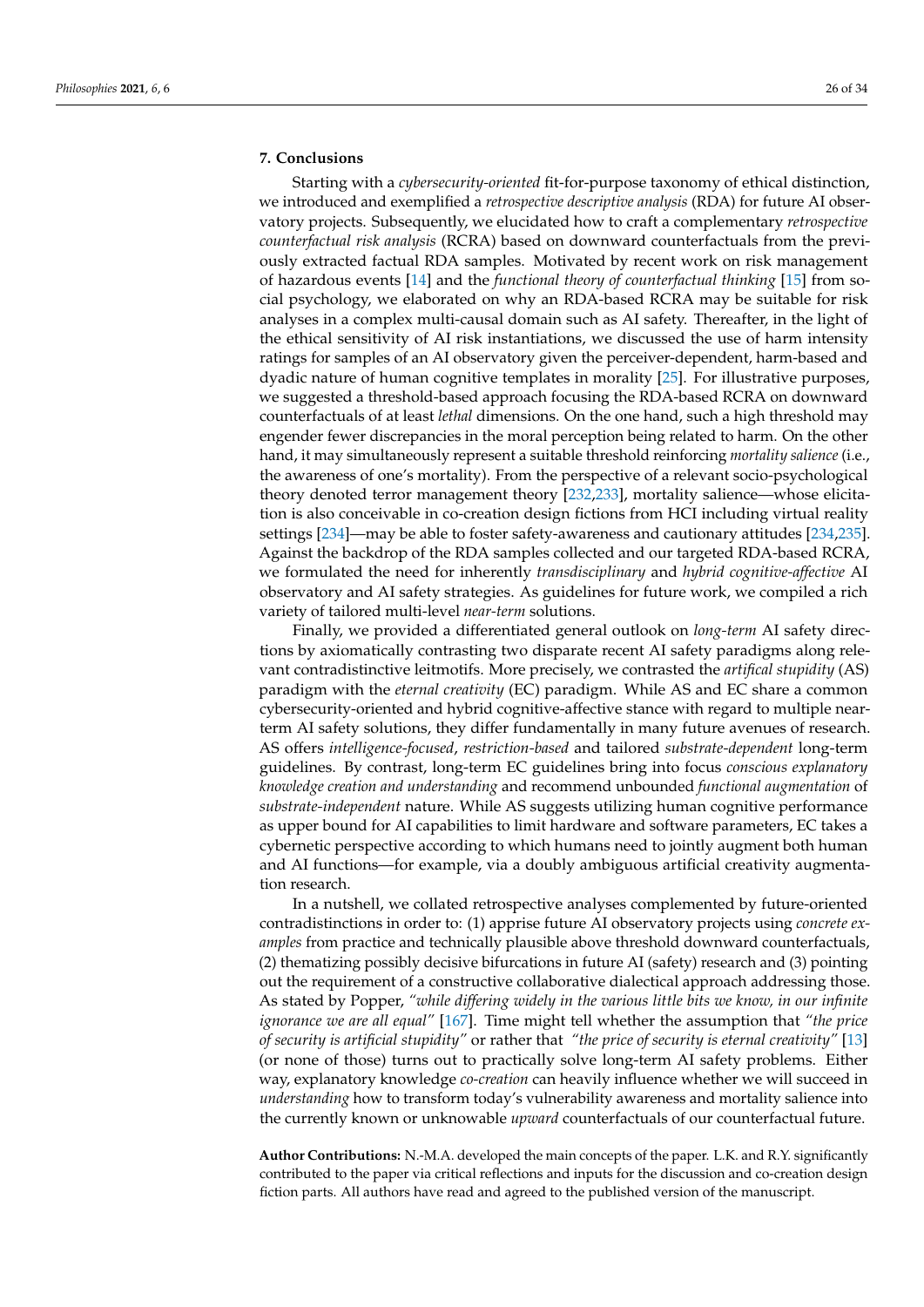**Funding:** This research received no external funding.

**Institutional Review Board Statement:** Not applicable.

**Informed Consent Statement:** Not applicable.

**Data Availability Statement:** Not applicable.

**Conflicts of Interest:** The authors declare no conflict of interest.

#### **References**

- <span id="page-26-0"></span>1. Amodei, D.; Olah, C.; Steinhardt, J.; Christiano, P.; Schulman, J.; Mané, D. Concrete problems in AI safety. *arXiv* **2016**, arXiv:1606.06565.
- 2. Dafoe, A. AI governance: A research agenda. In *Governance of AI Program*; Future of Humanity Institute, University of Oxford: Oxford, UK, 2018.
- 3. Everitt, T.; Lea, G.; Hutter, M. AGI safety literature review. In Proceedings of the 27th International Joint Conference on Artificial Intelligence, Stockholm, Sweden, 13–19 July 2018; pp. 5441–5449.
- 4. Fjeld, J.; Achten, N.; Hilligoss, H.; Nagy, A.; Srikumar, M. Principled artificial intelligence: Mapping consensus in ethical and rights-based approaches to principles for AI. *Berkman Klein Cent. Res. Publ.* **2020**, *1*, 2–5. [\[CrossRef\]](http://doi.org/10.2139/ssrn.3518482)
- 5. Irving, G.; Christiano, P.; Amodei, D. AI safety via debate. *arXiv* **2018**, arXiv:1805.00899.
- <span id="page-26-1"></span>6. Turchin, A.; Denkenberger, D.; Green, B.P. Global Solutions vs. Local Solutions for the AI Safety Problem. *Big Data Cogn. Comput.* **2019**, *3*, 16. [\[CrossRef\]](http://dx.doi.org/10.3390/bdcc3010016)
- <span id="page-26-2"></span>7. The Agency for Digital Italy. Italian Observatory on Artificial Intelligence. 2020. Available online: [https://ia.italia.it/en/ai](https://ia.italia.it/en/ai-observatory/)[observatory/](https://ia.italia.it/en/ai-observatory/) (accessed on 25 April 2020).
- <span id="page-26-3"></span>8. Krausová, A. Czech Republic's AI Observatory and Forum. *Lawyer Q.* **2020**, *10*.
- <span id="page-26-4"></span>9. Denkfabrik. AI Observatory. Digitale Arbeitsgesellschaft. 2020. Available online: [https://www.denkfabrik-bmas.de/en/](https://www.denkfabrik-bmas.de/en/projects/ai-observatory) [projects/ai-observatory](https://www.denkfabrik-bmas.de/en/projects/ai-observatory) (accessed on 28 November 2020).
- <span id="page-26-5"></span>10. OECD.AI. OECD AI Policy Observatory. 2020. Available online: <https://oecd.ai/> (accessed on 25 April 2020).
- <span id="page-26-6"></span>11. Yampolskiy, R.V. Predicting future AI failures from historic examples. *Foresight* **2019**, *21*, 138–152. [\[CrossRef\]](http://dx.doi.org/10.1108/FS-04-2018-0034)
- <span id="page-26-7"></span>12. McGregor, S. Preventing Repeated Real World AI Failures by Cataloging Incidents: The AI Incident Database. *arXiv* **2020**, arXiv:2011.08512.
- <span id="page-26-8"></span>13. Aliman, N.M. Hybrid Cognitive-Affective Strategies for AI Safety. Ph.D. Thesis, Utrecht University, Utrecht, The Netherlands, 2020.
- <span id="page-26-9"></span>14. Woo, G. Downward Counterfactual Search for Extreme Events. *Front. Earth Sci.* **2019**, *7*, 340. [\[CrossRef\]](http://dx.doi.org/10.3389/feart.2019.00340)
- <span id="page-26-10"></span>15. Roese, N.J.; Epstude, K. The functional theory of counterfactual thinking: New evidence, new challenges, new insights. In *Advances in Experimental Social Psychology*; Elsevier: Amsterdam, The Netherlands, 2017; Volume 56, pp. 1–79.
- <span id="page-26-11"></span>16. Aliman, N.M.; Elands, P.; Hürst, W.; Kester, L.; Thórisson, K.R.; Werkhoven, P.; Yampolskiy, R.; Ziesche, S. Error-Correction for AI Safety. In *International Conference on Artificial General Intelligence*; Springer: Cham, Switzerland, 2020; pp. 12–22.
- <span id="page-26-12"></span>17. Brundage, M.; Avin, S.; Clark, J.; Toner, H.; Eckersley, P.; Garfinkel, B.; Dafoe, A.; Scharre, P.; Zeitzoff, T.; Filar, B.; et al. The malicious use of artificial intelligence: Forecasting, prevention, and mitigation. *arXiv* **2018**, arXiv:1802.07228.
- <span id="page-26-13"></span>18. Pistono, F.; Yampolskiy, R.V. Unethical Research: How to Create a Malevolent Artificial Intelligence. *arXiv* **2016**, arXiv:1605.02817.
- <span id="page-26-14"></span>19. Aliman, N.M.; Kester, L.; Werkhoven, P.; Ziesche, S. Sustainable AI Safety? *Delphi Interdiscip. Rev. Emerg. Technol.* **2020**, *2*, 226–233.
- <span id="page-26-15"></span>20. Aliman, N.M.; Kester, L.; Werkhoven, P.; Yampolskiy, R. Orthogonality-based disentanglement of responsibilities for ethical intelligent systems. In *International Conference on Artificial General Intelligence*; Springer: Cham, Switzerland, 2019; pp. 22–31.
- 21. Cancila, D.; Gerstenmayer, J.L.; Espinoza, H.; Passerone, R. Sharpening the scythe of technological change: Socio-technical challenges of autonomous and adaptive cyber-physical systems. *Designs* **2018**, *2*, 52. [\[CrossRef\]](http://dx.doi.org/10.3390/designs2040052)
- <span id="page-26-16"></span>22. Martin, D., Jr.; Prabhakaran, V.; Kuhlberg, J.; Smart, A.; Isaac, W.S. Extending the Machine Learning Abstraction Boundary: A Complex Systems Approach to Incorporate Societal Context. *arXiv* **2020**, arXiv:2006.09663.
- <span id="page-26-17"></span>23. Scott, P.J.; Yampolskiy, R.V. Classification Schemas for Artificial Intelligence Failures. *Delphi-Interdiscip. Rev. Emerg. Technol.* **2020**, *2*, 186–199. [\[CrossRef\]](http://dx.doi.org/10.21552/delphi/2019/4/8)
- <span id="page-26-18"></span>24. Gray, K.; Waytz, A.; Young, L. The moral dyad: A fundamental template unifying moral judgment. *Psychol. Inq.* **2012**, *23*, 206–215. [\[CrossRef\]](http://dx.doi.org/10.1080/1047840X.2012.686247)
- <span id="page-26-19"></span>25. Schein, C.; Gray, K. The theory of dyadic morality: Reinventing moral judgment by redefining harm. *Personal. Soc. Psychol. Rev.* **2018**, *22*, 32–70. [\[CrossRef\]](http://dx.doi.org/10.1177/1088868317698288)
- <span id="page-26-20"></span>26. Gray, K.; Schein, C.; Cameron, C.D. How to think about emotion and morality: Circles, not arrows. *Curr. Opin. Psychol.* **2017**, *17*, 41–46. [\[CrossRef\]](http://dx.doi.org/10.1016/j.copsyc.2017.06.011)
- <span id="page-26-21"></span>27. Popper, K.R. *The Poverty of Historicism*; Routledge & Kegan Paul: Abingdon, UK, 1966.
- <span id="page-26-22"></span>28. Aliman, N.; Kester, L. Malicious Design in AIVR, Falsehood and Cybersecurity-oriented Immersive Defenses. In Proceedings of the 2020 IEEE International Conference on Artificial Intelligence and Virtual Reality (AIVR), Utrecht, The Netherlands, 14–18 December 2020.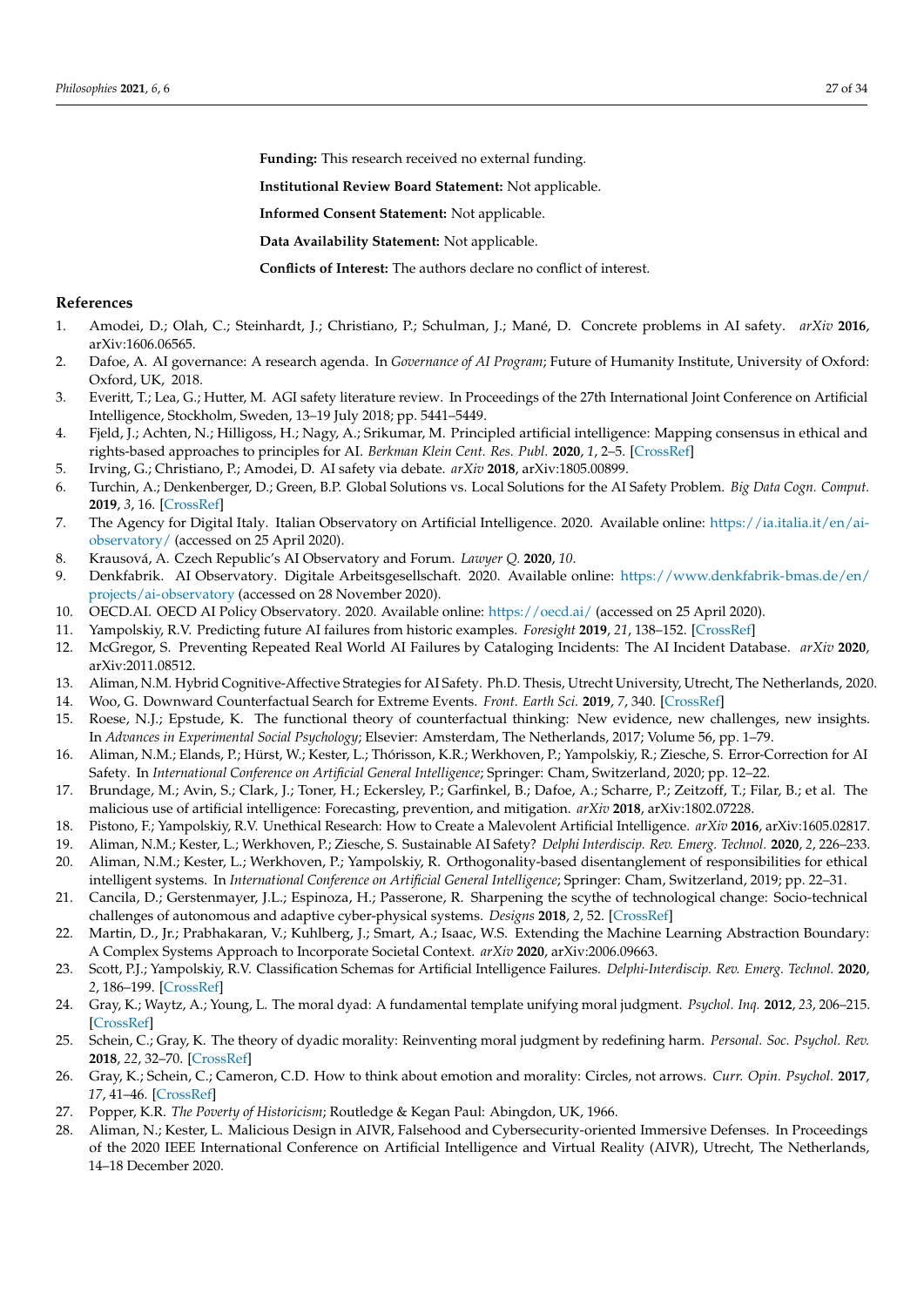- <span id="page-27-0"></span>29. Harwell, D. An Artificial-Intelligence First: Voice-Mimicking Software Reportedly Used in a Major Theft. *The Washington Post*, 2019. Available online: [https://www.washingtonpost.com/technology/2019/09/04/an-artificial-intelligence-first-voice](https://www.washingtonpost.com/technology/2019/09/04/an-artificial-intelligence-first-voice-mimicking-software-reportedly-used-major-theft/)[mimicking-software-reportedly-used-major-theft/](https://www.washingtonpost.com/technology/2019/09/04/an-artificial-intelligence-first-voice-mimicking-software-reportedly-used-major-theft/) (accessed on 4 August 2020).
- <span id="page-27-2"></span>30. Rohrlich, J. Romance Scammer Used Deepfakes to Impersonate a Navy Admiral and Bilk Widow Out of Nearly \$300,000. *Daily Beastl*, 2020. Available online: [https://www.thedailybeast.com/romance-scammer-used-deepfakes-to-impersonate-a-navy](https://www.thedailybeast.com/romance-scammer-used-deepfakes-to-impersonate-a-navy-admiral-and-bilk-widow-out-of-nearly-dollar300000)[admiral-and-bilk-widow-out-of-nearly-dollar300000](https://www.thedailybeast.com/romance-scammer-used-deepfakes-to-impersonate-a-navy-admiral-and-bilk-widow-out-of-nearly-dollar300000) (accessed on 8 November 2020).
- 31. Rushing, E. A Philly Lawyer Nearly Wired \$9,000 to a Stranger Impersonating His Son's Voice, Showing Just How Smart Scammers are Getting. *The Philadelphia Inquirer*, 2020. Available online: [https://www.inquirer.com/news/voice-scam-impersonation-fraud](https://www.inquirer.com/news/voice-scam-impersonation-fraud-bail-bond-artificial-intelligence-20200309.html)[bail-bond-artificial-intelligence-20200309.html](https://www.inquirer.com/news/voice-scam-impersonation-fraud-bail-bond-artificial-intelligence-20200309.html) (accessed on 4 August 2020).
- <span id="page-27-1"></span>32. Stupp, C. Fraudsters Used AI to Mimic CEO's Voice in Unusual Cybercrime Case. *Wall Str. J.* **2019**. Available online: <https://www.wsj.com/articles/fraudsters-use-ai-to-mimic-ceos-voice-in-unusual-cybercrime-case-11567157402> (accessed on 4 August 2020).
- <span id="page-27-3"></span>33. Gieseke, A.P. "The New Weapon of Choice": Law's Current Inability to Properly Address Deepfake Pornography. *Vanderbilt Law Rev.* **2020**, *73*, 1479–1515.
- <span id="page-27-4"></span>34. Ajder, H.; Patrini, G.; Cavalli, F.; Cullen, L. The State of Deepfakes: Landscape, Threats, and Impact. *Amst. Deep.* **2019**, *1*, 1–15.
- <span id="page-27-5"></span>35. Alba, D. Facebook Discovers Fakes That Show Evolution of Disinformation. *The New York Times*, 2019. Available online: <https://www.nytimes.com/2019/12/20/business/facebook-ai-generated-profiles.html> (accessed on 4 August 2020).
- <span id="page-27-6"></span>36. Reuters. Deepfake Used to Attack Activist Couple Shows New Disinformation Frontier. Reuters. 2020. Available online: [https://gadgets.ndtv.com/internet/features/deepfake-oliver-taylor-mazen-masri-terrorist-accuse-london-university](https://gadgets.ndtv.com/internet/features/deepfake-oliver-taylor-mazen-masri-terrorist-accuse-london-university-of-birmingham-student-fake-profile-22640449)[of-birmingham-student-fake-profile-22640449](https://gadgets.ndtv.com/internet/features/deepfake-oliver-taylor-mazen-masri-terrorist-accuse-london-university-of-birmingham-student-fake-profile-22640449) (accessed on 8 November 2020).
- <span id="page-27-7"></span>37. Cole, S.; Maiberg, E. Deepfake Porn Is Evolving to Give People Total Control Over Women's Bodies. *VICE*, 2019. Available online: <https://www.vice.com/en/article/9keen8/deepfake-porn-is-evolving-to-give-people-total-control-over-womens-bodies> (accessed on 8 November 2020).
- <span id="page-27-8"></span>38. Hao, K. A Deepfake Bot Is Being Used to "Undress" Underage Girls. *MIT Technol. Rev.* **2020**. Available online: [https:](https://www.technologyreview.com/2020/10/20/1010789/ai-deepfake-bot-undresses-women-and-underage-girls/) [//www.technologyreview.com/2020/10/20/1010789/ai-deepfake-bot-undresses-women-and-underage-girls/](https://www.technologyreview.com/2020/10/20/1010789/ai-deepfake-bot-undresses-women-and-underage-girls/) (accessed on 8 November 2020).
- <span id="page-27-9"></span>39. Corera, G. UK Spies will Need Artificial Intelligence—Rusi Report. *BBC*, 2020. Available online: [https://www.bbc.com/news/](https://www.bbc.com/news/technology-52415775) [technology-52415775](https://www.bbc.com/news/technology-52415775) (accessed on 8 November 2020).
- <span id="page-27-10"></span>40. Satter, R. Experts: Spy Used AI-Generated Face to Connect With Targets. *AP News*, 2019. Available online: [https://apnews.com/](https://apnews.com/article/bc2f19097a4c4fffaa00de6770b8a60d) [article/bc2f19097a4c4fffaa00de6770b8a60d](https://apnews.com/article/bc2f19097a4c4fffaa00de6770b8a60d) (accessed on 4 August 2020).
- <span id="page-27-11"></span>41. Probyn, A.; Doran, M. One Month, 500,000 Face Scans: How China Is Using A.I. to Profile a Minority. *ABC News*, 2020. Available online: <https://www.abc.net.au/news/2020-09-14/chinese-data-leak-linked-to-military-names-australians/12656668> (accessed on 4 August 2020).
- <span id="page-27-12"></span>42. Mozur, P. China's 'Hybrid War': Beijing's Mass Surveillance of Australia And the World for Secrets and Scandal. *The New York Times*, 2019. Available online: [https://www.nytimes.com/2019/04/14/technology/china-surveillance-artificial-intelligence](https://www.nytimes.com/2019/04/14/technology/china-surveillance-artificial-intelligence-racial-profiling.html)[racial-profiling.html](https://www.nytimes.com/2019/04/14/technology/china-surveillance-artificial-intelligence-racial-profiling.html) (accessed on 4 August 2020).
- <span id="page-27-13"></span>43. Neekhara, P.; Hussain, S.; Jere, M.; Koushanfar, F.; McAuley, J. Adversarial Deepfakes: Evaluating Vulnerability of Deepfake Detectors to Adversarial Examples. *arXiv* **2020**, arXiv:2002.12749.
- <span id="page-27-14"></span>44. Zang, J.; Sweeney, L.; Weiss, M. The Real Threat of Fake Voices in a Time of Crisis. Techcrunch. 2020. Available online: <https://techcrunch.com/2020/05/16/the-real-threat-of-fake-voices-in-a-time-of-crisis/?guccounter=1> (accessed on 8 November 2020).
- <span id="page-27-15"></span>45. O'Donnell, L. Black Hat 2020: Open-Source AI to Spur Wave of 'Synthetic Media' Attacks. Threatpost. 2020. Available online: <https://threatpost.com/black-hat-2020-open-source-ai-to-spur-wave-of-synthetic-media-attacks/158066/> (accessed on 8 November 2020).
- <span id="page-27-16"></span>46. Transformer, G.P., Jr.; Note, E.X.; Spellchecker, M.S.; Yampolskiy, R. When Should Co-Authorship Be Given to AI? Unpublished, PhilArchive. 2020. Available online: [https://philarchive.org/archive/GPTWSCv1](https://philarchive.org/archive/GPTWSCv1 ) (accessed on 8 November 2020).
- <span id="page-27-17"></span>47. Zhang, F.; Zhou, S.; Qin, Z.; Liu, J. Honeypot: A supplemented active defense system for network security. In Proceedings of the Fourth International Conference on Parallel and Distributed Computing, Applications and Technologies, Chengdu, China, 29 August 2003; pp. 231–235.
- <span id="page-27-18"></span>48. Nelson, S.D.; Simek, J.W. Video and Audio Deepfakes: What Lawyers Need to Know. Sensei Enterprises, Inc. 2020. Available online: <https://www.masslomap.org/video-and-audio-deepfakes-what-lawyers-need-to-know-guest-post/> (accessed on 8 November 2020).
- <span id="page-27-19"></span>49. Chen, T.; Liu, J.; Xiang, Y.; Niu, W.; Tong, E.; Han, Z. Adversarial attack and defense in reinforcement learning-from AI security view. *Cybersecurity* **2019**, *2*, 11. [\[CrossRef\]](http://dx.doi.org/10.1186/s42400-019-0027-x)
- <span id="page-27-20"></span>50. Spocchia, G. Republican Candidate Shares Conspiracy Theory That George Floyd Murder Was Faked. Independent. 2020. Available online: [https://www.independent.co.uk/news/world/americas/us-politics/george-floyd-murder-fake-conspiracy](https://www.independent.co.uk/news/world/americas/us-politics/george-floyd-murder-fake-conspiracy-theory-hoax-republican-gop-missouri-a9580896.html)[theory-hoax-republican-gop-missouri-a9580896.html](https://www.independent.co.uk/news/world/americas/us-politics/george-floyd-murder-fake-conspiracy-theory-hoax-republican-gop-missouri-a9580896.html) (accessed on 4 August 2020).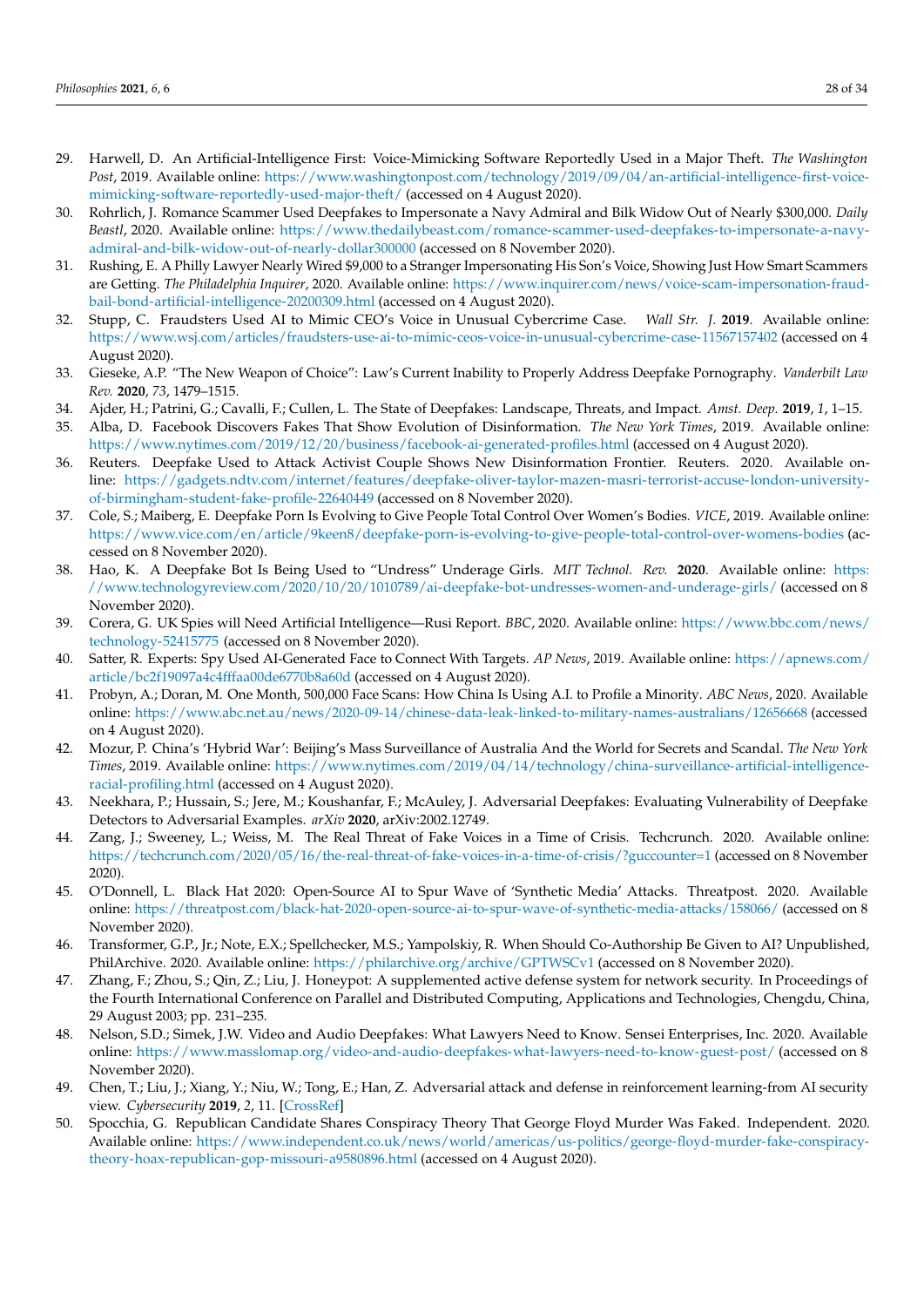- <span id="page-28-0"></span>51. Hao, K. The Biggest Threat of Deepfakes Isn't the Deepfakes Themselves. *MIT Technol. Rev.* **2019**. Available online: [https:](https://www.technologyreview.com/2019/10/10/132667/the-biggest-threat-of-deepfakes-isnt-the-deepfakes-themselves/) [//www.technologyreview.com/2019/10/10/132667/the-biggest-threat-of-deepfakes-isnt-the-deepfakes-themselves/](https://www.technologyreview.com/2019/10/10/132667/the-biggest-threat-of-deepfakes-isnt-the-deepfakes-themselves/) (accessed on 8 November 2020).
- <span id="page-28-1"></span>52. Bilge, L.; Dumitraş, T. Before we knew it: An empirical study of zero-day attacks in the real world. In Proceedings of the 2012 ACM Conference on Computer and Communications Security, Raleigh, NC, USA, 16–18 October 2012; pp. 833–844.
- <span id="page-28-2"></span>53. Carlini, N.; Wagner, D. Adversarial examples are not easily detected: Bypassing ten detection methods. In Proceedings of the 10th ACM Workshop on Artificial Intelligence and Security, Dallas, TX, USA, 3 November 2017; pp. 3–14
- 54. Carlini, N. A Partial Break of the Honeypots Defense to Catch Adversarial Attacks. *arXiv* 2020, arXiv:2009.10975.
- 55. Papernot, N.; McDaniel, P.; Sinha, A.; Wellman, M. Towards the science of security and privacy in machine learning. *arXiv* **2016**, arXiv:1611.03814.
- <span id="page-28-3"></span>56. Tramer, F.; Carlini, N.; Brendel, W.; Madry, A. On adaptive attacks to adversarial example defenses. *arXiv* **2020**, arXiv:2002.08347.
- <span id="page-28-4"></span>57. Kirat, D.; Jang, J.; Stoecklin, M. Deeplocker–Concealing Targeted Attacks with AI Locksmithing. *Blackhat USA* **2018**, *1*, 1–29.
- <span id="page-28-5"></span>58. Qiu, H.; Xiao, C.; Yang, L.; Yan, X.; Lee, H.; Li, B. Semanticadv: Generating adversarial examples via attribute-conditional image editing. *arXiv* **2019**, arXiv:1906.07927.
- <span id="page-28-6"></span>59. Carlini, N.; Farid, H. Evading Deepfake-Image Detectors with White-and Black-Box Attacks. In Proceedings of the IEEE/CVF Conference on Computer Vision and Pattern Recognition Workshops, Seattle, WA, USA, 14–19 June 2020; pp. 658–659.
- <span id="page-28-7"></span>60. Xu, K.; Zhang, G.; Liu, S.; Fan, Q.; Sun, M.; Chen, H.; Chen, P.Y.; Wang, Y.; Lin, X. Adversarial t-shirt! Evading person detectors in a physical world. In *European Conference on Computer Vision*; Springer: Cham, Switzerland, 2020; pp. 665–681.
- <span id="page-28-8"></span>61. Wallace, E.; Feng, S.; Kandpal, N.; Gardner, M.; Singh, S. Universal Adversarial Triggers for Attacking and Analyzing NLP. In Proceedings of the 2019 Conference on Empirical Methods in Natural Language Processing and the 9th International Joint Conference on Natural Language Processing (EMNLP-IJCNLP), Hong Kong, China, 3–7 November 2019.
- <span id="page-28-9"></span>62. Cheng, Y.; Juefei-Xu, F.; Guo, Q.; Fu, H.; Xie, X.; Lin, S.W.; Lin, W.; Liu, Y. Adversarial Exposure Attack on Diabetic Retinopathy Imagery. *arXiv* **2020**, arXiv:2009.09231.
- 63. Finlayson, S.G.; Bowers, J.D.; Ito, J.; Zittrain, J.L.; Beam, A.L.; Kohane, I.S. Adversarial attacks on medical machine learning. *Science* **2019**, *363*, 1287–1289. [\[CrossRef\]](http://dx.doi.org/10.1126/science.aaw4399)
- 64. Han, X.; Hu, Y.; Foschini, L.; Chinitz, L.; Jankelson, L.; Ranganath, R. Deep learning models for electrocardiograms are susceptible to adversarial attack. *Nat. Med.* **2020**, *26*, 360–363. [\[CrossRef\]](http://dx.doi.org/10.1038/s41591-020-0791-x)
- <span id="page-28-10"></span>65. Zhang, X.; Wu, D.; Ding, L.; Luo, H.; Lin, C.T.; Jung, T.P.; Chavarriaga, R. Tiny noise, big mistakes: Adversarial perturbations induce errors in brain-computer interface spellers. *Natl. Sci. Rev.* **2020**, *10*, 3837.
- <span id="page-28-11"></span>66. Zhou, Z.; Tang, D.; Wang, X.; Han, W.; Liu, X.; Zhang, K. Invisible mask: Practical attacks on face recognition with infrared. *arXiv* **2018**, arXiv:1803.04683.
- <span id="page-28-12"></span>67. Cao, Y.; Xiao, C.; Cyr, B.; Zhou, Y.; Park, W.; Rampazzi, S.; Chen, Q.A.; Fu, K.; Mao, Z.M. Adversarial sensor attack on LiDAR-based perception in autonomous driving. In Proceedings of the 2019 ACM SIGSAC Conference on Computer and Communications Security, London, UK, 11–15 November 2019; pp. 2267–2281.
- <span id="page-28-13"></span>68. Povolny, S.; Trivedi, S. Model Hacking ADAS to Pave Safer Roads for Autonomous Vehicles. McAfee. 2020. Available online: [https://www.mcafee.com/blogs/other-blogs/mcafee-labs/model-hacking-adas-to-pave-safer-roads-for-autonomous](https://www.mcafee.com/blogs/other-blogs/mcafee-labs/model-hacking-adas-to-pave-safer-roads-for-autonomous-vehicles/)[vehicles/](https://www.mcafee.com/blogs/other-blogs/mcafee-labs/model-hacking-adas-to-pave-safer-roads-for-autonomous-vehicles/) (accessed on 8 November 2020).
- <span id="page-28-14"></span>69. Chen, Y.; Yuan, X.; Zhang, J.; Zhao, Y.; Zhang, S.; Chen, K.; Wang, X. Devil's Whisper: A General Approach for Physical Adversarial Attacks against Commercial Black-box Speech Recognition Devices. In Proceedings of the 29th USENIX Security Symposium (USENIX Security 20). USENIX Association, Online, 12–14 August 2020; pp. 2667–2684.
- 70. Li, J.; Qu, S.; Li, X.; Szurley, J.; Kolter, J.Z.; Metze, F. Adversarial music: Real world audio adversary against wake-word detection system. In *Advances in Neural Information Processing Systems*; Curran Associates, Inc.: New York, NY, USA, 2019; pp. 11931–11941.
- <span id="page-28-15"></span>71. Wu, J.; Zhou, M.; Liu, S.; Liu, Y.; Zhu, C. Decision-based Universal Adversarial Attack. *arXiv* **2020**, arXiv:2009.07024.
- <span id="page-28-16"></span>72. Shumailov, I.; Zhao, Y.; Bates, D.; Papernot, N.; Mullins, R.; Anderson, R. Sponge Examples: Energy-Latency Attacks on Neural Networks. *arXiv* **2020**, arXiv:2006.03463.
- <span id="page-28-17"></span>73. Cinà, A.E.; Torcinovich, A.; Pelillo, M. A Black-box Adversarial Attack for Poisoning Clustering. *arXiv* **2020**, arXiv:2009.05474.
- <span id="page-28-18"></span>74. Chitpin, S. Should Popper's view of rationality be used for promoting teacher knowledge? *Educ. Philos. Theory* **2013**, *45*, 833–844. [\[CrossRef\]](http://dx.doi.org/10.1111/j.1469-5812.2011.00803.x)
- <span id="page-28-19"></span>75. Obermeyer, Z.; Powers, B.; Vogeli, C.; Mullainathan, S. Dissecting racial bias in an algorithm used to manage the health of populations. *Science* **2019**, *366*, 447–453. [\[CrossRef\]](http://dx.doi.org/10.1126/science.aax2342) [\[PubMed\]](http://www.ncbi.nlm.nih.gov/pubmed/31649194)
- <span id="page-28-20"></span>76. Hill, K. Wrongfully accused by an algorithm. *The New York Times*, 24 June 2020.
- <span id="page-28-21"></span>77. Buolamwini, J.; Gebru, T. Gender shades: Intersectional accuracy disparities in commercial gender classification. In Proceedings of the Conference on Fairness, Accountability and Transparency, New York, NY, USA, 23–24 February 2018.
- <span id="page-28-22"></span>78. Da Costa, C. The Women Geniuses Taking on Racial and Gender Bias in AI—And Amazon. *The Daily Beast*, 2020. Available online: [https://www.thedailybeast.com/the-women-geniuses-taking-on-racial-and-gender-bias-in-artificial-intelligence-and](https://www.thedailybeast.com/the-women-geniuses-taking-on-racial-and-gender-bias-in-artificial-intelligence-and-amazon)[amazon](https://www.thedailybeast.com/the-women-geniuses-taking-on-racial-and-gender-bias-in-artificial-intelligence-and-amazon) (accessed on 23 May 2020).
- <span id="page-28-23"></span>79. Larrazabal, A.J.; Nieto, N.; Peterson, V.; Milone, D.H.; Ferrante, E. Gender imbalance in medical imaging datasets produces biased classifiers for computer-aided diagnosis. *Proc. Natl. Acad. Sci. USA* **2020**, *117*, 12592–12594. [\[CrossRef\]](http://dx.doi.org/10.1073/pnas.1919012117)
- <span id="page-28-24"></span>80. Prabhu, V.U.; Birhane, A. Large image datasets: A pyrrhic win for computer vision? *arXiv* **2020**, arXiv:2006.16923.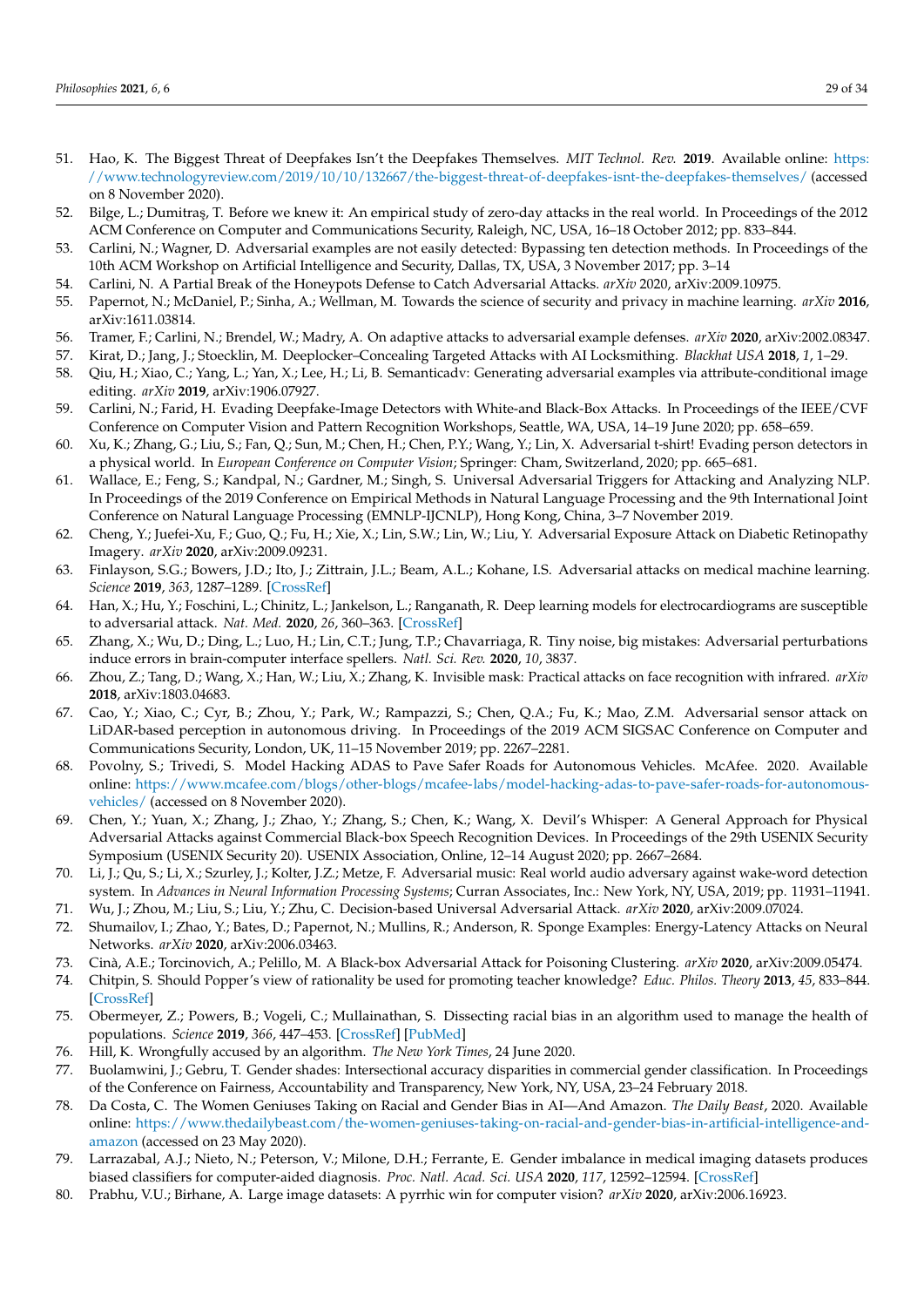- <span id="page-29-0"></span>81. Jain, N.; Olmo, A.; Sengupta, S.; Manikonda, L.; Kambhampati, S. Imperfect imaganation: Implications of gans exacerbating biases on facial data augmentation and snapchat selfie lenses. *arXiv* **2020**, arXiv:2001.09528.
- <span id="page-29-1"></span>82. Kempsell, R. Ofqual Pauses Study into Whether AI Could be Used to Mark Exams. *The Times*, 2020. Available online: <https://www.thetimes.co.uk/article/robot-exam-marking-project-is-put-on-hold-vvrm753l3> (accessed on 10 November 2020).
- <span id="page-29-2"></span>83. Huchel, B. Artificial Intelligence Examines Best Ways to Keep Parolees From Recommitting Crimes. *Phys. Org.* **2020**. Available online: <https://phys.org/news/2020-08-artificial-intelligence-ways-parolees-recommitting.html> (accessed on 20 August 2020).
- <span id="page-29-3"></span>84. Cushing, T. Harrisburg University Researchers Claim Their 'Unbiased' Facial Recognition Software Can Identify Potential Criminals. techdirt. 2020. Available online: [https://www.techdirt.com/articles/20200505/17090244442/harrisburg](https://www.techdirt.com/articles/20200505/17090244442/harrisburg-university-researchers-claim-their-unbiased-facial-recognition-software-can-identify-potential-criminals.shtml)[university-researchers-claim-their-unbiased-facial-recognition-software-can-identify-potential-criminals.shtml](https://www.techdirt.com/articles/20200505/17090244442/harrisburg-university-researchers-claim-their-unbiased-facial-recognition-software-can-identify-potential-criminals.shtml) (accessed on 2 November 2020).
- <span id="page-29-4"></span>85. Harrisburg University. HU Facial Recognition Software Predicts Criminality. 2020. Available online: [http://archive.is/N1HVe#](http://archive.is/N1HVe#selection-1509.0-1509.51) [selection-1509.0-1509.51](http://archive.is/N1HVe#selection-1509.0-1509.51) (accessed on 23 May 2020).
- <span id="page-29-5"></span>86. Pascu, L. Biometric Software that Allegedly Predicts Criminals Based on Their Face Sparks Industry Controversy. Biometric. 2020. Available online: [https://www.biometricupdate.com/202005/biometric-software-that-allegedly-predicts-criminals-based](https://www.biometricupdate.com/202005/biometric-software-that-allegedly-predicts-criminals-based-on-their-face-sparks-industry-controversy)[on-their-face-sparks-industry-controversy](https://www.biometricupdate.com/202005/biometric-software-that-allegedly-predicts-criminals-based-on-their-face-sparks-industry-controversy) (accessed on 23 May 2020).
- <span id="page-29-6"></span>87. Barrett, L.F.; Adolphs, R.; Marsella, S.; Martinez, A.M.; Pollak, S.D. Emotional expressions reconsidered: Challenges to inferring emotion from human facial movements. *Psychol. Sci. Public Interest* **2019**, *20*, 1–68. [\[CrossRef\]](http://dx.doi.org/10.1177/1529100619832930)
- <span id="page-29-7"></span>88. Gendron, M.; Hoemann, K.; Crittenden, A.N.; Mangola, S.M.; Ruark, G.A.; Barrett, L.F. Emotion perception in Hadza Hunter-Gatherers. *Sci. Rep.* **2020**, *10*, 1–17. [\[CrossRef\]](http://dx.doi.org/10.1038/s41598-020-60257-2) [\[PubMed\]](http://www.ncbi.nlm.nih.gov/pubmed/32123191)
- <span id="page-29-8"></span>89. Crawford, K.; Dobbe, R.; Dryer, T.; Fried, G.; Green, B.; Kaziunas, E.; Kak, A.; Mathur, V.; McElroy, E.; Sánchez, A.N.; et al. *AI Now 2019 Report*; AI Now Institute: New York, NY, USA, 2019. Available online: [https://ainowinstitute.org/AI\\_Now\\_2019\\_Report.pdf](https://ainowinstitute.org/AI_Now_2019_Report.pdf) (accessed on 23 May 2020).
- <span id="page-29-9"></span>90. Lieber, C. Tech Companies Use "Persuasive Design" to Get Us Hooked. Psychologists Say It's Unethical. Vox. 2018. Available online: <https://www.vox.com/2018/8/8/17664580/persuasive-technology-psychology> (accessed on 8 November 2020).
- <span id="page-29-10"></span>91. Jakubowski, G. What's not to like? Social media as information operations force multiplier. *Jt. Force Q.* **2019**, *3*, 8–17.
- <span id="page-29-11"></span>92. Sawers, P. The Social Dilemma: How Digital Platforms Pose an Existential Threat to Society. VentureBeat. 2020. Available online: <https://venturebeat.com/2020/09/02/the-social-dilemma-how-digital-platforms-pose-an-existential-threat-to-society/> (accessed on 2 November 2020).
- <span id="page-29-12"></span>93. Chikhale, S.; Gohad, V. Multidimensional Construct About The Robot Citizenship Law's In Saudi Arabia. *Int. J. Innov. Res. Adv. Stud. (IJIRAS)* **2018**, *5*, 106–108.
- <span id="page-29-13"></span>94. Yam, K.C.; Bigman, Y.E.; Tang, P.M.; Ilies, R.; De Cremer, D.; Soh, H.; Gray, K. Robots at work: People prefer—And forgive— Service robots with perceived feelings. *J. Appl. Psychol.* **2020**, *1*, 1–16. [\[CrossRef\]](http://dx.doi.org/10.1037/apl0000834) [\[PubMed\]](http://www.ncbi.nlm.nih.gov/pubmed/33030919)
- <span id="page-29-14"></span>95. Orabi, M.; Mouheb, D.; Al Aghbari, Z.; Kamel, I. Detection of Bots in Social Media: A Systematic Review. *Inf. Process. Manag.* **2020**, *57*, 102250. [\[CrossRef\]](http://dx.doi.org/10.1016/j.ipm.2020.102250)
- <span id="page-29-15"></span>96. Prier, J. Commanding the trend: Social media as information warfare. *Strateg. Stud. Q.* **2017**, *11*, 50–85.
- <span id="page-29-16"></span>97. Letter, O. Our Letter to the APA. 2018. Available online: <https://screentimenetwork.org/apa> (accessed on 2 November 2020).
- <span id="page-29-17"></span>98. Theriault, J.E.; Young, L.; Barrett, L.F. The sense of should: A biologically-based framework for modeling social pressure. *Phys. Life Rev.* **2020**, in press. [\[CrossRef\]](http://dx.doi.org/10.1016/j.plrev.2020.01.004)
- <span id="page-29-18"></span>99. Anderson, M.; Jiang, J. Teens' social media habits and experiences. *Pew Res. Cent.* **2018**, *28*, 1.
- 100. Barberá, P.; Zeitzoff, T. The new public address system: Why do world leaders adopt social media? *Int. Stud. Q.* **2018**, *62*, 121–130. [\[CrossRef\]](http://dx.doi.org/10.1093/isq/sqx047)
- 101. Franchina, V.; Coco, G.L. The influence of social media use on body image concerns. *Int. J. Psychoanal. Educ.* **2018**, *10*, 5–14.
- 102. Halfmann, A.; Rieger, D. Permanently on call: The effects of social pressure on smartphone users' self-control, need satisfaction, and well-being. *J. Comput. Mediat. Commun.* **2019**, *24*, 165–181. [\[CrossRef\]](http://dx.doi.org/10.1093/jcmc/zmz008)
- <span id="page-29-19"></span>103. Stieger, S.; Lewetz, D. A week without using social media: Results from an ecological momentary intervention study using smartphones. *Cyberpsychol. Behav. Soc. Netw.* **2018**, *21*, 618–624. [\[CrossRef\]](http://dx.doi.org/10.1089/cyber.2018.0070) [\[PubMed\]](http://www.ncbi.nlm.nih.gov/pubmed/30334650)
- <span id="page-29-20"></span>104. Ferrara, E.; Yang, Z. Measuring emotional contagion in social media. *PLoS ONE* **2015**, *10*, e0142390. [\[CrossRef\]](http://dx.doi.org/10.1371/journal.pone.0142390) [\[PubMed\]](http://www.ncbi.nlm.nih.gov/pubmed/26544688)
- <span id="page-29-21"></span>105. Luxton, D.D.; June, J.D.; Fairall, J.M. Social media and suicide: A public health perspective. *Am. J. Public Health* **2012**, *102*, S195–S200. [\[CrossRef\]](http://dx.doi.org/10.2105/AJPH.2011.300608) [\[PubMed\]](http://www.ncbi.nlm.nih.gov/pubmed/22401525)
- <span id="page-29-22"></span>106. Lane, L. NIST finds flaws in facial checks on people with Covid masks. *Biom. Technol. Today* **2020**, *8*, 2.
- 107. Mundial, I.Q.; Hassan, M.S.U.; Tiwana, M.I.; Qureshi, W.S.; Alanazi, E. Towards Facial Recognition Problem in COVID-19 Pandemic. In Proceedings of the 2020 4rd International Conference on Electrical, Telecommunication and Computer Engineering (ELTICOM), Medan, Indonesia, 3–4 September 2020; pp. 210–214.
- <span id="page-29-23"></span>108. Ngan, M.L.; Grother, P.J.; Hanaoka, K.K. Ongoing Face Recognition Vendor Test (FRVT) Part 6A: Face recognition accuracy with masks using pre-COVID-19 algorithms. *Natl. Inst. Stand. Technol.* **2020**, *1*, 1.
- <span id="page-29-24"></span>109. Krishna, K.; Tomar, G.S.; Parikh, A.P.; Papernot, N.; Iyyer, M. Thieves on Sesame Street! Model Extraction of BERT-based APIs. *arXiv* **2019**, arXiv:1910.12366.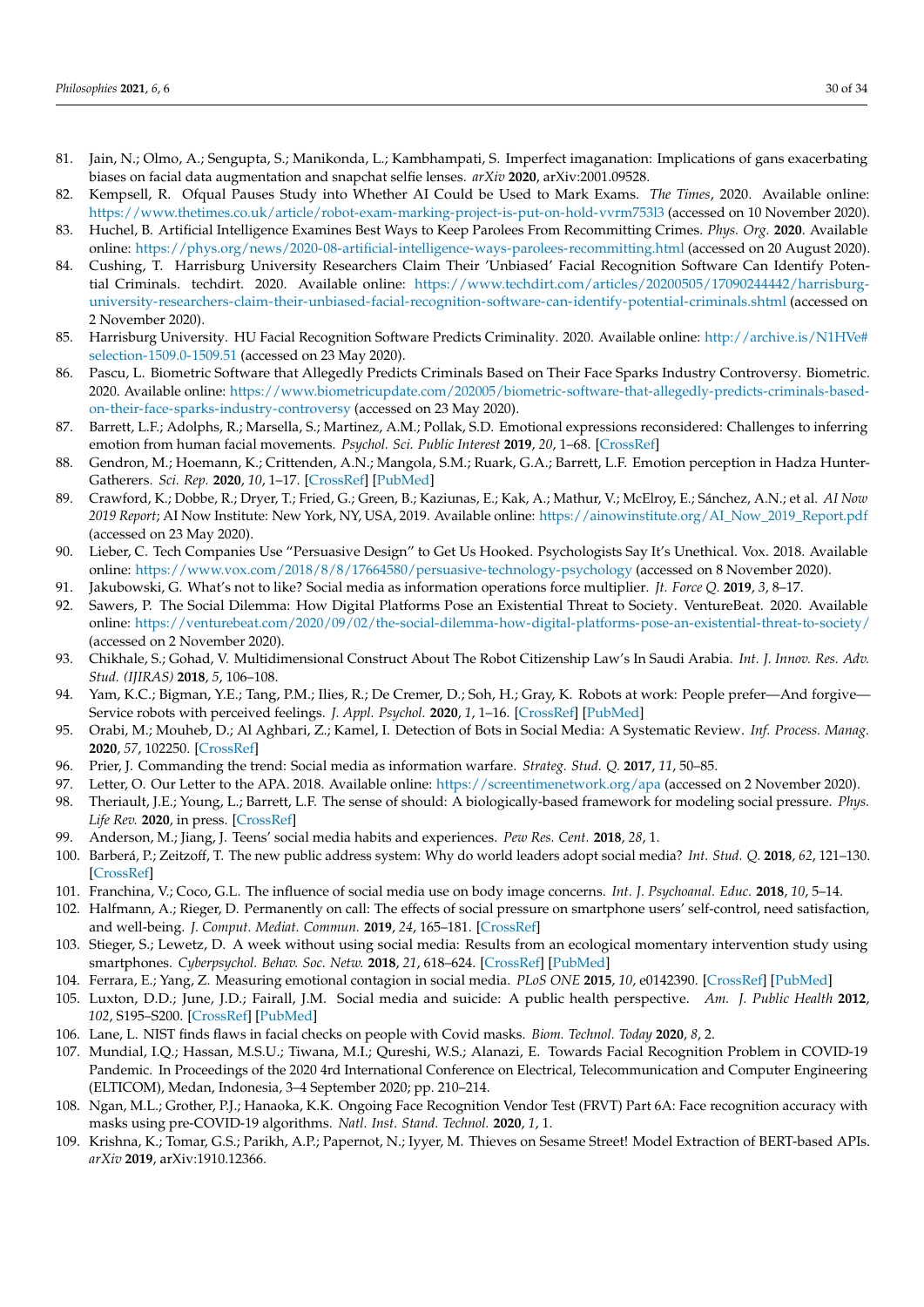- <span id="page-30-0"></span>110. Taylor, J. Facebook Incorrectly Removes Picture of Aboriginal Men in Chains Because of 'Nudity'. *The Guardian*, 2020. Available online: [https://www.theguardian.com/technology/2020/jun/13/facebook-incorrectly-removes-picture-of-aboriginal-men](https://www.theguardian.com/technology/2020/jun/13/facebook-incorrectly-removes-picture-of-aboriginal-men-in-chains-because-of-nudity)[in-chains-because-of-nudity](https://www.theguardian.com/technology/2020/jun/13/facebook-incorrectly-removes-picture-of-aboriginal-men-in-chains-because-of-nudity) (accessed on 2 November 2020).
- <span id="page-30-1"></span>111. DeCamp, M.; Lindvall, C. Latent bias and the implementation of artificial intelligence in medicine. *J. Am. Med. Inform. Assoc.* **2020**, *27*, 2020–2023. [\[CrossRef\]](http://dx.doi.org/10.1093/jamia/ocaa094)
- <span id="page-30-2"></span>112. Kaushal, A.; Altman, R.; Langlotz, C. Geographic Distribution of US Cohorts Used to Train Deep Learning Algorithms. *JAMA* **2020**, *324*, 1212–1213. [\[CrossRef\]](http://dx.doi.org/10.1001/jama.2020.12067)
- <span id="page-30-3"></span>113. Epstude, K.; Roese, N.J. The functional theory of counterfactual thinking. *Personal. Soc. Psychol. Rev.* **2008**, *12*, 168–192. [\[CrossRef\]](http://dx.doi.org/10.1177/1088868308316091)
- <span id="page-30-4"></span>114. Weidman, G. *Penetration Testing: A Hands-On Introduction to Hacking*; No Starch Press: San Francisco, CA, USA, 2014.
- <span id="page-30-5"></span>115. Rajendran, J.; Jyothi, V.; Karri, R. Blue team red team approach to hardware trust assessment. In Proceedings of the 2011 IEEE 29th International Conference on Computer Design (ICCD), Amherst, MA, USA, 9–12 October 2011; pp. 285–288.
- <span id="page-30-6"></span>116. Rege, A. Incorporating the human element in anticipatory and dynamic cyber defense. In Proceedings of the 2016 IEEE International Conference on Cybercrime and Computer Forensic (ICCCF), Vancouver, BC, Canada, 12–14 June 2016; pp. 1–7.
- <span id="page-30-7"></span>117. Ahmadpour, N.; Pedell, S.; Mayasari, A.; Beh, J. Co-creating and assessing future wellbeing technology using design fiction. *She Ji J. Des. Econ. Innov.* **2019**, *5*, 209–230. [\[CrossRef\]](http://dx.doi.org/10.1016/j.sheji.2019.08.003)
- <span id="page-30-8"></span>118. Pillai, A.G.; Ahmadpour, N.; Yoo, S.; Kocaballi, A.B.; Pedell, S.; Sermuga Pandian, V.P.; Suleri, S. Communicate, Critique and Co-create (CCC) Future Technologies through Design Fictions in VR Environment. In Proceedings of the Companion Publication of the 2020 ACM Designing Interactive Systems Conference, Eindhoven, The Netherlands, 6–20 July 2020; pp. 413–416.
- <span id="page-30-9"></span>119. Rapp, A. Design fictions for learning: A method for supporting students in reflecting on technology in Human-Computer Interaction courses. *Comput. Educ.* **2020**, *145*, 103725. [\[CrossRef\]](http://dx.doi.org/10.1016/j.compedu.2019.103725)
- <span id="page-30-10"></span>120. Houde, S.; Liao, V.; Martino, J.; Muller, M.; Piorkowski, D.; Richards, J.; Weisz, J.; Zhang, Y. Business (mis) Use Cases of Generative AI. *arXiv* **2020**, arXiv:2003.07679.
- <span id="page-30-11"></span>121. Carlini, N.; Athalye, A.; Papernot, N.; Brendel, W.; Rauber, J.; Tsipras, D.; Goodfellow, I.; Madry, A.; Kurakin, A. On evaluating adversarial robustness. *arXiv* **2019**, arXiv:1902.06705.
- <span id="page-30-12"></span>122. John, A.; Glendenning, A.C.; Marchant, A.; Montgomery, P.; Stewart, A.; Wood, S.; Lloyd, K.; Hawton, K. Self-harm, suicidal behaviours, and cyberbullying in children and young people: Systematic review. *J. Med. Internet Res.* **2018**, *20*, e129. [\[CrossRef\]](http://dx.doi.org/10.2196/jmir.9044)
- <span id="page-30-13"></span>123. Crothers, B. FBI Warns on Teenage Sextortion as New Twists on Sex-Related Scams Emerge. *Fox News*, 2020. Available online: <https://www.foxnews.com/tech/fbi-warns-teenage-sextortion-new-twists-sex-scams-emerge> (accessed on 2 November 2020).
- <span id="page-30-14"></span>124. Nilsson, M.G.; Pepelasi, K.T.; Ioannou, M.; Lester, D. Understanding the link between Sextortion and Suicide. *Int. J. Cyber Criminol.* **2019**, *13*, 55–69.
- <span id="page-30-15"></span>125. Haag, M.; Salam, M. Gunman in 'Pizzagate' Shooting Is Sentenced to 4 Years in Prison. *The New York Times*, 2017. Available online: <https://www.nytimes.com/2017/06/22/us/pizzagate-attack-sentence.html> (accessed on 2 November 2017).
- <span id="page-30-16"></span>126. Bessi, A.; Ferrara, E. Social bots distort the 2016 US Presidential election online discussion. *First Monday* **2016**, *21*, 1–14.
- <span id="page-30-17"></span>127. Assenmacher, D.; Clever, L.; Frischlich, L.; Quandt, T.; Trautmann, H.; Grimme, C. Demystifying Social Bots: On the Intelligence of Automated Social Media Actors. *Soc. Media Soc.* **2020**, *6*, 2056305120939264. [\[CrossRef\]](http://dx.doi.org/10.1177/2056305120939264)
- <span id="page-30-18"></span>128. Boneh, D.; Grotto, A.J.; McDaniel, P.; Papernot, N. How relevant is the Turing test in the age of sophisbots? *IEEE Secur. Priv.* **2019**, *17*, 64–71. [\[CrossRef\]](http://dx.doi.org/10.1109/MSEC.2019.2934193)
- <span id="page-30-19"></span>129. Yang, K.C.; Varol, O.; Davis, C.A.; Ferrara, E.; Flammini, A.; Menczer, F. Arming the public with artificial intelligence to counter social bots. *Hum. Behav. Emerg. Technol.* **2019**, *1*, 48–61. [\[CrossRef\]](http://dx.doi.org/10.1002/hbe2.115)
- <span id="page-30-20"></span>130. Shao, C.; Ciampaglia, G.L.; Varol, O.; Yang, K.C.; Flammini, A.; Menczer, F. The spread of low-credibility content by social bots. *Nat. Commun.* **2018**, *9*, 1–9. [\[CrossRef\]](http://dx.doi.org/10.1038/s41467-018-06930-7) [\[PubMed\]](http://www.ncbi.nlm.nih.gov/pubmed/30459415)
- <span id="page-30-21"></span>131. Yan, H.Y.; Yang, K.C.; Menczer, F.; Shanahan, J. Asymmetrical perceptions of partisan political bots. *New Media Soc.* **2020**. [\[CrossRef\]](http://dx.doi.org/10.1177/1461444820942744)
- <span id="page-30-22"></span>132. Farokhmanesh, M. Is It Legal to Swap Someone's Face into Porn without Consent? *Verge. January* **2018**, *30*, 1.
- <span id="page-30-26"></span>133. Karras, T.; Laine, S.; Aittala, M.; Hellsten, J.; Lehtinen, J.; Aila, T. Analyzing and improving the image quality of StyleGAN. In Proceedings of the IEEE/CVF Conference on Computer Vision and Pattern Recognition, Seattle, WA, USA, 14–19 June 2020; pp. 8110–8119.
- <span id="page-30-23"></span>134. Duan, R.; Ma, X.; Wang, Y.; Bailey, J.; Qin, A.K.; Yang, Y. Adversarial Camouflage: Hiding Physical-World Attacks with Natural Styles. In Proceedings of the IEEE/CVF Conference on Computer Vision and Pattern Recognition, Seattle, WA, USA, 14–19 June 2020; pp. 1000–1008.
- 135. Kong, Z.; Guo, J.; Li, A.; Liu, C. PhysGAN: Generating Physical-World-Resilient Adversarial Examples for Autonomous Driving. In Proceedings of the IEEE/CVF Conference on Computer Vision and Pattern Recognition, Seattle, WA, USA, 14–19 June 2020; pp. 14254–14263.
- 136. Nassi, B.; Nassi, D.; Ben-Netanel, R.; Mirsky, Y.; Drokin, O.; Elovici, Y. Phantom of the ADAS: Phantom Attacks on Driver-Assistance Systems. *IACR Cryptol. ePrint Arch.* **2020**, *2020*, 85.
- <span id="page-30-24"></span>137. Wang, Y.; Lv, H.; Kuang, X.; Zhao, G.; Tan, Y.A.; Zhang, Q.; Hu, J. Towards a Physical-World Adversarial Patch for Blinding Object Detection Models. *Inf. Sci.* **2020**, in press. [\[CrossRef\]](http://dx.doi.org/10.1016/j.ins.2020.08.087)
- <span id="page-30-25"></span>138. Rahman, A.; Hossain, M.S.; Alrajeh, N.A.; Alsolami, F. Adversarial examples–security threats to COVID-19 deep learning systems in medical IoT devices. *IEEE Internet Things J.* **2020**. [\[CrossRef\]](http://dx.doi.org/10.1109/JIOT.2020.3013710)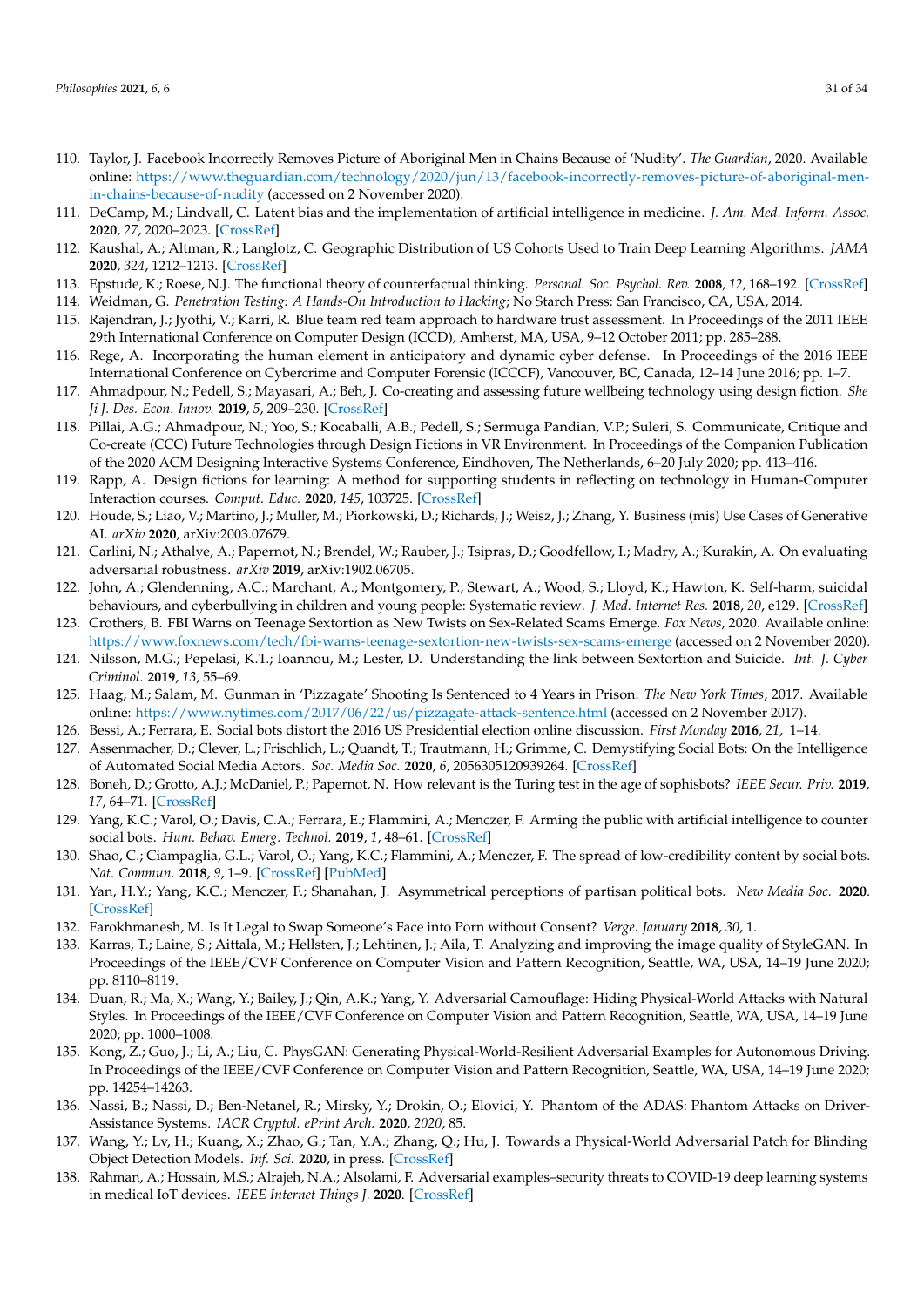- <span id="page-31-0"></span>139. Ciosek, I. Aggravating Uncertaub–Russian Information Warfare in the West. *Tor. Int. Stud.* **2020**, *1*, 57–72. [\[CrossRef\]](http://dx.doi.org/10.12775/TIS.2020.005)
- <span id="page-31-6"></span>140. Colleoni, E.; Rozza, A.; Arvidsson, A. Echo chamber or public sphere? Predicting political orientation and measuring political homophily in Twitter using big data. *J. Commun.* **2014**, *64*, 317–332. [\[CrossRef\]](http://dx.doi.org/10.1111/jcom.12084)
- <span id="page-31-7"></span>141. Kocabey, E.; Ofli, F.; Marin, J.; Torralba, A.; Weber, I. Using computer vision to study the effects of BMI on online popularity and weight-based homophily. In *International Conference on Social Informatics*; Springer: Cham, Switzerland, 2018; pp. 129–138.
- <span id="page-31-8"></span>142. Hanusch, F.; Nölleke, D. Journalistic homophily on social media: Exploring journalists' interactions with each other on Twitter. *Digit. J.* **2019**, *7*, 22–44. [\[CrossRef\]](http://dx.doi.org/10.1080/21670811.2018.1436977)
- <span id="page-31-9"></span>143. Lathiya, S.; Dhobi, J.; Zubiaga, A.; Liakata, M.; Procter, R. Birds of a feather check together: Leveraging homophily for sequential rumour detection. *Online Soc. Netw. Media* **2020**, *19*, 100097. [\[CrossRef\]](http://dx.doi.org/10.1016/j.osnem.2020.100097)
- <span id="page-31-10"></span>144. Leonhardt, J.M.; Pezzuti, T.; Namkoong, J.E. We're not so different: Collectivism increases perceived homophily, trust, and seeking user-generated product information. *J. Bus. Res.* **2020**, *112*, 160–169. [\[CrossRef\]](http://dx.doi.org/10.1016/j.jbusres.2020.03.017)
- <span id="page-31-11"></span>145. Saleem, A.; Ellahi, A. Influence of electronic word of mouth on purchase intention of fashion products in social networking websites. *Pak. J. Commer. Soc. Sci. (PJCSS)* **2017**, *11*, 597–622.
- <span id="page-31-12"></span>146. Ismagilova, E.; Slade, E.; Rana, N.P.; Dwivedi, Y.K. The effect of characteristics of source credibility on consumer behaviour: A meta-analysis. *J. Retail. Consum. Serv.* **2020**, *53*, 1–9. [\[CrossRef\]](http://dx.doi.org/10.1016/j.jretconser.2019.01.005)
- <span id="page-31-13"></span>147. Kim, S.; Kandampully, J.; Bilgihan, A. The influence of eWOM communications: An application of online social network framework. *Comput. Hum. Behav.* **2018**, *80*, 243–254. [\[CrossRef\]](http://dx.doi.org/10.1016/j.chb.2017.11.015)
- <span id="page-31-14"></span>148. Ladhari, R.; Massa, E.; Skandrani, H. YouTube vloggers' popularity and influence: The roles of homophily, emotional attachment, and expertise. *J. Retail. Consum. Serv.* **2020**, *54*, 102027. [\[CrossRef\]](http://dx.doi.org/10.1016/j.jretconser.2019.102027)
- <span id="page-31-15"></span>149. Xu, S.; Zhou, A. Hashtag homophily in twitter network: Examining a controversial cause-related marketing campaign. *Comput. Hum. Behav.* **2020**, *102*, 87–96. [\[CrossRef\]](http://dx.doi.org/10.1016/j.chb.2019.08.006)
- <span id="page-31-16"></span>150. Zhou, Z.; Xu, K.; Zhao, J. Homophily of music listening in online social networks of China. *Soc. Netw.* **2018**, *55*, 160–169. [\[CrossRef\]](http://dx.doi.org/10.1016/j.socnet.2018.07.001)
- <span id="page-31-17"></span>151. Vonk, R. Effects of stereotypes on attitude inference: Outgroups are black and white, ingroups are shaded. *Br. J. Soc. Psychol.* **2002**, *41*, 157–167. [\[CrossRef\]](http://dx.doi.org/10.1348/014466602165027)
- <span id="page-31-18"></span>152. Bakshy, E.; Messing, S.; Adamic, L.A. Exposure to ideologically diverse news and opinion on Facebook. *Science* **2015**, *348*, 1130–1132. [\[CrossRef\]](http://dx.doi.org/10.1126/science.aaa1160)
- <span id="page-31-1"></span>153. Lamb, A. After Covid, AI Will Pivot. Towards Data Sciece. 2020. Available online: [https://towardsdatascience.com/after-covid](https://towardsdatascience.com/after-covid-ai-will-pivot-dbe9dd06327)[ai-will-pivot-dbe9dd06327](https://towardsdatascience.com/after-covid-ai-will-pivot-dbe9dd06327) (accessed on 12 November 2020).
- <span id="page-31-2"></span>154. Smith, G.; Rustagi, I. The Problem With COVID-19 Artificial Intelligence Solutions and How to Fix Them. Standford Social Innovation Review. 2020. Available online: [https://ssir.org/articles/entry/the\\_problem\\_with\\_covid\\_19\\_artificial\\_intelligence\\_](https://ssir.org/articles/entry/the_problem_with_covid_19_artificial_intelligence_solutions_and_how_to_fix_them) [solutions\\_and\\_how\\_to\\_fix\\_them](https://ssir.org/articles/entry/the_problem_with_covid_19_artificial_intelligence_solutions_and_how_to_fix_them) (accessed on 12 November 2020).
- <span id="page-31-3"></span>155. Yampolskiy, R.V. Mimicry attack on strategy-based behavioral biometric. In Proceedings of the Fifth International Conference on Information Technology: New Generations (ITNG 2008), Las Vegas, NV, USA, 7–9 April 2008; pp. 916–921.
- <span id="page-31-4"></span>156. Yampolskiy, R.V.; Govindaraju, V. Taxonomy of behavioural biometrics. In *Behavioral Biometrics for Human Identification: Intelligent Applications*; IGI Global: Hershey, PA, USA, 2010; pp. 1–43.
- <span id="page-31-5"></span>157. Yampolskiy, R.V. Analyzing user password selection behavior for reduction of password space. In Proceedings of the 40th Annual 2006 International Carnahan Conference on Security Technology, Lexington, KY, USA, 16–19 October 2006; pp. 109–115.
- <span id="page-31-19"></span>158. Whyte, C. Deepfake news: AI-enabled disinformation as a multi-level public policy challenge. *J. Cyber Policy* **2020**, *5*, 199–217. [\[CrossRef\]](http://dx.doi.org/10.1080/23738871.2020.1797135)
- <span id="page-31-20"></span>159. Goodfellow, I.; Pouget-Abadie, J.; Mirza, M.; Xu, B.; Warde-Farley, D.; Ozair, S.; Courville, A.; Bengio, Y. Generative adversarial nets. In *Advances in Neural Information Processing Systems*; Curran Associates, Inc.: New York, NY, USA, 2014; pp. 2672–2680.
- <span id="page-31-21"></span>160. Tucciarelli, R.; Vehar, N.; Tsakiris, M. On the realness of people who do not exist: The social processing of artificial faces. *PsyArXiv* **2020**.
- <span id="page-31-22"></span>161. Young, L. Calibration Camouflage: Hyphen-Labs and Adam Harvey: HyperFace. *Archit. Des.* **2019**, *89*, 28–31. [\[CrossRef\]](http://dx.doi.org/10.1002/ad.2384)
- <span id="page-31-23"></span>162. Baggili, I.; Behzadan, V. Founding The Domain of AI Forensics. *arXiv* **2019**, arXiv:1912.06497.
- <span id="page-31-24"></span>163. Schneider, J.; Breitinger, F. AI Forensics: Did the Artificial Intelligence System Do It? Why? *arXiv* **2020**, arXiv:2005.13635.
- <span id="page-31-25"></span>164. Rosenberg, A.A.; Halpern, M.; Shulman, S.; Wexler, C.; Phartiyal, P. Reinvigorating the role of science in democracy. *PLoS Biol.* **2013**, *11*, e1001553. [\[CrossRef\]](http://dx.doi.org/10.1371/journal.pbio.1001553) [\[PubMed\]](http://www.ncbi.nlm.nih.gov/pubmed/23667322)
- <span id="page-31-26"></span>165. MIT Open Learning. Tackling the Misinformation Epidemic with "In Event of Moon Disaster". *MIT News*, 2020. Available online: <https://news.mit.edu/2020/mit-tackles-misinformation-in-event-of-moon-disaster-0720> (accessed on 11 October 2020).
- <span id="page-31-29"></span>166. Fallis, D. The Epistemic Threat of Deepfakes. *Philos. Technol.* **2020**, 1–21. [\[CrossRef\]](http://dx.doi.org/10.1007/s13347-020-00419-2) [\[PubMed\]](http://www.ncbi.nlm.nih.gov/pubmed/32837868)
- <span id="page-31-31"></span>167. Popper, K. *Conjectures and Refutations: The Growth of Scientific Knowledge*; Routledge: Abingdon, UK, 2014.
- <span id="page-31-32"></span>168. Deutsch, D. *The Beginning of Infinity: Explanations that Transform the World*; Penguin: London, UK, 2011.
- <span id="page-31-27"></span>169. Baudrillard, J. *Simulacra and Simulation*; University of Michigan Press: Ann Arbor, MI, USA, 1994.
- <span id="page-31-28"></span>170. Hopf, H.; Krief, A.; Mehta, G.; Matlin, S.A. Fake science and the knowledge crisis: Ignorance can be fatal. *R. Soc. Open Sci.* **2019**, *6*, 190161. [\[CrossRef\]](http://dx.doi.org/10.1098/rsos.190161)
- <span id="page-31-30"></span>171. D'Amour, A.; Heller, K.; Moldovan, D.; Adlam, B.; Alipanahi, B.; Beutel, A.; Chen, C.; Deaton, J.; Eisenstein, J.; Hoffman, M.D.; et al. Underspecification Presents Challenges for Credibility in Modern Machine Learning. *arXiv* **2020**, arXiv:2011.03395.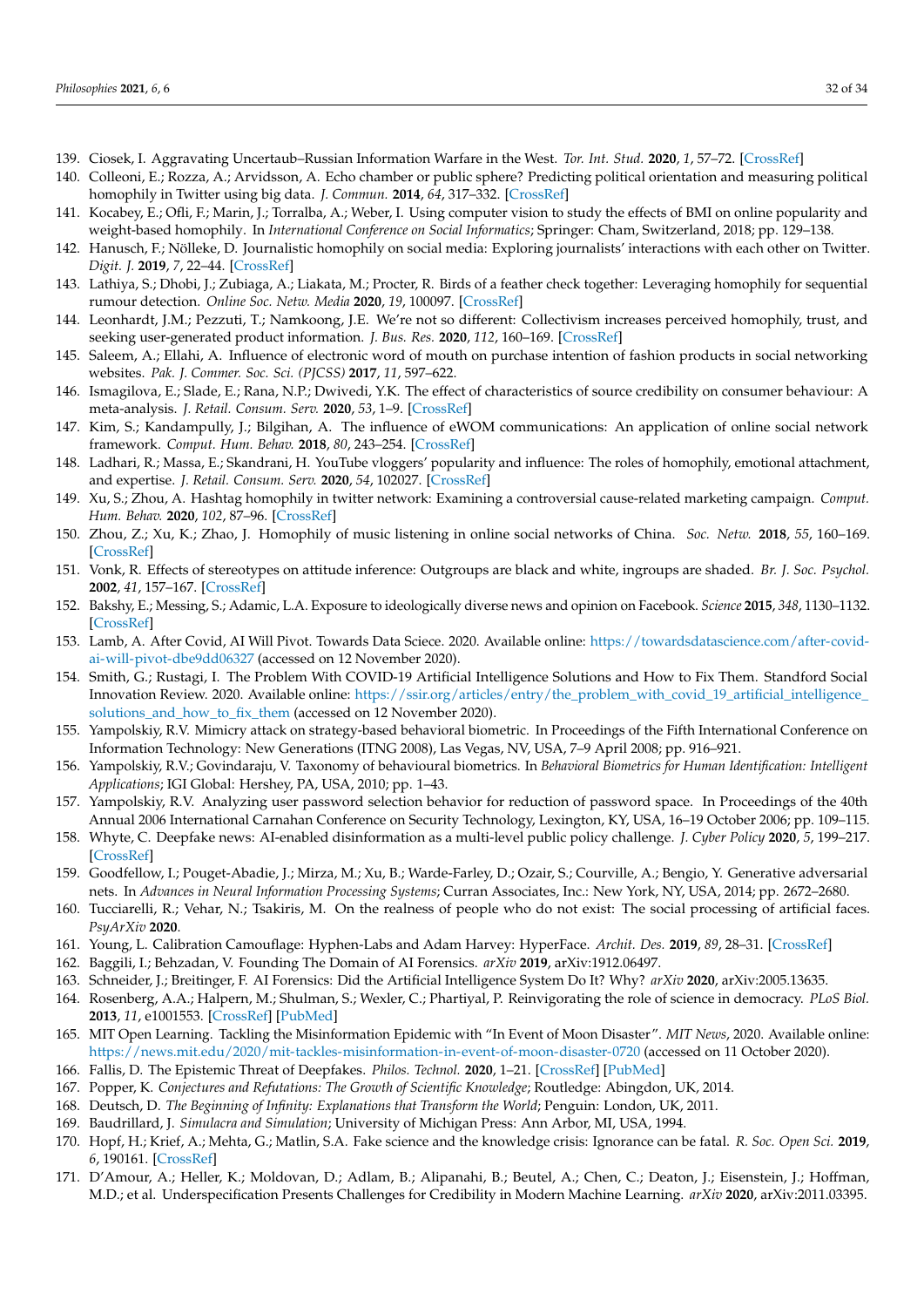- <span id="page-32-0"></span>172. Oughton, E.J.; Ralph, D.; Pant, R.; Leverett, E.; Copic, J.; Thacker, S.; Dada, R.; Ruffle, S.; Tuveson, M.; Hall, J.W. Stochastic Counterfactual Risk Analysis for the Vulnerability Assessment of Cyber-Physical Attacks on Electricity Distribution Infrastructure Networks. *Risk Anal.* **2019**, *39*, 2012–2031. [\[CrossRef\]](http://dx.doi.org/10.1111/risa.13291)
- <span id="page-32-1"></span>173. Almasoud, A.S.; Hussain, F.K.; Hussain, O.K. Smart contracts for blockchain-based reputation systems: A systematic literature review. *J. Netw. Comput. Appl.* **2020**, *170*, 102814. [\[CrossRef\]](http://dx.doi.org/10.1016/j.jnca.2020.102814)
- <span id="page-32-2"></span>174. Cresci, S. A decade of social bot detection. *Commun. ACM* **2020**, *63*, 72–83. [\[CrossRef\]](http://dx.doi.org/10.1145/3409116)
- <span id="page-32-3"></span>175. Cresci, S.; Di Pietro, R.; Petrocchi, M.; Spognardi, A.; Tesconi, M. The paradigm-shift of social spambots: Evidence, theories, and tools for the arms race. In Proceedings of the 26th International Conference on World Wide Web Companion, Perth, Australia, 3–7 April 2017; pp. 963–972.
- <span id="page-32-4"></span>176. Barrett, L.F. The theory of constructed emotion: An active inference account of interoception and categorization. *Soc. Cogn. Affect. Neurosci.* **2017**, *12*, 1–23. [\[CrossRef\]](http://dx.doi.org/10.1093/scan/nsx060) [\[PubMed\]](http://www.ncbi.nlm.nih.gov/pubmed/28472391)
- <span id="page-32-5"></span>177. Aliman, N.M. Self-Shielding Worlds. 2020. Available online: <https://nadishamarie.jimdo.com/clipboard/> (accessed 23 November 2020).
- <span id="page-32-6"></span>178. Turing, I.B.A. Computing machinery and intelligence-AM Turing. *Mind* **1950**, *59*, 433. [\[CrossRef\]](http://dx.doi.org/10.1093/mind/LIX.236.433)
- <span id="page-32-7"></span>179. Pantserev, K.A. The Malicious Use of AI-Based Deepfake Technology as the New Threat to Psychological Security and Political Stability. In *Cyber Defence in the Age of AI, Smart Societies and Augmented Humanity*; Springer: Berlin/Heidelberg, Germany, 2020; pp. 37–55.
- <span id="page-32-8"></span>180. Öhman, C. Introducing the pervert's dilemma: A contribution to the critique of Deepfake Pornography. *Ethics Inf. Technol.* **2019**, 1–8. [\[CrossRef\]](http://dx.doi.org/10.1007/s10676-019-09522-1)
- <span id="page-32-9"></span>181. Macaulay, T. New AR App will Let You Model a Virtual Companion on Anyone You Want. 2020. Available online: [https:](https://thenextweb.com/neural/2020/06/01/new-ar-app-will-let-you-model-a-virtual-companion-on-anyone-you-want/) [//thenextweb.com/neural/2020/06/01/new-ar-app-will-let-you-model-a-virtual-companion-on-anyone-you-want/](https://thenextweb.com/neural/2020/06/01/new-ar-app-will-let-you-model-a-virtual-companion-on-anyone-you-want/) (accessed on 4 August 2020).
- <span id="page-32-10"></span>182. Kumar, R.S.S.; Nyström, M.; Lambert, J.; Marshall, A.; Goertzel, M.; Comissoneru, A.; Swann, M.; Xia, S. Adversarial Machine Learning–Industry Perspectives. *arXiv* **2020**, arXiv:2002.05646.
- <span id="page-32-11"></span>183. Barrett, L.F.; Simmons, W.K. Interoceptive predictions in the brain. *Nat. Rev. Neurosci.* **2015**, *16*, 419–429. [\[CrossRef\]](http://dx.doi.org/10.1038/nrn3950)
- <span id="page-32-12"></span>184. Kleckner, I.R.; Zhang, J.; Touroutoglou, A.; Chanes, L.; Xia, C.; Simmons, W.K.; Quigley, K.S.; Dickerson, B.C.; Barrett, L.F. Evidence for a large-scale brain system supporting allostasis and interoception in humans. *Nat. Hum. Behav.* **2017**, *1*, 1–14. [\[CrossRef\]](http://dx.doi.org/10.1038/s41562-017-0069)
- <span id="page-32-13"></span>185. Aliman, N.; Kester, L. Requisite Variety in Ethical Utility Functions for AI Value Alignment. In Proceedings of the Workshop on Artificial Intelligence Safety 2019 co-located with the 28th International Joint Conference on Artificial Intelligence, AISafety@IJCAI 2019, Macao, China, 11–12 August 2019.
- <span id="page-32-14"></span>186. Dignum, V. AI is multidisciplinary. *AI Matters* **2020**, *5*, 18–21. [\[CrossRef\]](http://dx.doi.org/10.1145/3375637.3375644)
- <span id="page-32-15"></span>187. Floridi, L. Establishing the rules for building trustworthy AI. *Nat. Mach. Intell.* **2019**, *1*, 261–262. [\[CrossRef\]](http://dx.doi.org/10.1038/s42256-019-0055-y)
- 188. Hagendorff, T. The ethics of Ai ethics: An evaluation of guidelines. *Minds Mach.* **2020**, 1–22. [\[CrossRef\]](http://dx.doi.org/10.1007/s11023-020-09517-8)
- 189. Mittelstadt, B. AI Ethics–Too principled to fail. *arXiv* **2019**, arXiv:1906.06668.
- <span id="page-32-16"></span>190. Whittlestone, J.; Nyrup, R.; Alexandrova, A.; Cave, S. The role and limits of principles in AI ethics: Towards a focus on tensions. In Proceedings of the 2019 AAAI/ACM Conference on AI, Ethics, and Society, Honolulu, HI, USA, 27–28 January 2019; pp. 195–200.
- <span id="page-32-17"></span>191. Jobin, A.; Ienca, M.; Vayena, E. The global landscape of AI ethics guidelines. *Nat. Mach. Intell.* **2019**, *1*, 389–399. [\[CrossRef\]](http://dx.doi.org/10.1038/s42256-019-0088-2)
- <span id="page-32-18"></span>192. Gu, B.; Konana, P.; Raghunathan, R.; Chen, H.M. Research note—The allure of homophily in social media: Evidence from investor responses on virtual communities. *Inf. Syst. Res.* **2014**, *25*, 604–617. [\[CrossRef\]](http://dx.doi.org/10.1287/isre.2014.0531)
- <span id="page-32-19"></span>193. Yoo, J. Ideological Homophily and Echo Chamber Effect in Internet and Social Media. *Stud. Int. J. Res.* **2007**, *4*, 1–7.
- <span id="page-32-20"></span>194. Tsao, J.; Ting, C.; Johnson, C. Creative outcome as implausible utility. *Rev. Gen. Psychol.* **2019**, *23*, 279–292. [\[CrossRef\]](http://dx.doi.org/10.1177/1089268019857929)
- <span id="page-32-21"></span>195. Yampolskiy, R.V.; Ashby, L.; Hassan, L. Wisdom of Artificial Crowds—A Metaheuristic Algorithm for Optimization. *J. Intell. Learn. Syst. Appl.* **2012**, *4*, 98–107. [\[CrossRef\]](http://dx.doi.org/10.4236/jilsa.2012.42009)
- <span id="page-32-22"></span>196. Yampolskiy, R. Usable Guidelines Aim to Make AI Safer. All, EIT 2020: The Intelligent Revolution. 2020. Available online: <https://www.mouser.com/blog/usable-guidelines-aim-to-make-ai-safer> (accessed on 13 November 2020).
- <span id="page-32-25"></span>197. Trazzi, M.; Yampolskiy, R.V. Building safer AGI by introducing artificial stupidity. *arXiv* **2018**, arXiv:1808.03644.
- <span id="page-32-24"></span><span id="page-32-23"></span>198. Trazzi, M.; Yampolskiy, R.V. Artificial Stupidity: Data We Need to Make Machines Our Equals. *Patterns* **2020**, *1*, 100021. [\[CrossRef\]](http://dx.doi.org/10.1016/j.patter.2020.100021) 199. Aliman, N.M.; Kester, L. Artificial creativity augmentation. In *International Conference on Artificial General Intelligence*; Springer:
- <span id="page-32-26"></span>Cham, Switzerland, 2020; pp. 23–33. 200. Leviathan, Y.; Matias, Y. Google Duplex: An AI System for Accomplishing Real-World Tasks Over the Phone. 2018. Available
- online: <https://ai.googleblog.com/2018/05/duplex-ai-system-for-natural-conversation.html> (accessed on 4 August 2020).
- <span id="page-32-29"></span>201. Yampolskiy, R.V. On Controllability of AI. *arXiv* **2020**, arXiv:2008.04071.
- <span id="page-32-30"></span><span id="page-32-27"></span>202. Yampolskiy, R.V. Unpredictability of AI. *arXiv* **2019**, arXiv:1905.13053.
- 203. Boström, N. *Superintelligence: Paths, Dangers, Strategies*; Oxford University Press: Oxford, UK, 2014.
- <span id="page-32-28"></span>204. Baum, S.; Barrett, A.; Yampolskiy, R.V. Modeling and interpreting expert disagreement about artificial superintelligence. *Informatica* **2017**, *41*, 419–428.
- <span id="page-32-31"></span>205. Friston, K. Am I self-conscious? (Or does self-organization entail self-consciousness?). *Front. Psychol.* **2018**, *9*, 579. [\[CrossRef\]](http://dx.doi.org/10.3389/fpsyg.2018.00579) [\[PubMed\]](http://www.ncbi.nlm.nih.gov/pubmed/29740369)